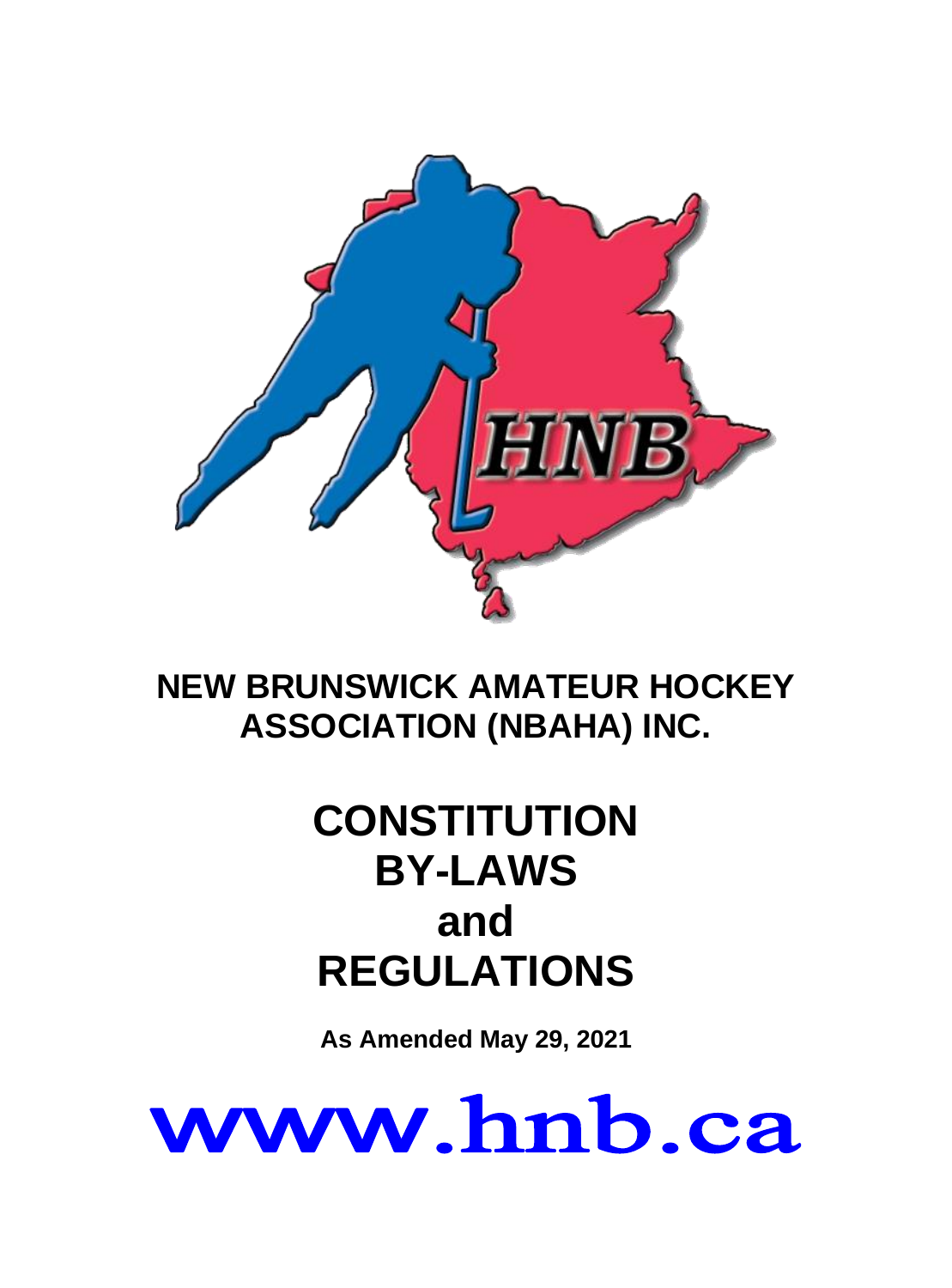#### **NEW BRUNSWICK AMATEUR HOCKEY ASSOCIATION (NBAHA) INC.**

Organized May 22, 1968 Incorporated September 28, 1987

# **CONSTITUTION BY-LAWS and REGULATIONS**

### **As Amended May 29, 2021**

- The masculine gender is used without prejudice in order to facilitate reading.
- − **Chair/Chairs are used throughout in place of Chairman, Chairwoman, Chairperson, etc.**

This edition is prepared for easy and convenient reference and should errors occur, the **contents of this book will be superseded by the official minutes of the Annual General Meetings of this Association.**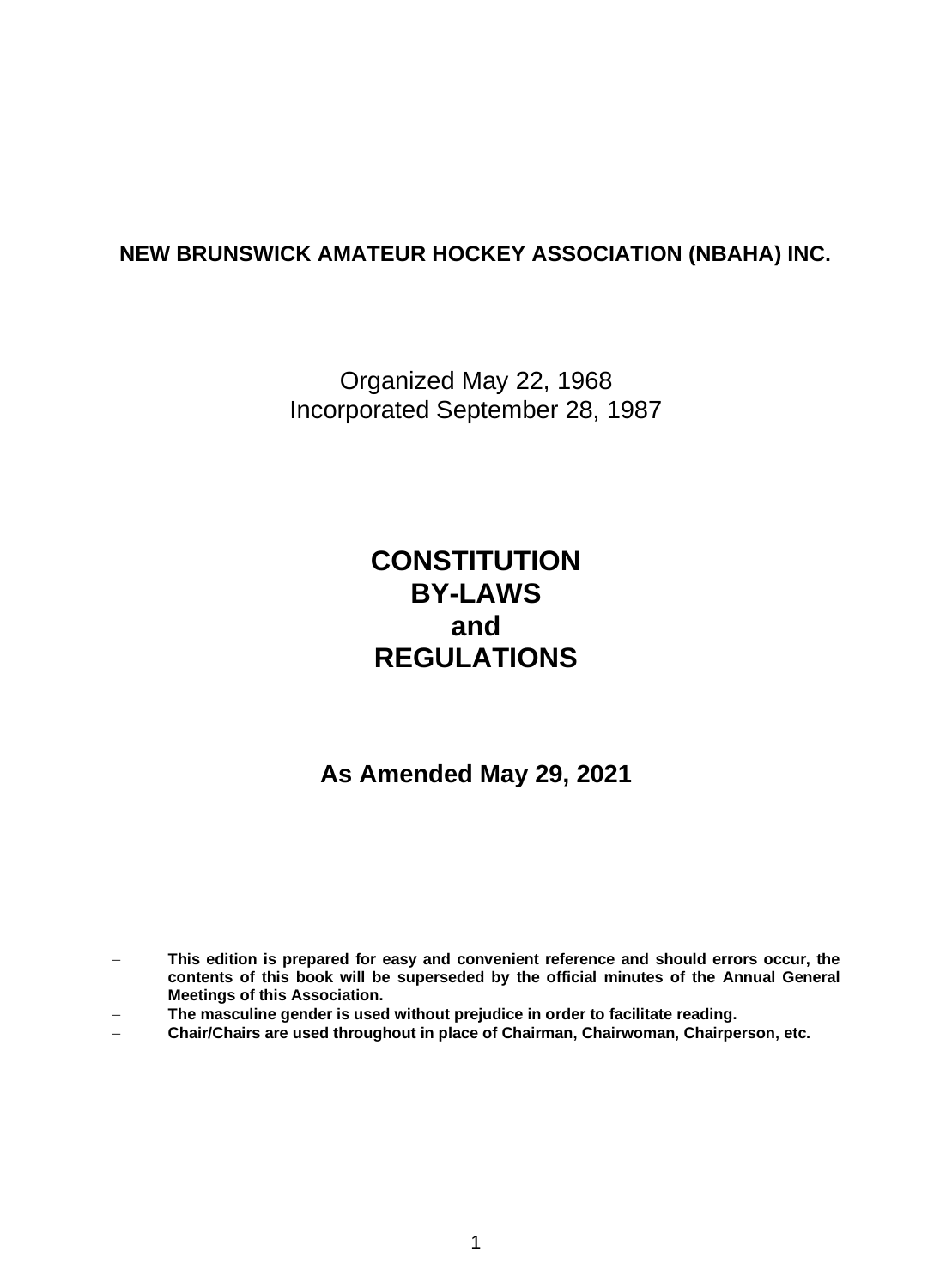# **MISSION**

# **Leader in developing positive lifestyles, inclusive communities and opportunities through hockey.**

# **VISION**

**A better New Brunswick through hockey**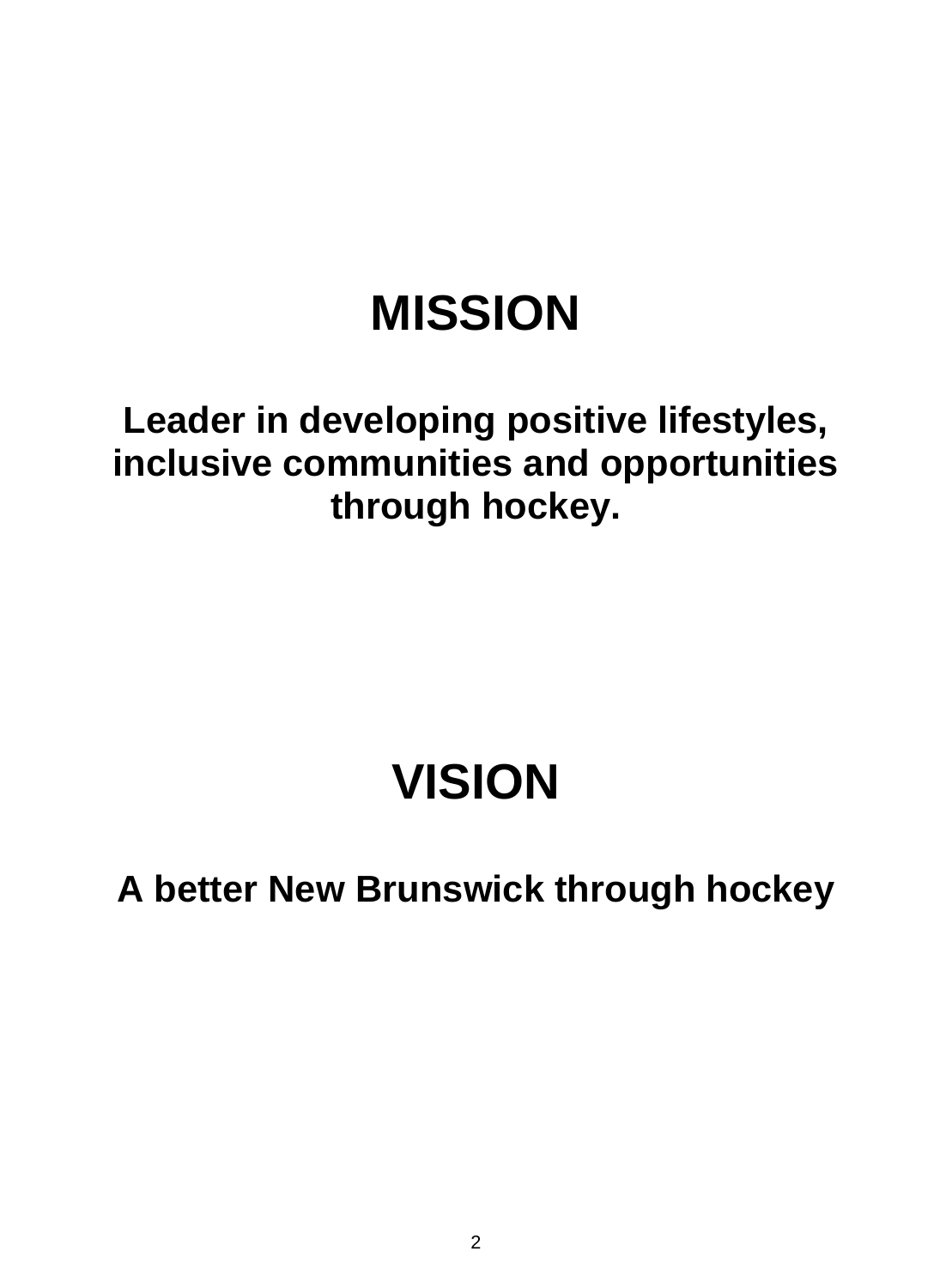This book will be numbered consecutively.

……………………………………………

# **HNB OFFICE**

PO Box 456 Fredericton NB E3B 4Z9 Tel. : 506-453-0089 Fax. : 506-453-0868

# **WEBSITE:** [www.hnb.ca](http://www.hnb.ca/)

| <b>Executive Director</b>              | Nic Jansen                | 453-0866<br>njansen@hnb.ca     |
|----------------------------------------|---------------------------|--------------------------------|
| <b>Coordinator Membership Services</b> | Michelle Currie           | 453-0865<br>mcurrie@hnb.ca     |
| Coordinator Membership Services        | <b>Heather Strickland</b> | 453-0867<br>hstrickland@hnb.ca |
| <b>Technical Director</b>              | Mike Gillingham           | 453-0864<br>mgillingham@hnb.ca |
| <b>Coordinator Technical Programs</b>  | Matt Vautour              | 453-0871<br>mvautour@hnb.ca    |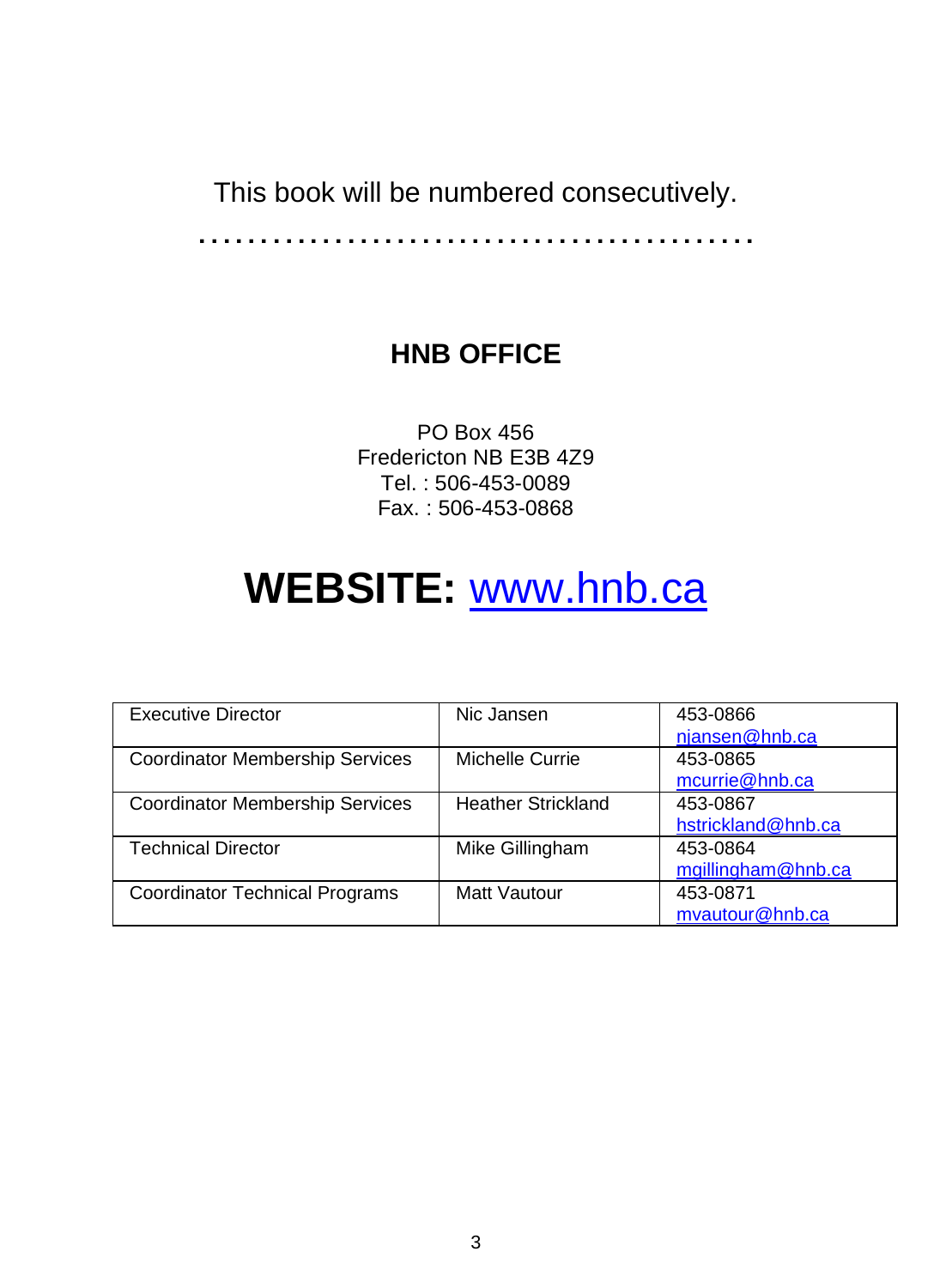## **INDEX HOCKEY NEW BRUNSWICK**

|                                                                     |                                                               | <b>PAGE</b>    |
|---------------------------------------------------------------------|---------------------------------------------------------------|----------------|
| <b>Board of Directors</b>                                           |                                                               | 6              |
| <b>NBMHC Executive Committee</b>                                    |                                                               | $\overline{7}$ |
| <b>NBHOC Executive Committee</b>                                    |                                                               | $\overline{7}$ |
| <b>NBSHC Executive Committee</b>                                    |                                                               | 8              |
| NB Elite Hockey Commission                                          |                                                               | 8              |
| NB Female Hockey Commission                                         |                                                               | 8              |
| Life Members                                                        |                                                               | 8              |
| Life Members (deceased)                                             |                                                               | 8              |
| <b>Past Executives</b>                                              |                                                               | 9              |
| J. Charles Daigle Trophy Winners                                    |                                                               | 9              |
| Vance Toner Development Award Winners                               |                                                               | 10             |
| Volunteer of the Year Award Winners                                 |                                                               | 11             |
|                                                                     | District Association/Community Club of the Year Award Winners | 11<br>12       |
| Female Hockey Breakthrough Award Winners                            |                                                               | 13             |
| Career Achievement Award Winners<br><b>Initiation Award Winners</b> |                                                               | 13             |
|                                                                     |                                                               |                |
| Section 1 - Constitution                                            |                                                               |                |
| Article I                                                           | Name                                                          | 13             |
| Article II                                                          | Organization                                                  | 13             |
| Article III                                                         | Objectives                                                    | 14             |
| Article IV                                                          | <b>Members</b>                                                | 15             |
| Article V                                                           | Amendments                                                    | 16             |
| Article VI                                                          | Season                                                        | 17             |
| Section 2 - By-Laws                                                 |                                                               |                |
| By-Law One                                                          | Suspension and Expulsion of Members                           | 17             |
| By-Law Two                                                          | Financial                                                     | 17             |
| By-Law Three                                                        | <b>Board of Directors</b>                                     | 18             |
| By-Law Four                                                         | Conflict of Interest Policy                                   | 20             |
| By-Law Five                                                         | Executive Committee. Their Duties and Powers                  | 20             |
| By-Law Six                                                          | Board of Directors' Powers                                    | 22             |
| By-Law Seven                                                        | <b>Standing Committees</b>                                    | 24             |
| By-Law Eight                                                        | <b>Calendar of Commitments</b>                                | 29             |
| By-Law Nine                                                         | Meetings                                                      | 30             |
| By-Law Ten                                                          | Voting                                                        | 30             |
| By-Law Eleven                                                       | Election of the President                                     | 32             |
| <b>By-Law Twelve</b>                                                | Allowable Expenses                                            | 32             |
| By-Law Thirteen                                                     | Officials                                                     | 32             |
| By-Law Fourteen                                                     | <b>Court Actions</b>                                          | 33             |
| By-Law Fifteen                                                      | Code of Ethics                                                | 34             |
| <b>By-Law Sixteen</b>                                               | <b>Pilot Projects</b>                                         | 34             |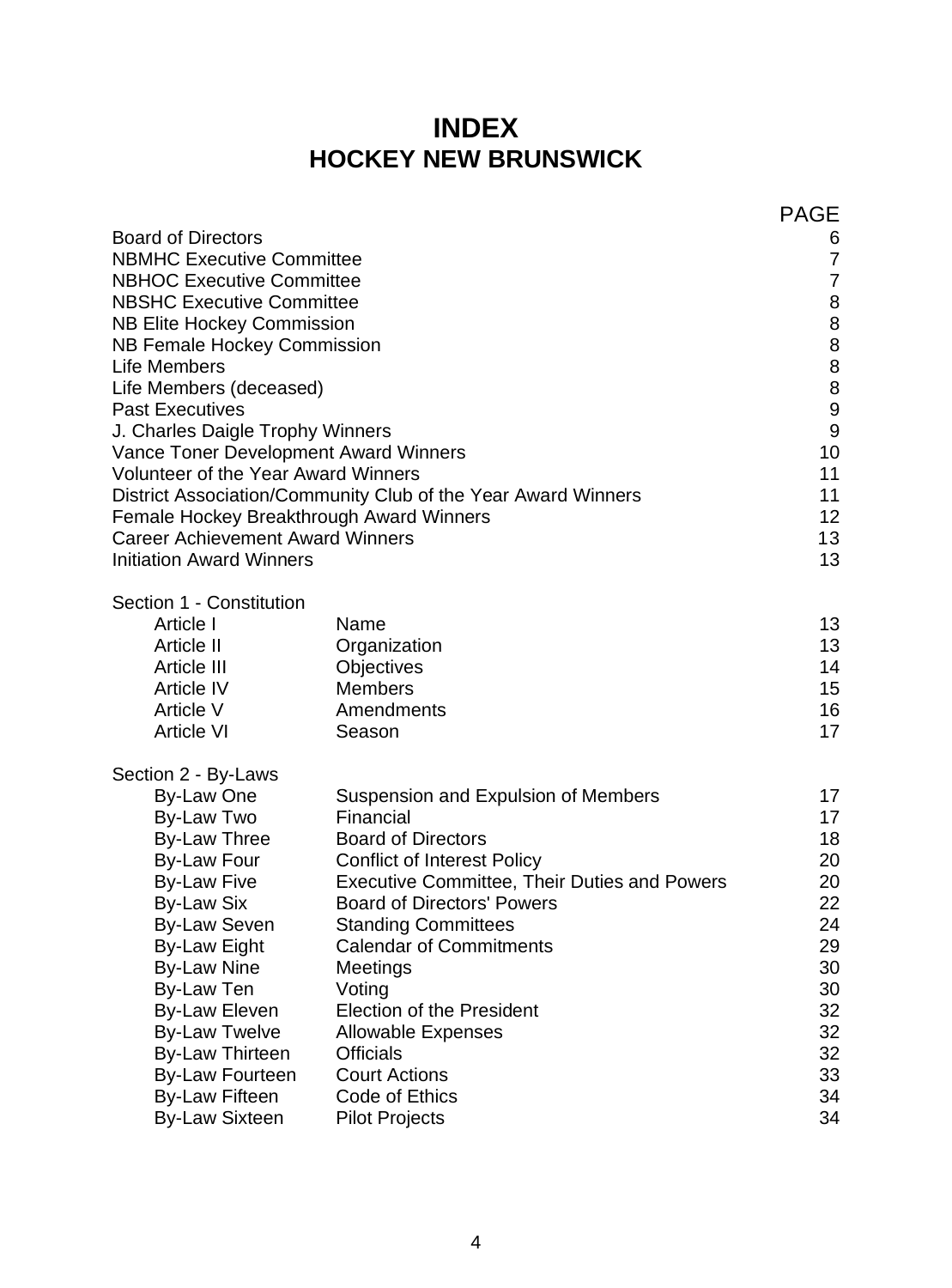|     | Section 3 - Rules and Regulations    |    |
|-----|--------------------------------------|----|
| 100 | Suspensions                          | 35 |
| 101 | Leagues                              | 35 |
| 105 | Teams                                | 37 |
| 106 | Players                              | 38 |
| 107 | <b>Protests</b>                      | 39 |
| 108 | Appeals                              | 40 |
| 109 | Minor Hockey                         | 40 |
| 110 | Junior and senior hockey             | 40 |
| 111 | Appeal procedures                    | 40 |
| 112 | Appeal quidelines                    | 41 |
|     | Section 4 – Commissions and Councils |    |
| 200 | NB Female Hockey Commission          | 42 |
| 300 | <b>NB Minor Hockey Council</b>       | 43 |
| 400 | NB Hockey Officials Council          | 51 |
| 500 | NB Senior Hockey Council             | 55 |
| 600 | NB Elite Hockey Commission           | 57 |
|     |                                      |    |
|     |                                      |    |

| <b>HNB Calendar of Commitments</b> |  |
|------------------------------------|--|
|------------------------------------|--|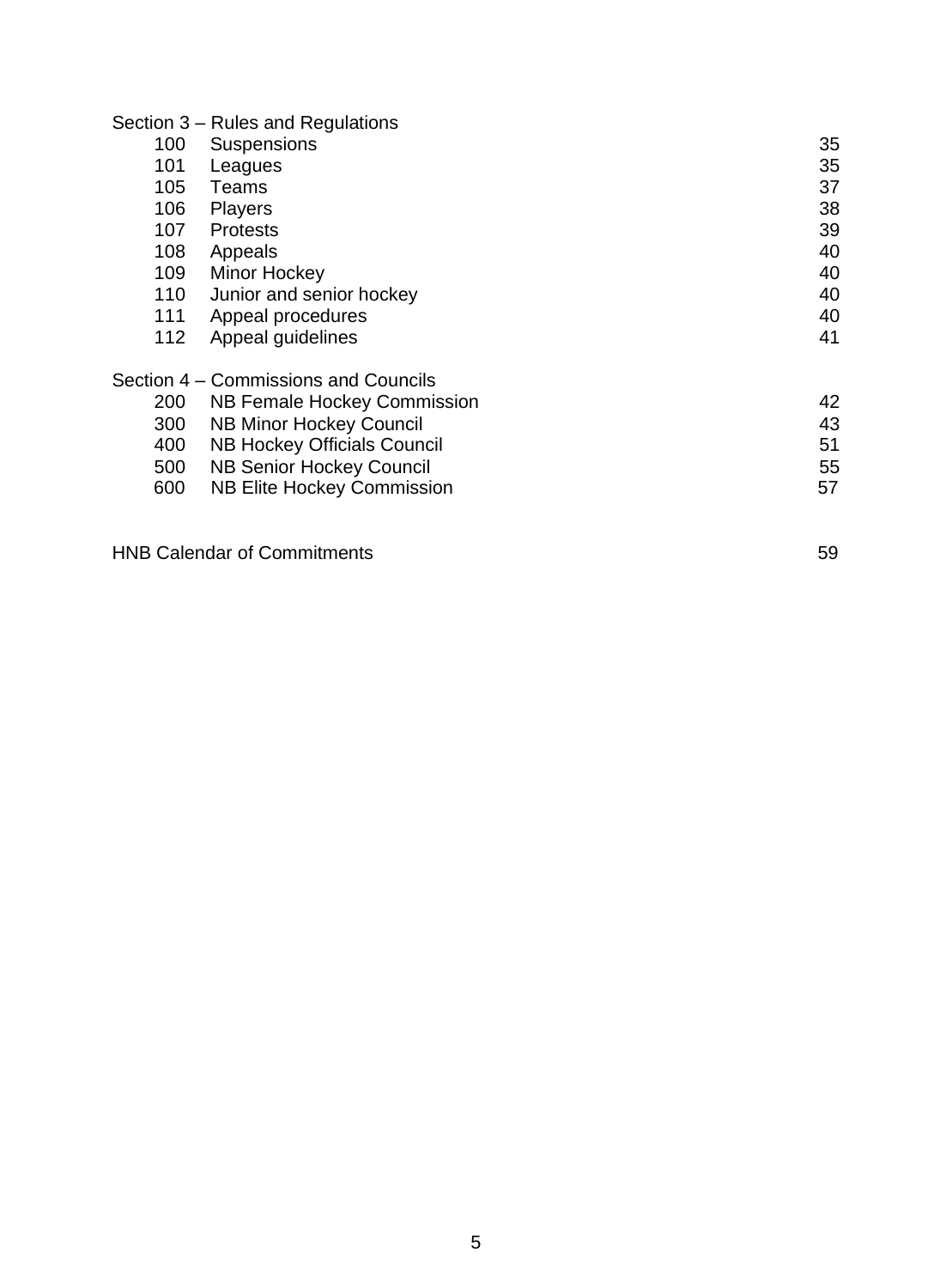#### **HOCKEY NEW BRUNSWICK BOARD OF DIRECTORS 2021-2022**

| <b>PRESIDENT</b>           | <b>TODD PYE</b><br>Hanwell, NB<br>president@hnb.ca            |
|----------------------------|---------------------------------------------------------------|
| <b>REGION 1</b>            | <b>JACQUES POITRAS</b><br>St-Jacques, NB<br>roc-cor1@hnb.ca   |
| <b>REGION 2</b>            | <b>DAWN SHAW</b><br>Bristol, NB<br>roc-cor2@hnb.ca            |
| <b>REGION 3</b>            | <b>NEIL JACOBSON</b><br>Fredericton, NB<br>roc-cor3@hnb.ca    |
| <b>REGION 4</b>            | <b>JEFF MCLEOD</b><br>Saint John, NB<br>roc-cor4@hnb.ca       |
| REGION 5                   | <b>MAURICE THÉRIAULT</b><br>Memramcook, NB<br>roc-cor5@hnb.ca |
| REGION 6                   | MICHAEL BÉRUBÉ<br>Miramichi, NB<br>roc-cor6@hnb.ca            |
| <b>REGION 7</b>            | <b>DANIEL ROUSSEL</b><br>Lamèque, NB<br>roc-cor7@hnb.ca       |
| <b>REGION 8</b>            | <b>TODD WILLIAMS</b><br>Dalhousie, NB<br>roc-cor8@hnb.ca      |
| <b>MINOR COUNCIL CHAIR</b> | <b>LUC MARTIN</b><br>Grand Sault, NB<br>minor-mineur@hnb.ca   |
| OFFICIALS COUNCIL CHAIR    | <b>TIM SKINNER</b><br>Moncton, NB<br>ric-aec@hnb.ca           |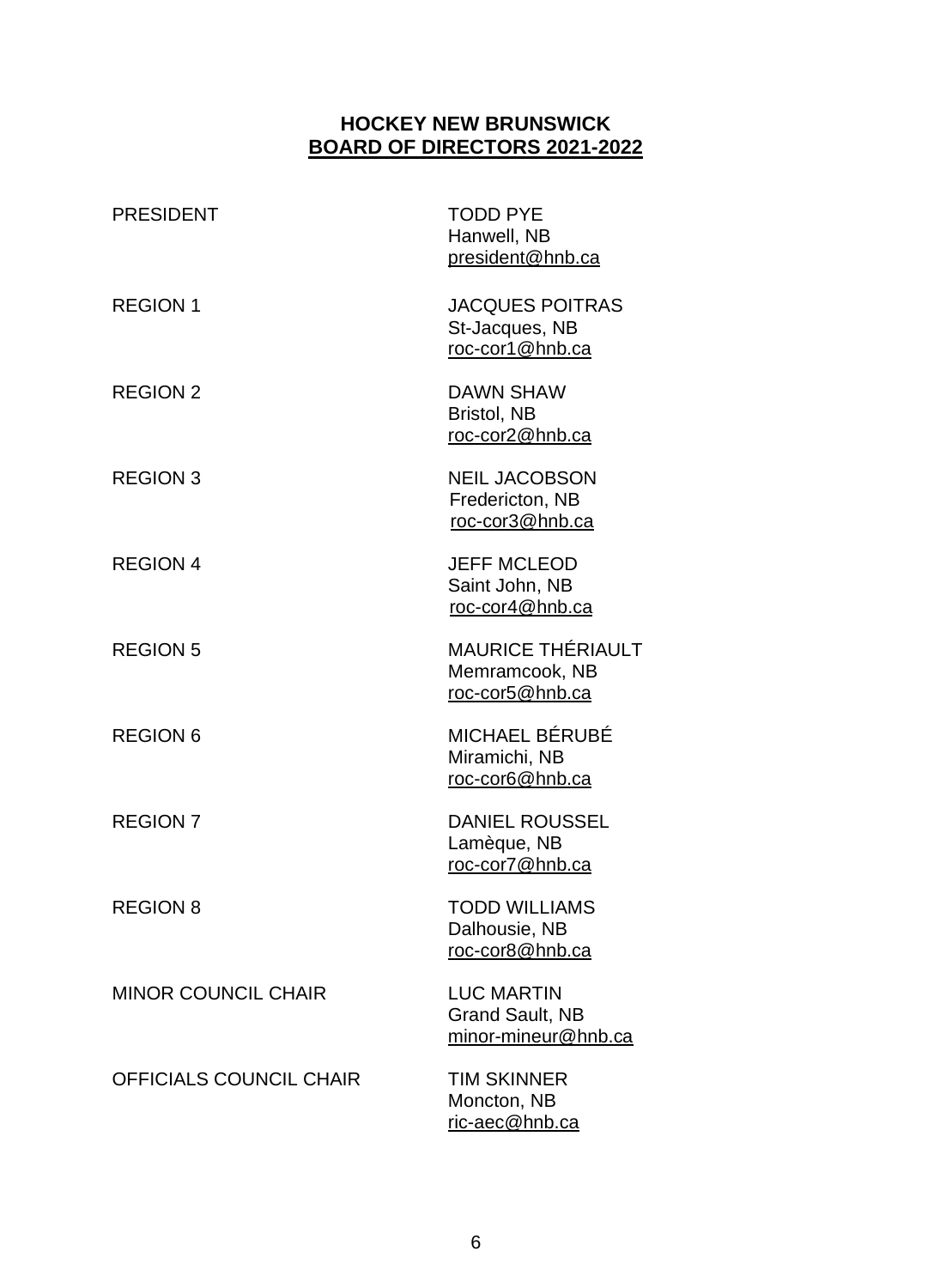| <b>SENIOR COUNCIL CHAIR</b> | PHILIP HUCKINS<br>Fredericton, NB<br>senior@hnb.ca           |
|-----------------------------|--------------------------------------------------------------|
| <b>FEMALE COMMISSIONER</b>  | <b>JENNIFER TOWER</b><br>Dieppe, NB<br>female-feminin@hnb.ca |
| <b>JUNIOR COMMISSIONER</b>  | <b>SCOTT MACKENZIE</b><br>Fredericton, NB<br>iunior@hnb.ca   |
| <b>EH COMMISSIONER</b>      | <b>LOUIS GAUDET</b><br>Moncton, NB<br>elitehockey@hnb.ca     |

#### **NEW BRUNSWICK MINOR HOCKEY COUNCIL EXECUTIVE COMMITTEE 2021-2022**

CHAIR<br>DISTRICT 1 DISTRICT 1 1 ASON PARK DISTRICT 2 CRAIG YOUNG<br>DISTRICT 3 HAZEL WELLS DISTRICT 3 HAZEL WELLS<br>DISTRICT 5 TED ARSENEA **DISTRICT 5 TED ARSENEAULT (INTERIM)**<br>DISTRICT 6 **TED ASSENTS GERALD BANNISTER** DISTRICT 7 DANNY LEBLANC<br>DISTRICT 8 BRYAN CORNISH DISTRICT 8 BRYAN CORNISH<br>DISTRICT 9 BRYAN CIRE DISTRICT 9 FRANCINE ALBERT<br>DISTRICT 10 LUC FOULEM DISTRICT 10<br>DISTRICT 11 DISTRICT 11 CENTER CONTROLLETI ELITE HOCKEY COMMISSIONER FEMALE REPRESENTATIVE VACANT

DISTRICT 1 **JASON PARKER GERALD BANNISTER** ÉRIC PELLETIER<br>DENIS SHEEHAN

#### **NEW BRUNSWICK HOCKEY OFFICIALS COUNCIL EXECUTIVE COMMITTEE 2021-2022**

| CHAIR                     | <b>TIM SKINNER</b>        |
|---------------------------|---------------------------|
| <b>TECHNICAL DIRECTOR</b> | <b>BRAD JENKINS</b>       |
| ZONE 1                    | <b>JACK LEBEL</b>         |
| ZONE <sub>2</sub>         | CHRIS SCOTT               |
| ZONE 3                    | <b>JOHN O'TOOLE</b>       |
| ZONE <sub>4</sub>         | <b>JOE NAGLE</b>          |
| ZONE 5                    | <b>JAMIE TRENHOLM</b>     |
| ZONE 6                    | <b>JUDSON WAYE</b>        |
| ZONE 7                    | <b>MATTHEW SULLIVAN</b>   |
| ZONE 8                    | <b>JEREMIE IRVINE</b>     |
| ZONE 9                    | <b>JEAN MARIE AI BERT</b> |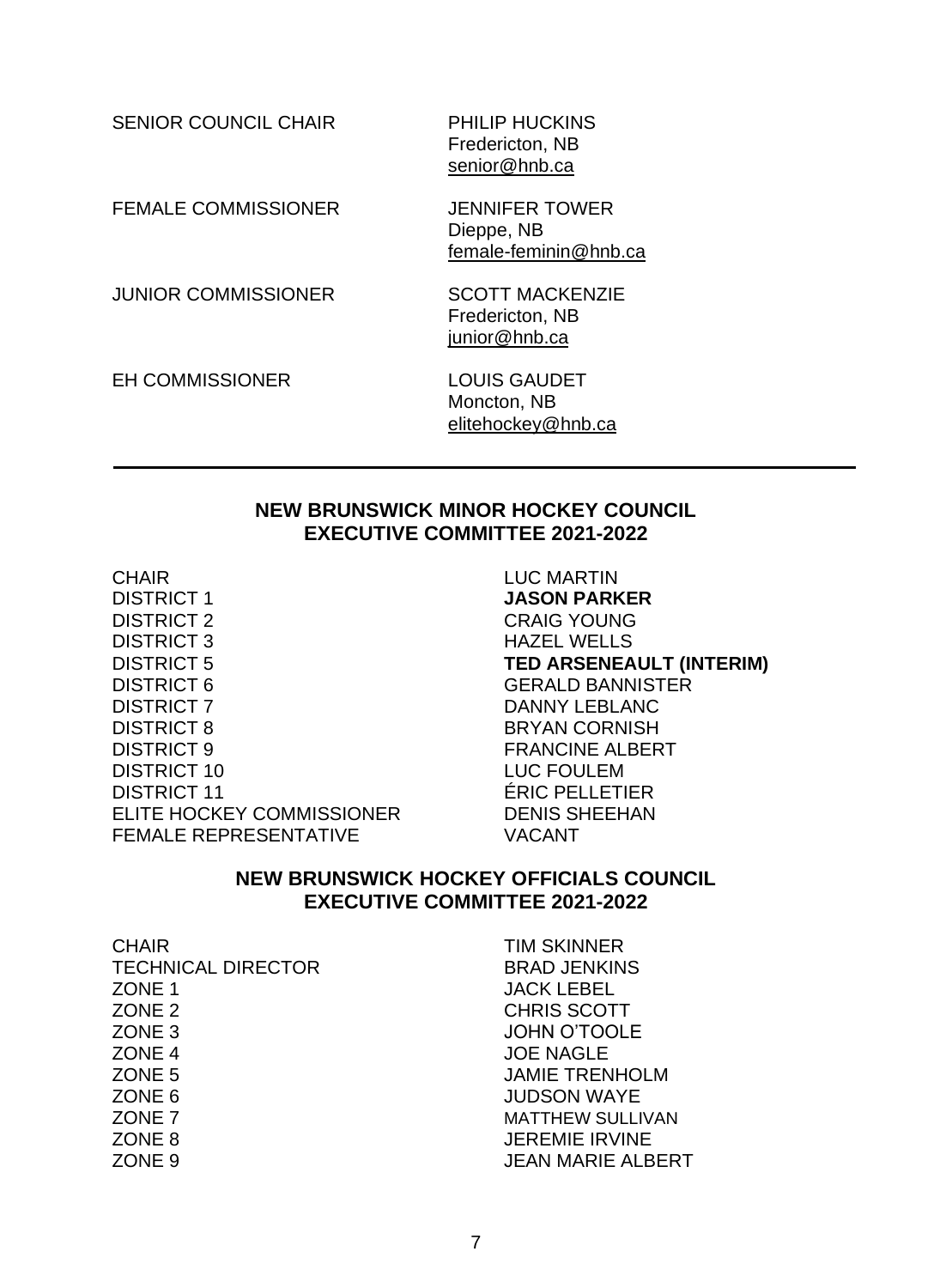#### **NEW BRUNSWICK SENIOR HOCKEY COUNCIL EXECUTIVE COMMITTEE 2021-2022**

REGION 2 **VACANT** REGION 4 **VACANT**

CHAIR<br>REGION 1 CLAUDE THÉRIA REGION 1<br>REGION 2 CLAUDE THÉRIAULT KEN OLIVER REGION 5 ROGER BRUN<br>REGION 6 REGION 6 REGION 6 KEVIN RUSSELL<br>REGION 7 GILLES CORMIEI REGION 7<br>REGION 8 GILLES CORMIER<br>ROBBY FREES **ROBBY FREES** 

#### **NEW BRUNSWICK ELITE HOCKEY COMMISSION 2021-2022**

COMMISSIONER<br>FDZA WEST PRESIDENT FRAMERIAL RAY ARSENEALL EDZA WEST PRESIDENT FOR A PART ARSENEAU<br>EDZA SOLITH PRESIDENT FOR ALASON LONDON EDZA SOUTH PRESIDENT JASON LONDON EDZA EAST PRESIDENT EDZA NORTH PRESIDENT BOBBY FREESD<br>FEMALE BORD BORD BORD BORD BOND FREESD NBMHC REPRESENTATIVE

**JASON LYONS**<br>**I LIC MARTIN** 

#### **NEW BRUNSWICK FEMALE HOCKEY COMMISSION 2021-2022**

COMMISSIONER **JENNIFER TOWER** ELITE COORDINATOR **JASON LYONS** MINOR COORDINATOR<br>ROC 1 COORDINATOR<br>**ROC 1 COORDINATOR ROC 1 COORDINATOR** ROC 2 COORDINATOR **TRACEY MCINTOSH** ROC 3 COORDINATOR **SHELLANY BREWER** ROC 4 COORDINATOR<br>ROC 5 COORDINATOR ROC 6 COORDINATOR<br>ROC 7 COORDINATOR **NEAL DUNN**<br>ROC 7 COORDINATOR **ROC 7 COORDINATOR** ROC 8 COORDINATOR **BRIAN ARSENAULT**

**JEAN-CLAUDE GAUDET** 

#### **LIFE MEMBERS**

Tom Donovan Claude MacKinnon Doug Steeves Beverley Jacobson

#### **DECEASED LIFE MEMBER**

Gérald Martin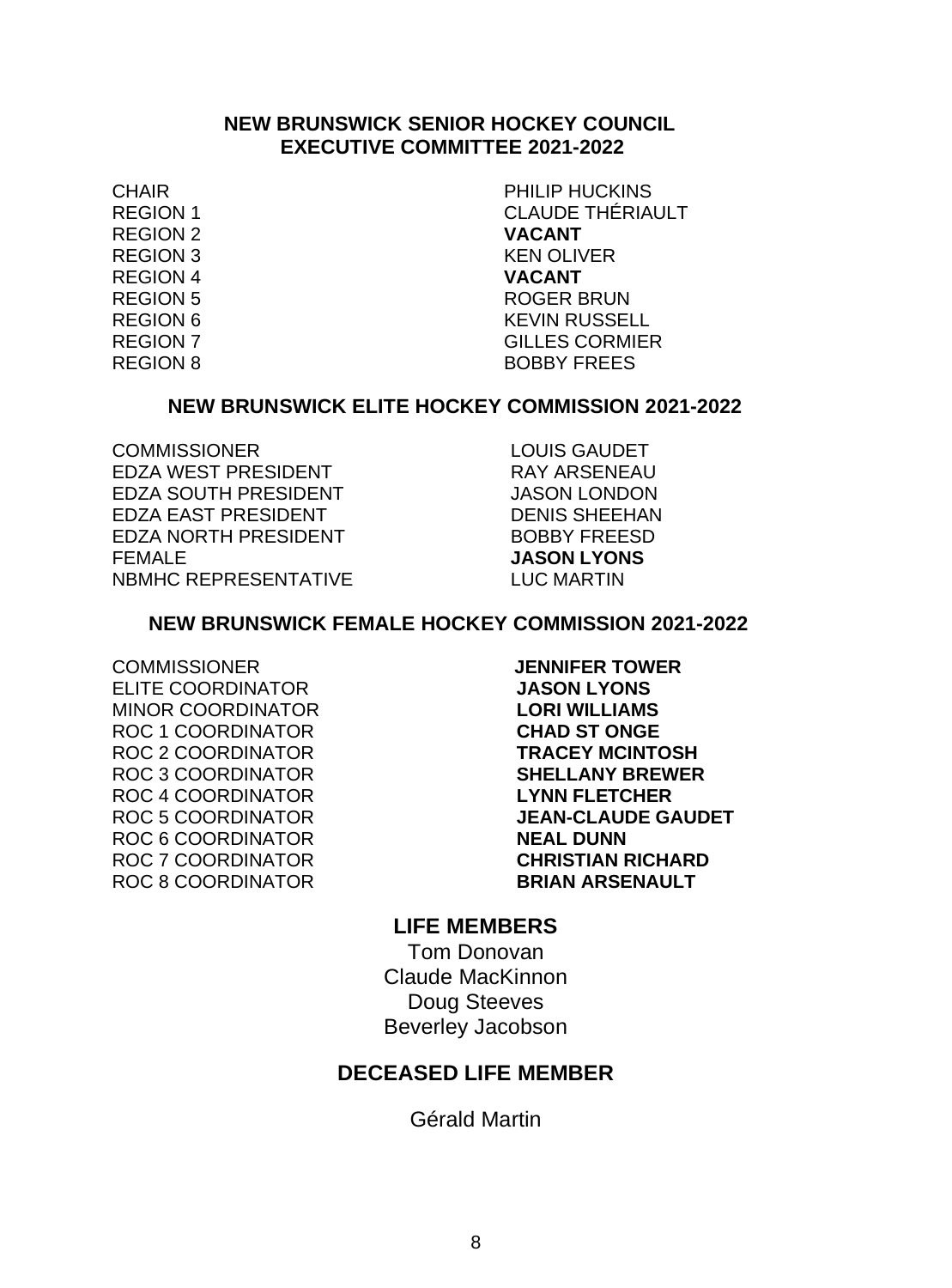#### **PAST EXECUTIVES**

| 1968-1971 | E. R. Fowler, Moncton            | President                 |
|-----------|----------------------------------|---------------------------|
|           | Len C. Poore, Fredericton        | Secretary                 |
| 1971-1974 | J. C. MacLaggan, Bathurst        | President                 |
|           | Len C. Poore, Fredericton        | Secretary                 |
| 1975-1976 | J. C. MacLaggan, Bathurst        | President                 |
|           | W. H. Gillen, Oromocto           | Secretary                 |
| 1976-1979 | J. Claude MacKinnon, Saint John  | President                 |
|           | Pierre Turmel, Fredericton       | Commissioner              |
| 1979-1981 | J. Claude MacKinnon, Saint John  | President                 |
|           | Ross Keenan, Fredericton         | Commissioner              |
| 1981-1984 | Robert J. Rae, Dalhousie         | President                 |
|           | Ross Keenan, Fredericton         | Commissioner              |
| 1984-1986 | Joseph Flynn, Bathurst           | Chairman                  |
|           | Ross Keenan, Fredericton         | Commissioner              |
| 1986-1987 | Joseph Flynn, Bathurst           | Chairman                  |
|           | Gilles G. Picard, Fredericton    | President                 |
| 1987-1990 | Harold Post, Petit-Rocher        | Chairman                  |
|           | Bob White, Bathurst              | President                 |
| 1991-1992 | Harold Post, Petit-Rocher        | Chairman                  |
|           | Scott Smith, Fredericton         | <b>Executive Director</b> |
| 1992-1995 | Doug Steeves, Saint John         | President                 |
|           | Scott Smith, Fredericton         | <b>Executive Director</b> |
| 1995-1999 | Doug Steeves, Saint John         | President                 |
|           | Derryl Smith, Fredericton        | <b>Executive Director</b> |
| 1999-2000 | Doug Steeves, Saint John         | President                 |
|           | Brian Whitehead, Fredericton     | <b>Executive Director</b> |
| 2000-2002 | Howard Peters, Fredericton       | President                 |
|           | Brian Whitehead, Fredericton     | <b>Executive Director</b> |
| 2002-2012 | Tom Donovan, Quispamsis          | President                 |
|           | Brian Whitehead, Fredericton     | <b>Executive Director</b> |
| 2012-2014 | Raymond Carmichael, Williamstown | President                 |
|           | Brian Whitehead, Fredericton     | <b>Executive Director</b> |
| 2014-2016 | Raymond Carmichael, Williamstown | President                 |
|           | Nic Jansen, Nerepis              | <b>Executive Director</b> |
| 2016-2018 | Raymond Carmichael, Williamstown | President                 |
|           | Nic Jansen, Nerepis              | <b>Executive Director</b> |
| 2018-2022 | E. Todd Pye, Hanwell             | President                 |
|           | Nic Jansen, Grand-Bay-Westfield  | <b>Executive Director</b> |

### **J. CHARLES DAIGLE TROPHY WINNERS**

| 1976 | Malcolm "Red" MacFadyen     | Fredericton |
|------|-----------------------------|-------------|
| 1977 | Keith C. West               | Moncton     |
| 1978 | <b>Father Roger Lizotte</b> | Edmundston  |
| 1979 | W. B. "Wiff" Myles          | Fredericton |
| 1981 | Robert Harquail             | Dalhousie   |
| 1982 | James C. MacLaggan          | Bathurst    |
| 1983 | Sid Barnes                  | Oromocto    |
| 1985 | David Peterson              | Fredericton |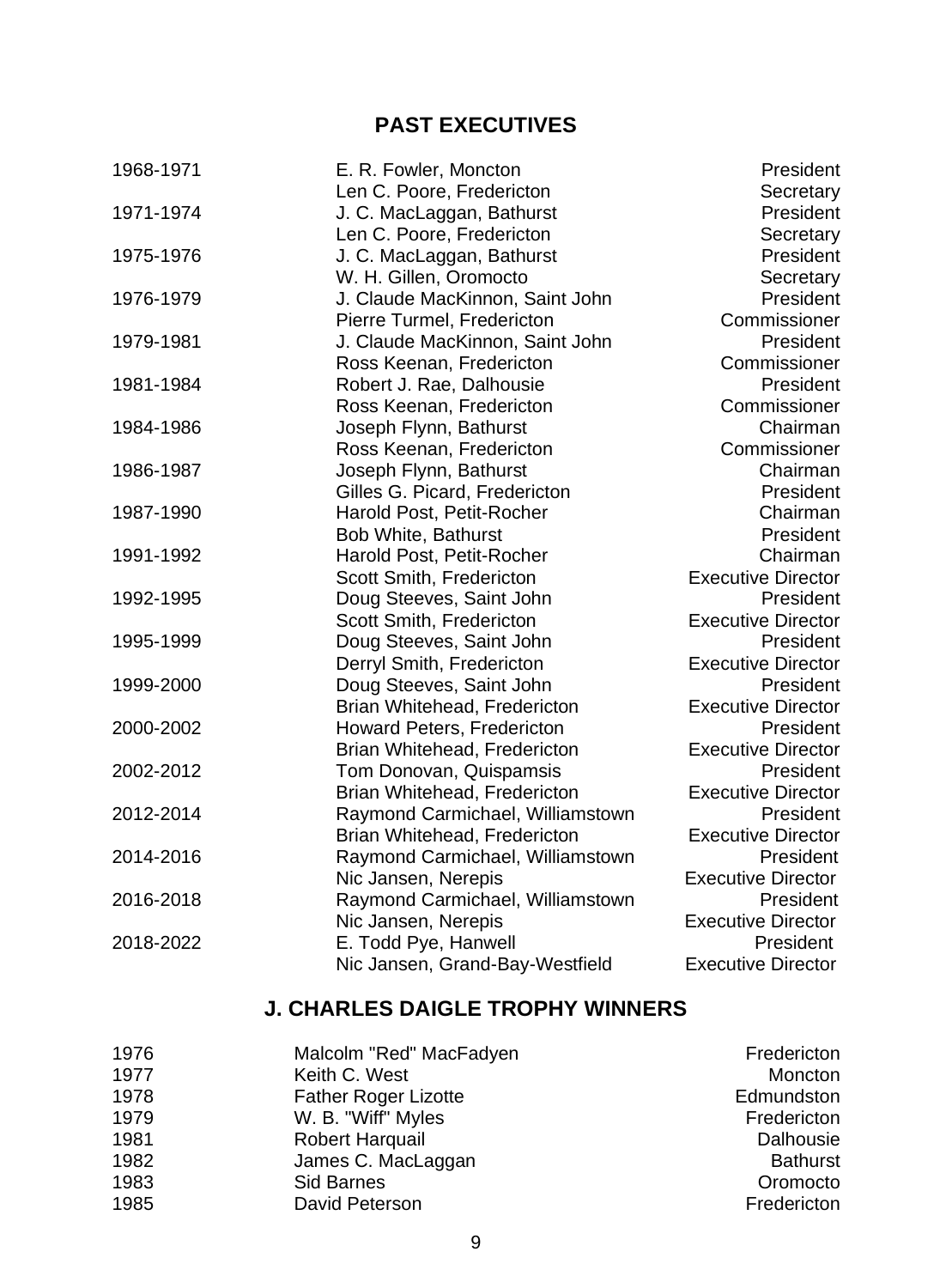| 1986 | Joe Richard             | Chatham                |
|------|-------------------------|------------------------|
| 1987 | Gérald R. Martin        | Ste. Anne de Madawaska |
| 1988 | Darryl Stothart         | <b>Bathurst</b>        |
| 1990 | Lyle Smith              | Fredericton            |
| 1991 | <b>Jack Drover</b>      | Sackville              |
| 1992 | Peter Hanson            | Riverview              |
| 1993 | Louis Lavoie            | Edmundston             |
| 1994 | Stewart MacPherson      | Fredericton            |
| 1995 | Ernie MacFadzen         | Fredericton            |
| 1996 | Tom Donovan             | Gondola Point          |
| 1998 | <b>Harold Fleiger</b>   | Miramichi              |
| 1999 | Roger Gaudet            | Dieppe                 |
| 2000 | <b>Arthur Slipp</b>     | Woodstock              |
| 2001 | Bernie Léger            | Shediac                |
| 2002 | Don Sherwood            | Hartland               |
| 2003 | Camille LeBlanc         | Cocagne                |
| 2004 | <b>Francine Albert</b>  | Val-Comeau             |
| 2005 | Albert Lagacé           | Notre-Dame-des-Erables |
| 2006 | Karen Alexander         | Flemington             |
| 2007 | Jim Allaby              | Saint John             |
| 2008 | Robert (Bobby) Frees    | Dalhousie              |
| 2009 | Wayne Fraser            | Quispamsis             |
| 2010 | Marcel Bossé            | <b>Tide Head</b>       |
| 2011 | <b>Gerald Bannister</b> | Moncton                |
| 2012 | Tom Donovan             | Quispamsis             |
| 2013 | Mel MacKenzie           | Minto                  |
| 2014 | <b>Charles Albert</b>   | Acadian Peninsula      |
| 2015 | <b>Todd Williams</b>    | Dalhousie              |
| 2016 | Raymond Carmichael      | Williamstown           |
| 2017 | Guildo Thériault        | St-Joseph-de-Madawaska |
| 2018 | Dave Clark              | Shediac                |
| 2019 | André Lebel             | Saint-Basile           |
| 2020 | Jack Lebel              | Edmundston             |
| 2021 | <b>Andy Clark</b>       | Jacksontown            |
|      |                         |                        |

## **VANCE TONER DEVELOPMENT AWARD WINNERS**

| 1995 | Darryl Stothart                    | <b>Bathurst</b>         |
|------|------------------------------------|-------------------------|
| 1996 | Joe Flynn                          | <b>Bathurst</b>         |
| 1997 | Max Legere                         | <b>Bathurst</b>         |
| 1999 | <b>Harold Fleiger</b>              | Miramichi               |
| 2000 | Rod Clark                          | Fredericton             |
| 2001 | Randolphe (Bun) Veysey             | Woodstock/Florenceville |
| 2002 | Donald 'Doc' Feeney/Harry Stirling | Fredericton             |
| 2003 | Kevin Pottle                       | Fredericton             |
| 2004 | Danny Braun                        | <b>Plaster Rock</b>     |
| 2005 | Peter Hanson                       | Moncton                 |
| 2006 | Sterling Loga                      | Campbellton             |
| 2007 | <b>Bob Vail</b>                    | Woodstock               |
| 2008 | Paul O'Blenis                      | Saint John              |
| 2009 | Bernie Léger                       | Shediac                 |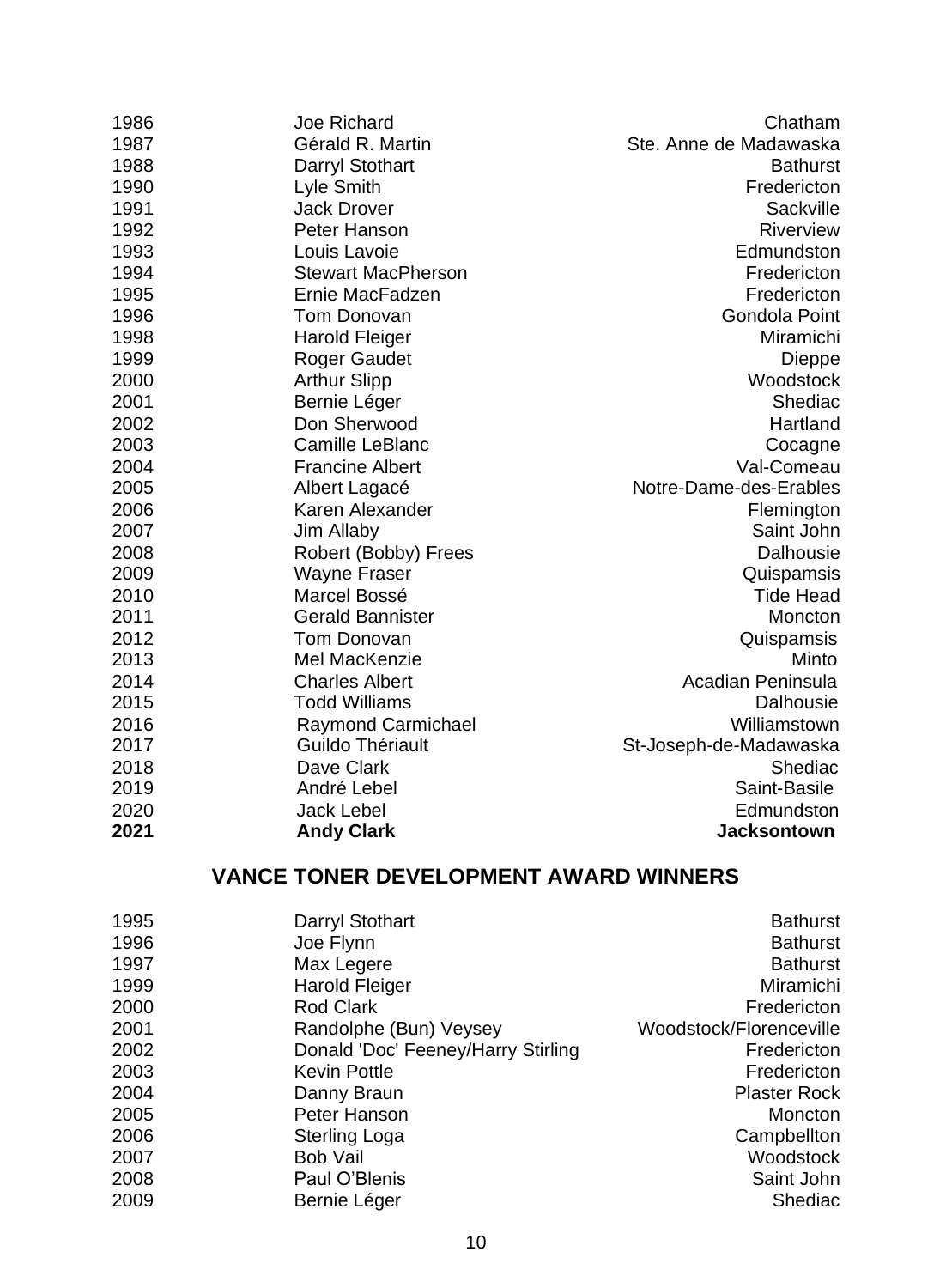2010 12010 Maurice Theriault 12010 Memramcook<br>12011 1202 Tom Allaby 12011 1202 2015 Maurice 2016 Tom Allaby Quispamsis 2012 Paul O'Hara and Harold Fleiger Miramichi<br>2013 Relly VanBuskirk Paul Discount Deant John 2013 Kelly VanBuskirk<br>2014 Bob Deap Bob Deap Scotchtown 2015 Maurice Arseneault<br>2016 Men Dobson 2016 Ken Dobson Quispamsis 2017 **Ron Arbeau** Bath<br>
2018 **Perry Kennedy Bath** Campbellton 2018 Perry Kennedy Campbellton Campbellton Perry Kennedy Campbellton Campbellton Campbellton Campbellton Campbellton Campbellton Campbellton Campbellton Campbellton Campbellton Campbellton Campbellton Campbellton Campbellt Norbert Laforge Jean-Guy Robichaud Caraquet **Brad Jenkins** 

#### **VOLUNTEER OF THE YEAR AWARD WINNERS**

| 1995 | Ed Norton                | Chipman          |
|------|--------------------------|------------------|
| 1996 | Gaëtane Duval            | Saint-Francois   |
| 1997 | <b>Brent Hatchard</b>    | Perth Andover    |
| 1998 | Charlie Kennedy          | Moncton          |
| 1999 | Dana Dickinson           | Centreville      |
| 2000 | John Williamson          | Mouth of Keswick |
| 2001 | Goolie Brewer            | New Maryland     |
| 2002 | George Lawrence          | Temperance Vale  |
| 2003 | Mike Binder              | Oromocto         |
| 2004 | Wilfred Godin            | Saint Isidore    |
| 2005 | Gary and Carol McKinley  | Fredericton      |
| 2006 | André Robichaud          | Shediac River    |
| 2007 | Wayne Hicks              | Sackville        |
| 2008 | Jean Pelletier           | Dalhousie        |
| 2009 | Carole-Anne Burnham      | Florenceville    |
| 2010 | Louis Gaudet             | Moncton          |
| 2011 | Don Stevens              | Saint John       |
| 2012 | Pege Peters              | St. Stephen      |
| 2013 | Donna St. Pierre         | Kingston         |
| 2014 | Daniel Babineau          | Moncton          |
| 2015 | Dwain "Bammer" Barton    | Minto            |
| 2016 | Craig Young              | Woodstock        |
| 2017 | <b>Bob Keays</b>         | Saint-John       |
| 2018 | <b>Shelley Hennessey</b> | Nauwigewauk      |
| 2019 | <b>Brian Gaudet</b>      | Moncton          |
| 2020 | Tanya Noble              | Tracy            |
| 2021 | <b>Mark Hicks</b>        | <b>Sackville</b> |

#### **DISTRICT ASSOCIATION/COMMUNITY CLUB OF THE YEAR AWARD WINNERS**

| 1992 | Edmundston |
|------|------------|
|------|------------|

- 
- 
- 

Louis J. Lavoie, President 1993 Rogersville Communisties Register Communisties Communisties Communisties Register Communisties Communist<br>1994 Rennebecasis Vallev Communisties Tom Donovan, President 1994 Kennebecasis Valley **Tom Donovan, President**<br>1995 Memramcook **Tom Donovan, President** Rheal LeBlanc, President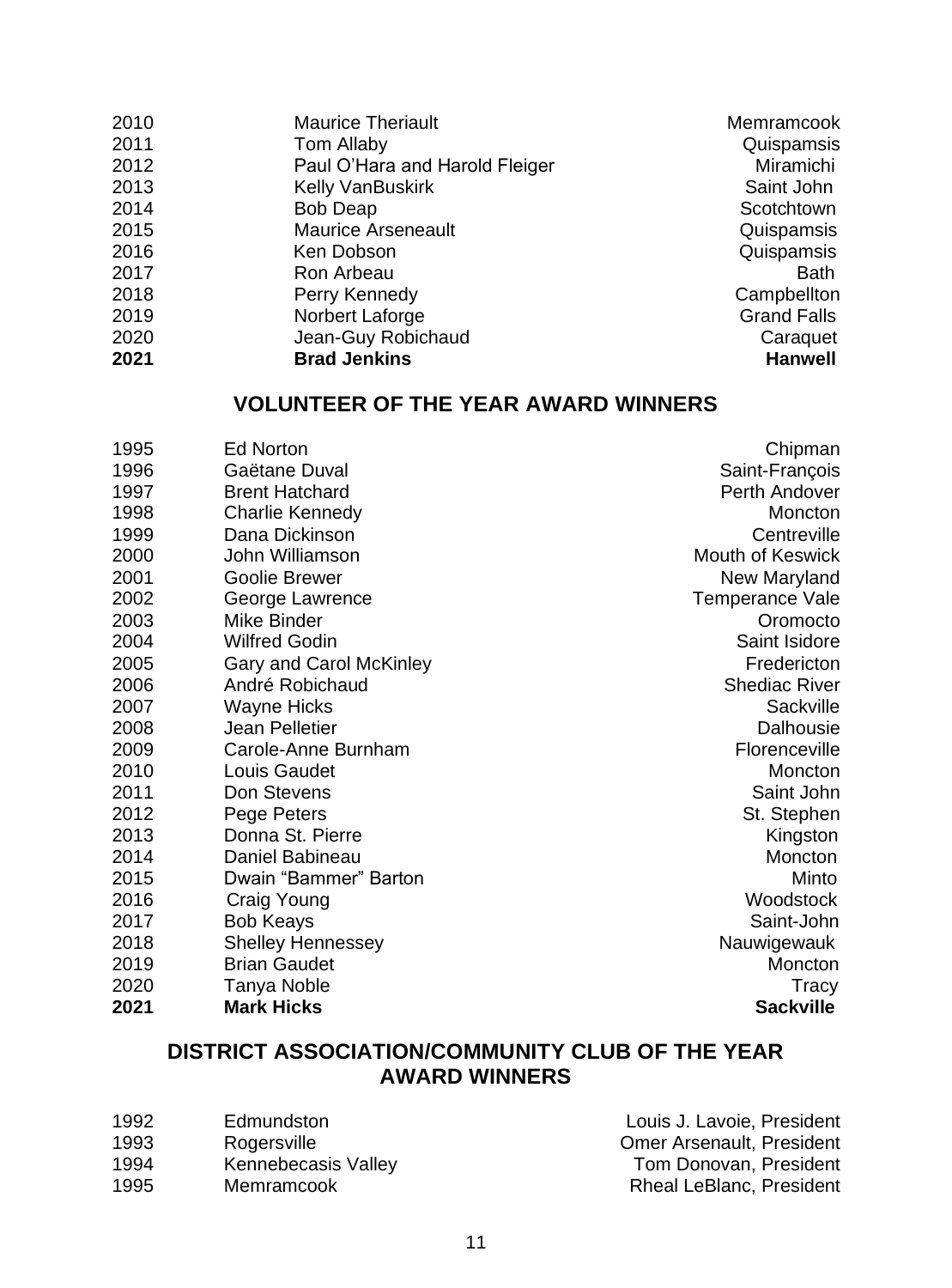| 2021 | Restigouche North Minor Hockey | Rene Hache, President       |
|------|--------------------------------|-----------------------------|
| 2020 | Riverview Minor Hockey Club    | Lee MacWilliams, President  |
| 2019 | <b>Tri-County</b>              | Lisa McLaughlin, President  |
| 2018 | Western Valley Female          | Cindy Pearson, President    |
| 2017 | Sussex                         | Joe Fudge, President        |
| 2016 | Edmundston                     | Martin Perron, President    |
| 2015 | <b>Grand Falls</b>             | Rudy Michaud, President     |
| 2014 | Shediac-Cap Pele               | Andrew Bell, President      |
| 2013 | <b>EDZA South</b>              | Kelly VanBuskirk, President |
| 2012 | Kennebecasis Valley            | Scott Robarts, President    |
| 2011 | <b>Grand Manan</b>             | Chris Rayner, President     |
| 2010 | Carleton                       | Andy Saunders, President    |
| 2009 | Saint John                     | Bob Purdy, President        |
| 2008 | Woodstock                      | Stephen Jones, President    |
| 2007 | Petitcodiac-Salisbury          | John Steeves, President     |
| 2006 | Fredericton                    | Gordon Skead, President     |
| 2005 | Moncton                        | Greg Willis, President      |
| 2004 | Sackville                      | Dave Wheaton, President     |
| 2003 | Oromocto                       | Mike Binder, President      |
| 2002 | St. Stephen                    | Carol Parks, President      |
| 2001 | Kent Centre                    | Danny Scully, President     |
| 2000 | Minto                          | Brian Robinson, President   |
| 1999 | Northern Carleton              | Dana Dickinson, President   |
| 1998 | Edmundston                     | Georges St. Onge, President |
| 1997 | Dieppe                         | Gérald LeBlanc, President   |
| 1996 | Sainte-Anne-de-Madawaska       | Gilbert Beaulieu, President |

## **FEMALE HOCKEY BREAKTHROUGH AWARD WINNERS**

| 2005 | Robin Paradis           | Moncton               |
|------|-------------------------|-----------------------|
| 2006 | <b>Rick Beaulieu</b>    | Perth Andover         |
| 2007 | Dan Léger               | Shediac               |
| 2008 | Sheila Grondin-Lyons    | Fredericton           |
| 2009 | Jean-Luc Bélanger       | Edmundston            |
| 2010 | Susan Arbeau            | Grand Bay-Westfield   |
| 2011 | Kevin King              | <b>Burtt's Corner</b> |
| 2012 | Donat Poirier           | St-Jacques            |
| 2013 | Lori Williams           | Saint John            |
| 2014 | David Hubbard           | Strathadam            |
| 2015 | <b>Christine Dupuis</b> | Notre Dame de Kent    |
| 2016 | <b>Tina Sewell</b>      | Saint-John            |
| 2017 | Darren Gallen           | Riverview             |
| 2018 | <b>Brian Arseneault</b> | Dalhousie             |
| 2019 | <b>Shellany Brewer</b>  | Keswick               |
| 2020 | Neal Dunn               | Blackville            |
| 2021 | <b>Kathy Higgins</b>    | Quispamsis            |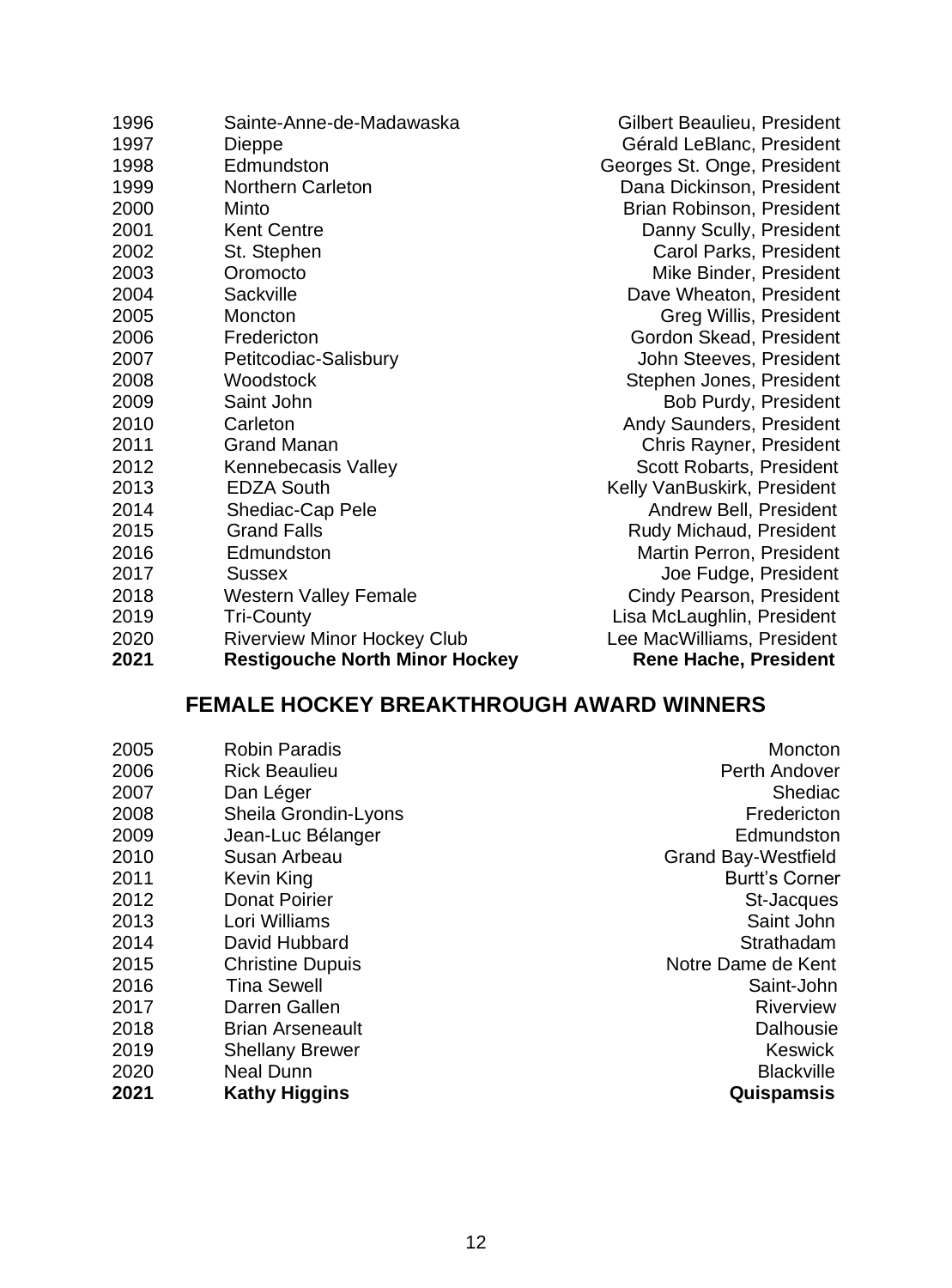#### **CAREER ACHIEVEMENT AWARD WINNERS**

- 2016 Wilfred Savoie **State State State State State State State State State State State State State State State**<br>2017 Claude Arseneault
- 2017 Claude Arseneault<br>
2019 Paul O'Here<br>
Miramichi
- Paul O'Hara

#### **INITIATION AWARD WINNERS**

- 2017 Restigouche North Minor Hockey Julie Ouellette, President<br>2018 Riverview Minor Hockey Jee MacWilliams President
- Riverview Minor Hockey
- 2019 Andrew Learmouth **Moncton** Moncton<br>2020 Tim McCarthy Monto Number of Woodstock
- Tim McCarthy

#### **HOCKEY NEW BRUNSWICK SECTION 1 – CONSTITUTION**

#### **ARTICLE I - NAME**

- 1.1 This Association shall be known as New Brunswick Amateur Hockey Association (N.B.A.H.A.) Inc., hereinafter referred to as Hockey New Brunswick, HNB, or Branch and shall have jurisdiction over hockey in the province of New Brunswick.
- 1.2 This Association is a member of Hockey Canada; the governing body of amateur hockey in Canada.

#### **ARTICLE II - ORGANIZATION**

2.1 HNB shall consist of 8 regions throughout the province of New Brunswick, namely:

| Region 1 | Republic                   |
|----------|----------------------------|
| Region 2 | Western Valley             |
| Region 3 | Capital                    |
| Region 4 | Fundy                      |
| Region 5 | South East/Kent            |
| Region 6 | Miramichi                  |
| Region 7 | Chaleur- Acadian Peninsula |
| Region 8 | Restigouche                |

**2.2.** HNB shall be comprised of the following councils and commissions of hockey: Minor Hockey Council, Hockey Officials Council, Senior Hockey Council, Female Hockey Commission, Elite Hockey Commission, and the Junior Hockey Commissioner. Except where explicitly stated in their Constitutions, By-Laws and Regulations or their respective Operation Manual they shall be referred to as the NBMHC, NBHOC, NBSHC, NBEHC **and** NBFHC. They shall operate their own affairs in accordance with their own subsection of HNB's Constitution, By-Laws and Regulations and respective Council and Commission Operation Manuals as approved by **the HNB Board of Directors.**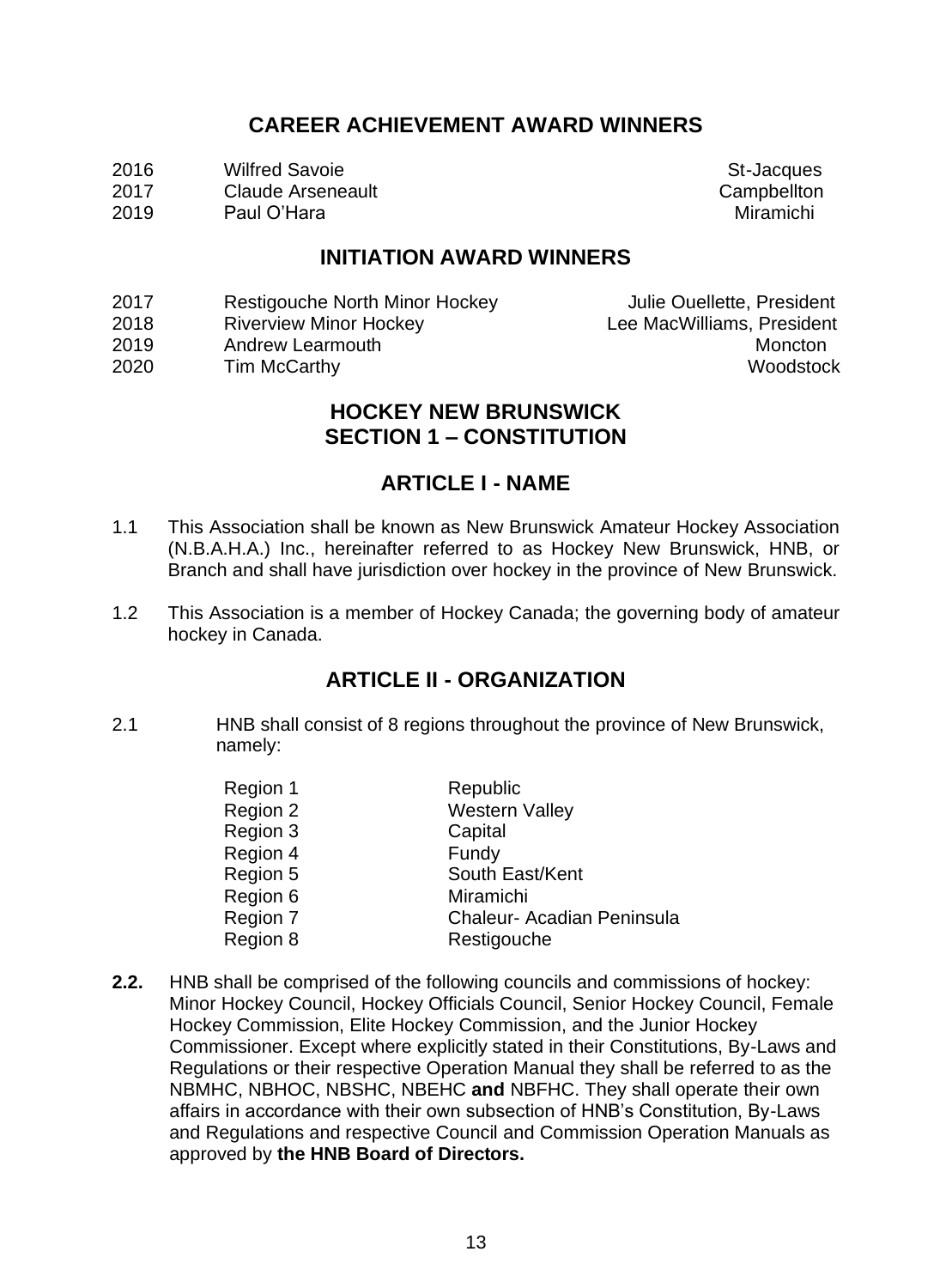- a. HNB's Constitution shall not be in conflict with Hockey Canada's Constitution. Any amendment or change to Hockey Canada's Constitution, By-Laws, Regulations or Playing Rules shall automatically amend or change the Constitution, By-Laws, Regulations or Playing Rules of HNB and each Council and Commission. Any amendment or change to HNB's Constitution, By-Laws and Regulations shall automatically amend or change the respective Council's or Commission's Operation Manual.
- c. The current edition of Roberts Rules of Order shall be used as the parliamentary reference for HNB meetings and administration.
- 2.3 New Councils and Commissions of HNB shall be established in accordance with the following criteria:
	- a. Application for new Councils and Commissions shall be in writing, stating reasons for its establishment to HNB Executive Director.
	- b. Application shall include a proposed draft Operation Manual.
	- c. Application should include an organizational chart and a letter of support signed by at least 20 persons and approved by HNB's Board of Directors.
	- d. Application shall be received 40 days prior to HNB's Annual General Meeting and approval, or rejection shall be finalized at HNB's Annual General Meeting, such approval shall have 2/3rds majority vote.

#### **ARTICLE III - OBJECTIVES**

- 3.1 To foster and encourage the sport of amateur hockey throughout the province of New Brunswick.
- 3.2 To promote and encourage the formation of amateur hockey teams and leagues.
- 3.3 To regulate competition in the various categories established from time to time.
- 3.4 To establish and maintain a uniform set of regulations and playing rules for amateur hockey in the province of New Brunswick.
- 3.5 To provide for the affiliation of other hockey organizations within HNB and Hockey Canada.
- 3.6 To provide an organizational structure for the orderly development and operation of functional groups that provide opportunities for people of all ages, regardless of skill level, to participate in the game of hockey.
- 3.7 To be responsible for the promotion, development and administration of hockey in New Brunswick in a manner that will encourage mass participation, promote good character building, improve skill levels, and provide healthy physical activity and enjoyment of the game.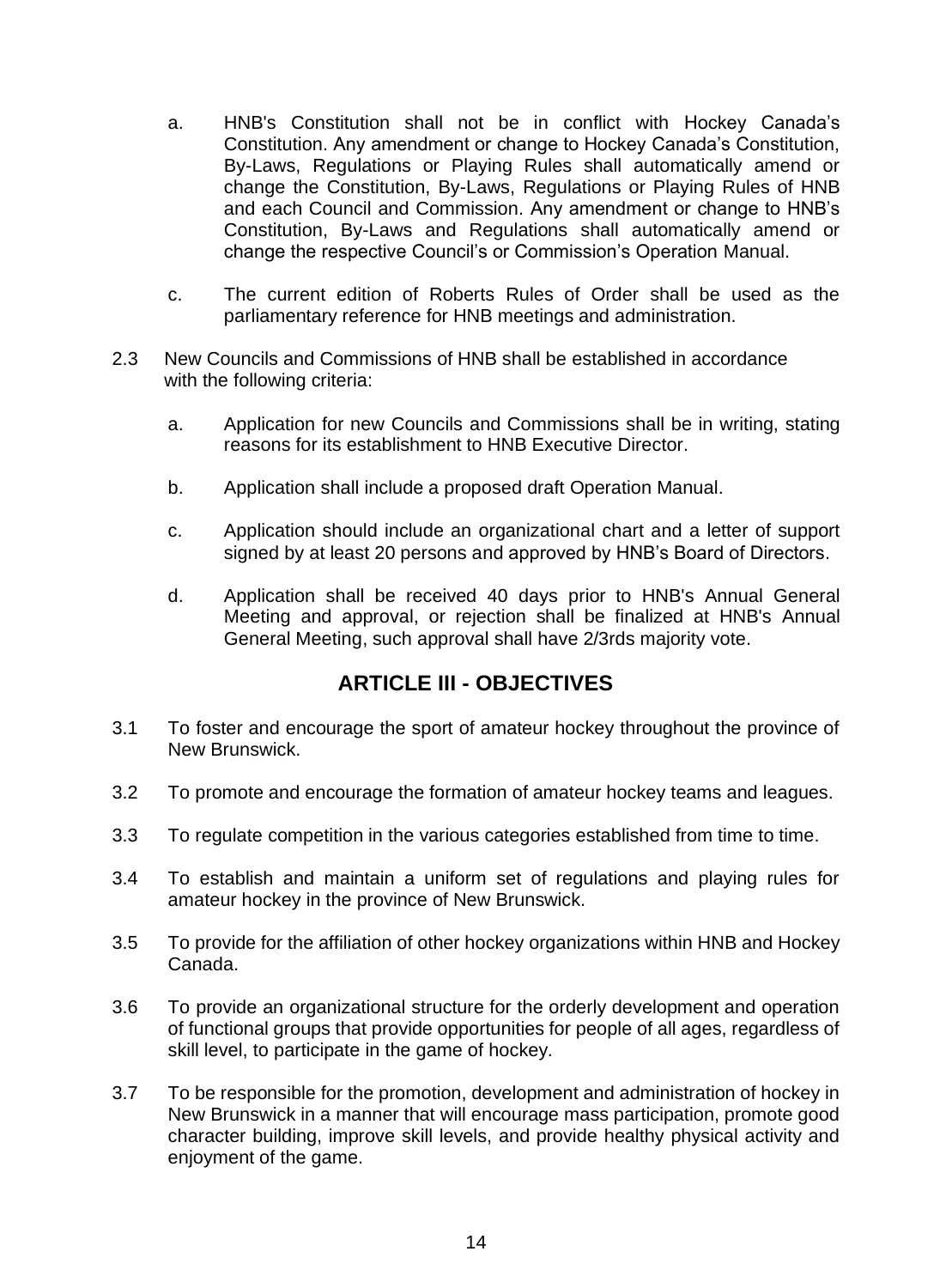3.8 Whereas HNB is a provincial service organization that provides programs and services to Anglophone and Francophone New Brunswickers across the province, English and French shall be the official languages of HNB.

#### **ARTICLE IV - MEMBERS**

- 4.1 The members of Hockey New Brunswick are:
	- a. Individuals elected in accordance with HNB's By-Laws and Regulations,
	- b. Individuals appointed in accordance with HNB's By-Laws and Regulations,
	- c. All hockey associations, clubs, teams, leagues and Individuals,
	- d. Parents or guardians of registered participants and individuals that are associated in any capacity, category, or affiliation with activities under the jurisdiction of HNB in New Brunswick.
	- e. Associate Members. Individuals, teams, leagues or groups may receive Associate Member status to HNB by a majority vote of HNB's Board of Directors at their Annual General Meeting. Associate member status will be reviewed on a yearly basis.

#### Associate members are entitled to:

- i. Receive notices of meetings,
- ii. Attend meetings (at their own expense),
- iii. Speak at meetings,
- iv. Participate in the programs of the Association (at their own expense),
- v. Participate against HNB member teams as per the approval process, and
- vi. All other rights and privileges as HNB's Board of Directors may, from time to time, decide.

#### Associate members are not entitled to:

- i. Vote at HNB meetings,
- ii. Use the HNB logo without the written consent of HNB's Board of Directors or their designate, or
- iii. Use of HNB human/financial resources without the written consent of HNB's Board of Directors.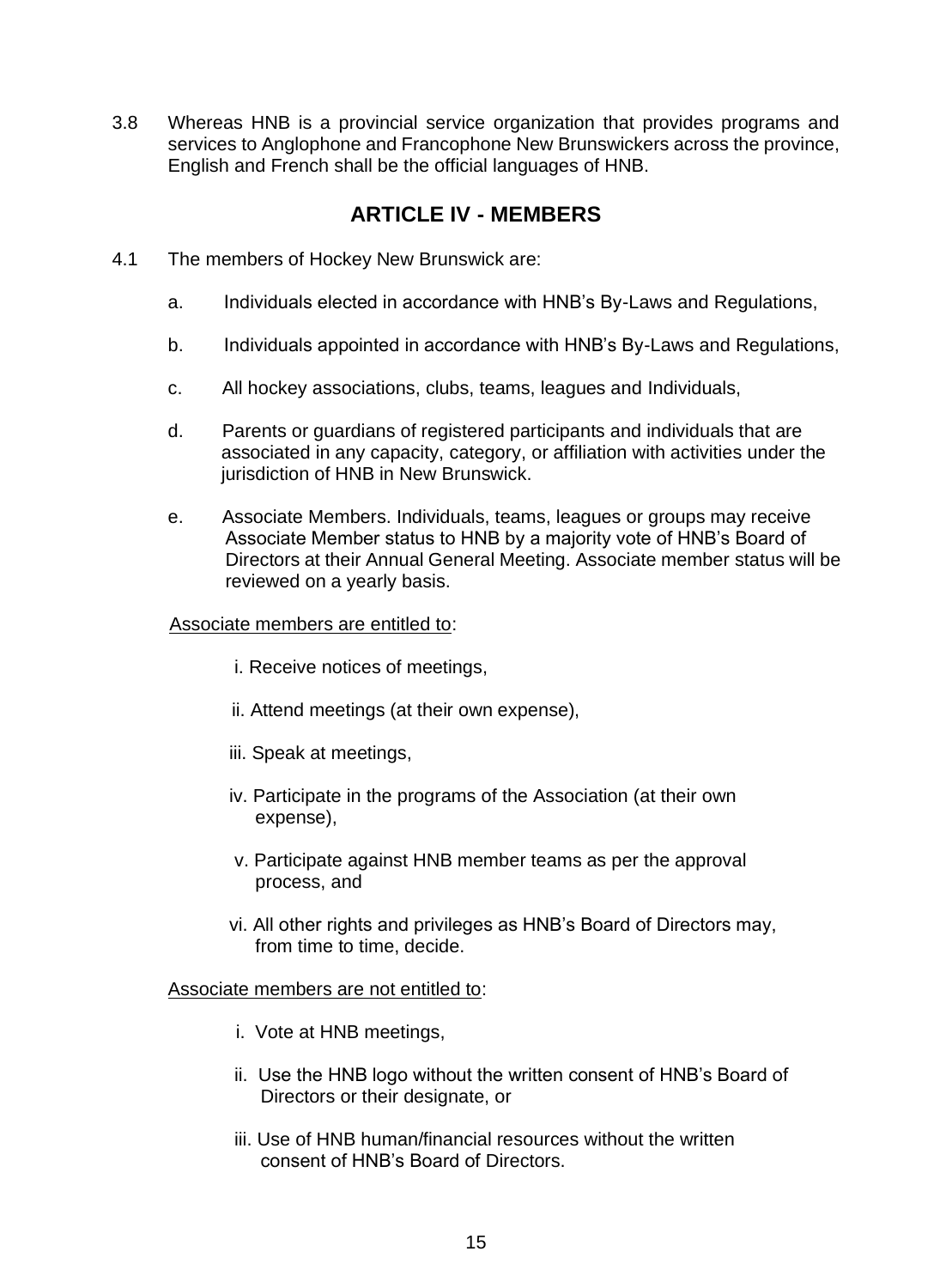f. Life Members; Life membership is the highest honor that can be bestowed by HNB and is to be awarded only for VERY DISTINCTIVE SERVICES to HNB Nominations for life membership shall be forwarded to the Executive Director, in writing, by the second Friday in April, written approval of at least 6 members of the Board of Directors on the nominating paper for each proposed life member. The nominations for Life Member must come before the Board of Directors for their approval and acceptance. There would be a two-year waiting period from last serving as a member of the HNB Board, or council, commission, committee or as a member of association, community club, or league executive. In order to be approved, nominations must receive 80% of the Board's approval. Life members shall have the privilege of attending HNB Annual General Meeting and serve in an advisory capacity to the membership, but they shall not be permitted to vote.

#### **ARTICLE V - AMENDMENTS**

- 5.1 Amendments to the Constitution, By-Laws and Regulations shall only be made at HNB's Annual General Meeting in the even-numbered years. In those years only, amendments shall be submitted on approved HNB Notice of Motion forms available from HNB's office and shall be received by HNB's Executive Director before midnight of March 31. At least 40 days prior to HNB's Annual General Meeting, HNB's Executive Director shall distribute copies of proper Notices of Motion to members eligible to vote at HNB's Annual General Meeting, the Past President and Life Members. Verified HNB Notices of Motion shall be posted on HNB's website. Amendments to HNB's Constitution, By-Laws and Regulations shall require a majority of 2/3rds of the votes cast; amendments passed shall take effect immediately.
- 5.2 Notices of Motion shall be submitted by HNB Board Members, Executive Committee members of HNB Councils, and Executive Committee members of HNB Commissions.
- 5.3 The mover or seconder of each Notice of Motion shall be present at HNB's Annual General Meeting to present and explain the motion, otherwise it will be declared invalid.
- 5.4 a. HNB Council or Commission Operation Manual notices of amendment shall be submitted by October 31 for presentation to the respective Council's or Commission's semi-annual meeting and March 31 for presentation to the respective Council's or Commission's Annual General Meeting.
	- b. 40 days prior to the respective meetings, HNB's Executive Director shall distribute copies to the respective Executive Committees.
	- c. Notices of amendment shall be submitted by the respective Council and Commission members.
	- d. Once approved by the respective Council or Commission and within 15 days of their respective meeting, amendments shall be presented to the Board of Directors for final approval.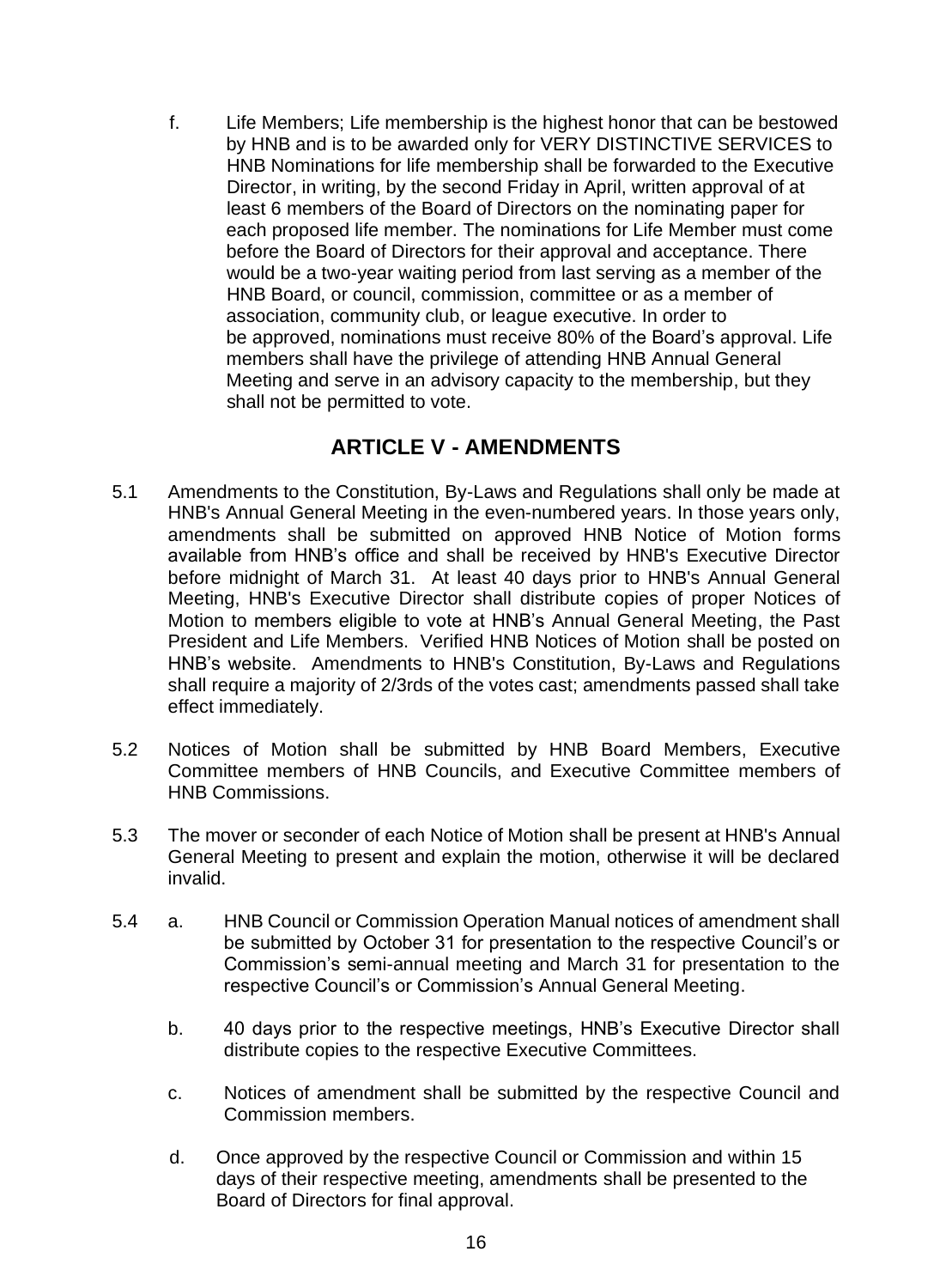#### **ARTICLE VI - SEASON**

6.1 HNB's hockey season shall operate from June 1 to May 31. Only those events which are sanctioned within the season by Hockey Canada and HNB shall be covered by Hockey Canada's insurance program.

#### **SECTION 2 - BY-LAWS**

#### **BY-LAW ONE - SUSPENSION AND EXPULSION OF MEMBERS**

- 1.1 Any violation of HNB's Constitution, By-Laws and Regulations or decisions of the Executive Director shall render a member or registered participant liable to suspension by a 2/3 vote of HNB's Board of Directors.
- 1.2 Without limiting or restricting the generality of anything elsewhere contained in the Constitution, By-Laws and Regulations and without derogating from any of the specific or general powers of HNB's Board of Directors elsewhere contained, any breach or violation by any member, registered participant, or individual of any provision of the Constitution, By-Laws, Regulations or Rules, or of any decision or ruling of the Board of Directors of HNB shall automatically result in its or his immediate indefinite suspension from participating in all games or activities of any kind sponsored or organized by HNB. If such breach or violation is committed by any club or team participating in any such games or activities, then the aforesaid immediate indefinite suspension shall be automatically suffered by the said club or team. If such breach or violation is committed by any individual who is a participant on a team or has signed a membership form, then the club or team with which such individual is associated or affiliated at the time of commission of such breach or violation shall also (in addition to the said individual) suffer the aforesaid immediate indefinite suspension. Suspensions shall require a 2/3rds majority vote of the Board of Directors. Such Board decisions may only be appealed to Hockey Canada.
- 1.3 Any parent (of a Hockey Canada / HNB registered participant) whose conduct in an arena is disruptive and not conducive to the wellbeing of the game, may be banned from such arena(s) as determined by the Branch or the appropriate minor hockey association for a specific period of time and the registered participant may also be suspended if the parent fails to comply with the ban imposed upon him.

#### **BY-LAW TWO - FINANCIAL**

- 2.1 All Councils, Commissions, committees and other groups requiring funding by HNB shall have their budgets for the coming season submitted to HNB's Finance Committee no later than HNB's semi-annual meeting.
- 2.2 Each league, team, association, club, player, coach, official, ice/bench, executive or volunteer seeking membership with HNB shall pay an annual prescribed fee as per the Fiscal Policy.
- 2.3 The fiscal year end of HNB shall be March 31.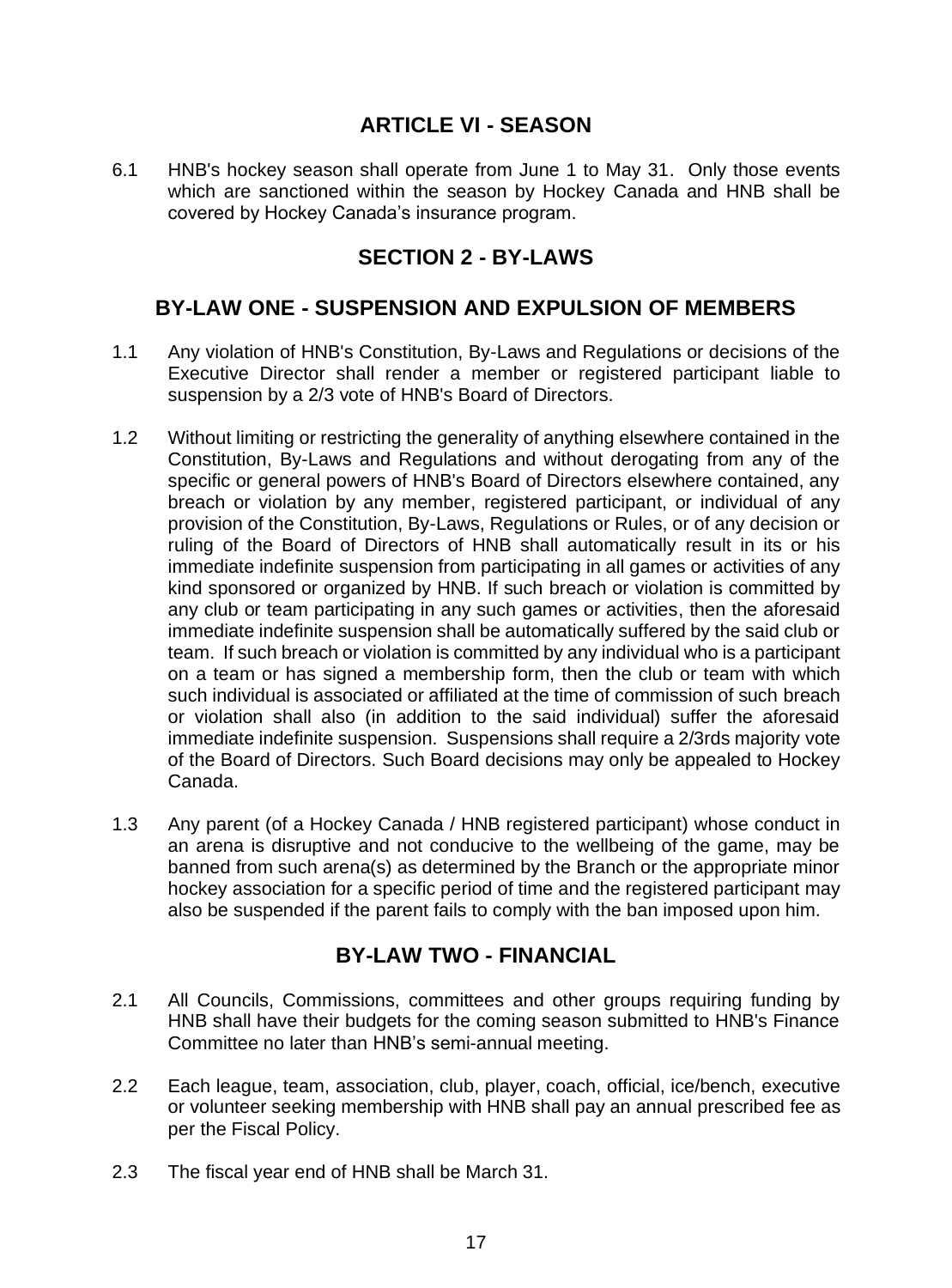- 2.4 The Hockey Canada National Insurance Program is mandatory, and a premium shall be as per the Fiscal Policy.
- 2.5 All special HNB fundraising projects, before being approved by the Board of Directors, shall clearly state the proposed use of all profits generated. A complete written report shall be forwarded to the Board of Directors on completion of the fundraising project noting the areas of impact throughout the province.
- 2.6 Non-members wishing to pursue the opportunity to participate in Hockey New Brunswick's High Performance Program shall submit a High Performance Program application and fee to the HNB office on or before the date of the camp that the non-member wishes to be eligible. This fee will be established and reviewed annually in the Fiscal Policy.

#### **BY-LAW THREE - BOARD OF DIRECTORS**

- **3.1 a.** HNB's Board of Directors shall consist of a President, Past-President, 8 Board Members/ROC Chairs, the NBMHC, NBHOC and NBSHC Chairs, the NBFH, NBJH, NBEH Commissioners and the Finance **Committee** Chair. Elected Board member terms will end at the conclusion of the HNB Annual General Meeting. "Appointed" members or "Nominated and approved" members terms will end at the conclusion of the Board of Directors meeting immediately following the HNB Annual General Meeting. The President shall endeavor to fill these positions expeditiously, following the conclusion of the AGM and before the BOD **Fall Meeting.**
	- b. The ROC Chairs shall be duly elected by the ROC representatives in their Region. Elections shall be held in the even numbered years for the evennumbered regions and in odd-numbered years for the odd-numbered Regions. Regional meetings to elect HNB ROC Chairs shall be held 40 days prior to HNB's Annual General Meeting. The Executive Director or his designate shall organize, chair, supervise and be present at these meetings and elections. Board Members/ROC Chairs shall be elected for a 2-year term and may be re-elected. For all ROC meetings, a quorum will consist of a majority of ROC representatives.
	- c. A Vice-Chair shall be elected from the ROC. In the absence of the Chair, the Vice-Chair shall have all of the rights and privileges of the Chair.
	- d. In case of a tie vote in the election of the ROC Chair, the current ROC Chair shall vote. Should the ROC Chair be absent during this vote and a tie vote occurs, the current Vice-Chair shall vote
	- e. For election of the position of ROC Chair, only nominations that are submitted to the Executive Director 15 days prior to the ROC-AGM will be accepted.
- 3.2 Council Chairs shall be elected by their respective Councils and shall serve 2 years; they may be re-elected.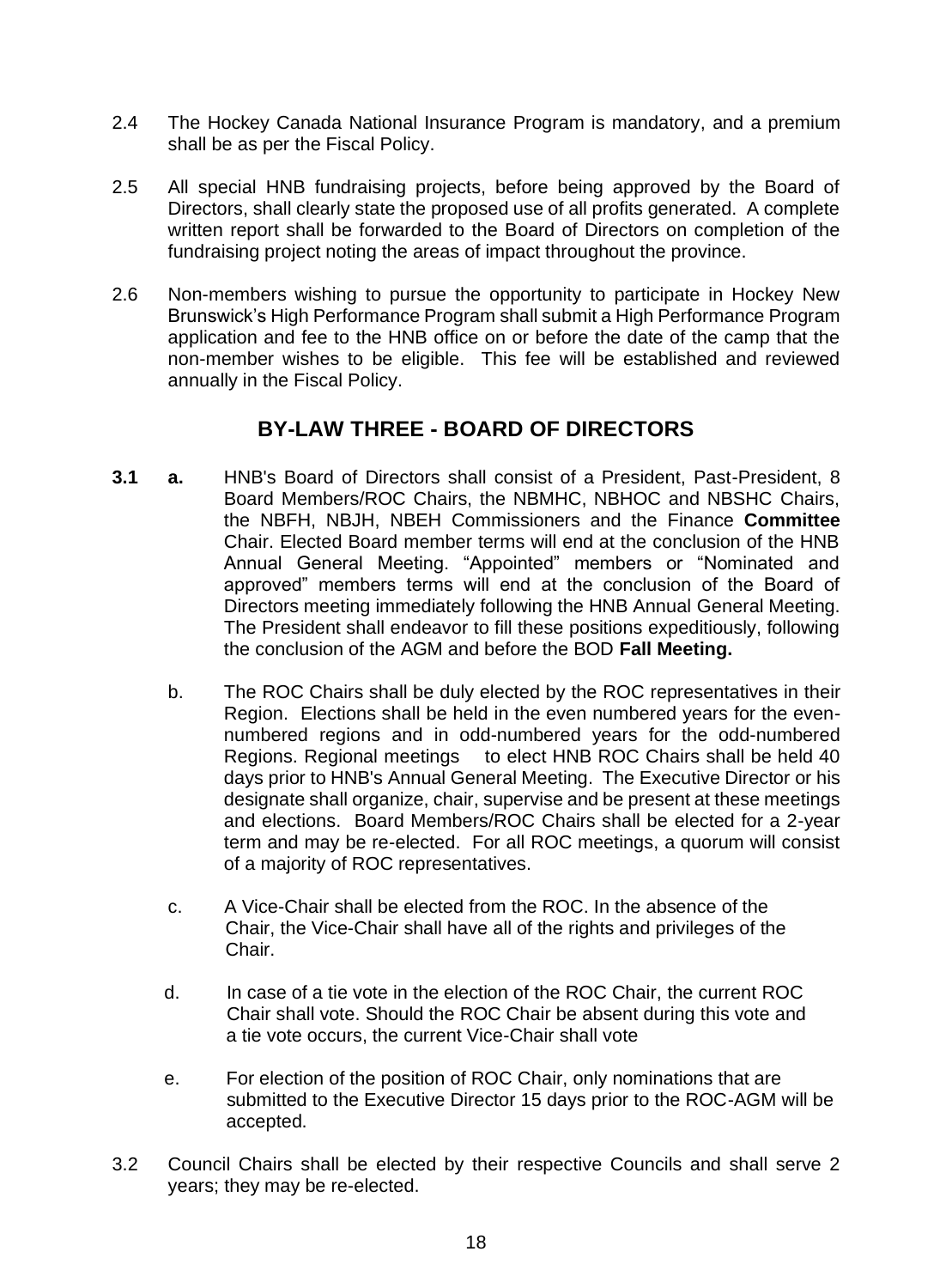- 3.3 The Female Commissioner shall be nominated by the President and approved by the Board of Directors for a 2-year term and may be re-nominated by the President at the end of any given term. In the event of a vacancy, the President shall appoint a replacement to complete the term.
- 3.4 a. The Junior Commissioner shall be nominated by the President and approved by the Board of Directors for a 2-year term and may be re nominated by the President at the end of any given term. Should a vacancy occur the President shall appoint a replacement to complete the term.
	- b. The Commissioner shall have full authority to promote and develop junior hockey throughout the province of New Brunswick. The Commissioner will work directly with the Executive Director and Senior Council to deliver hockey programs in New Brunswick. The Commissioner shall submit an annual plan to the Board of Directors for approval at their Fall meeting and shall submit an annual report to HNB's Annual General Meeting.
- 3.5 The Elite Hockey Commissioner shall be nominated by the President and approved by the Board of Directors for a 2-year term and may be re-nominated by the President at the end of any given term. In the event of a vacancy, the President shall appoint a replacement to complete the term.
- 3.6 The HNB President who shall serve as Chair of the Board of Directors shall be elected by secret ballot and by all eligible voters present at HNB's Annual General Meeting. The President shall serve for a 2-year term and may be re-elected. An Individual can serve as President a maximum of six (6) years.
- 3.7 The HNB Vice-President shall be elected in odd number years from within the Board members, shall serve a term of 2 years and may be re-elected. Election of a Vice-President shall be carried out at the September Fall Board meeting.
- 3.8 The Executive Director shall be hired through approved criteria subject to input by the Board of Directors, Finance and Personnel Committee and shall be answerable to the Board of Directors through the President. The Board of Directors shall have final approval of all employees of HNB regarding both responsibilities and salary.
- 3.9 All employees of HNB shall have job descriptions, reviewed, revised and approved by the Personnel Committee each season, on recommendations of the Executive Director.
- 3.10 50% plus 1 voting Board members shall form a quorum at all HNB Board meetings.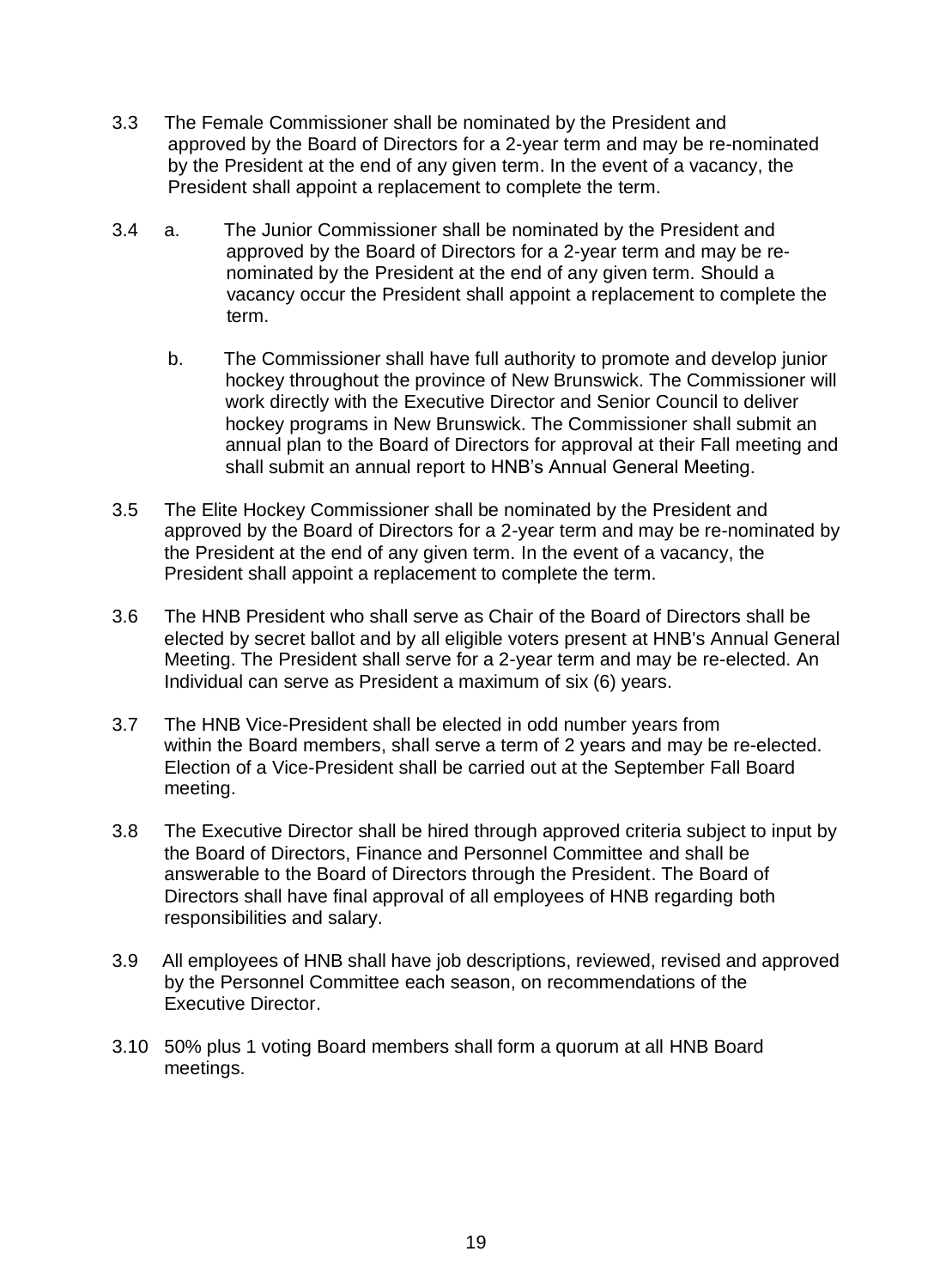- 3.11 The HNB President shall approve HNB members to serve on Hockey Canada Committees. All members who are authorized to attend Hockey Canada Meetings shall submit a written report to HNB's Executive Director and their Respective Council or Commission within 15 days after the meeting dates highlighting the issues and resolutions of each meeting attended. Copies shall be forwarded to the Board of Directors.
- 3.12 In the event of a vacancy occurring on the Board of Directors from any cause whatsoever, the Executive Director shall, no later than 30 days after the vacancy having occurred, immediately proceed to have the Region elect a replacement.

#### **BY-LAW FOUR - CONFLICT OF INTEREST POLICY**

4.1 Matters concerning conflict of interest shall be dealt with in accordance with the Conflict of Interest Policy document approved by the HNB Board of **Directors** 

#### **BY-LAW FIVE – EXECUTIVE COMMITTEE, THEIR DUTIES AND POWERS**

- 5.1 HNB Executive Committee shall consist of the Past President (during his term), President, Vice-President, and three elected members of the HNB Board nominated by the President and approved by the Board. The Executive Committee shall act as an advisory committee to the President and Executive Director. Executive Committee member nominations by the President and approved by the Board shall occur in odd numbered years at the Fall board meeting for a two year term. Should a vacancy occur a new nomination to complete the term shall be undertaken within 30 days. The Executive Committee shall have a regular meeting schedule defined in the HNB Calendar of Commitments.
- 5.2 The Past President shall remain as a member of the HNB Board of Directors for a one-year term and shall have all rights and privileges of a member of the Board except voting and shall be available as a resource person and advisor. The Past- President's term will conclude at the end of the next HNB A.G.M.
- 5.3 The President shall preside at all meetings of the HNB Board of Directors and the HNB Executive Committee. He shall be ex-officio, non-voting member of all HNB councils, commissions and committees.
- 5.4 The President shall generally perform the duties usual to the office of the President. He shall, in consultation with the Executive Director, present a Calendar of Commitments to the Board of Directors at the June Board meeting.
- 5.5 The President shall have the power to impose suspensions and/or fines in respect to any incident which may occur at an HNB sanctioned event or in a game that is outside HNB guidelines. All decisions by the President re: fines and suspensions will remain in effect until dealt with by the appeal process, if so addressed.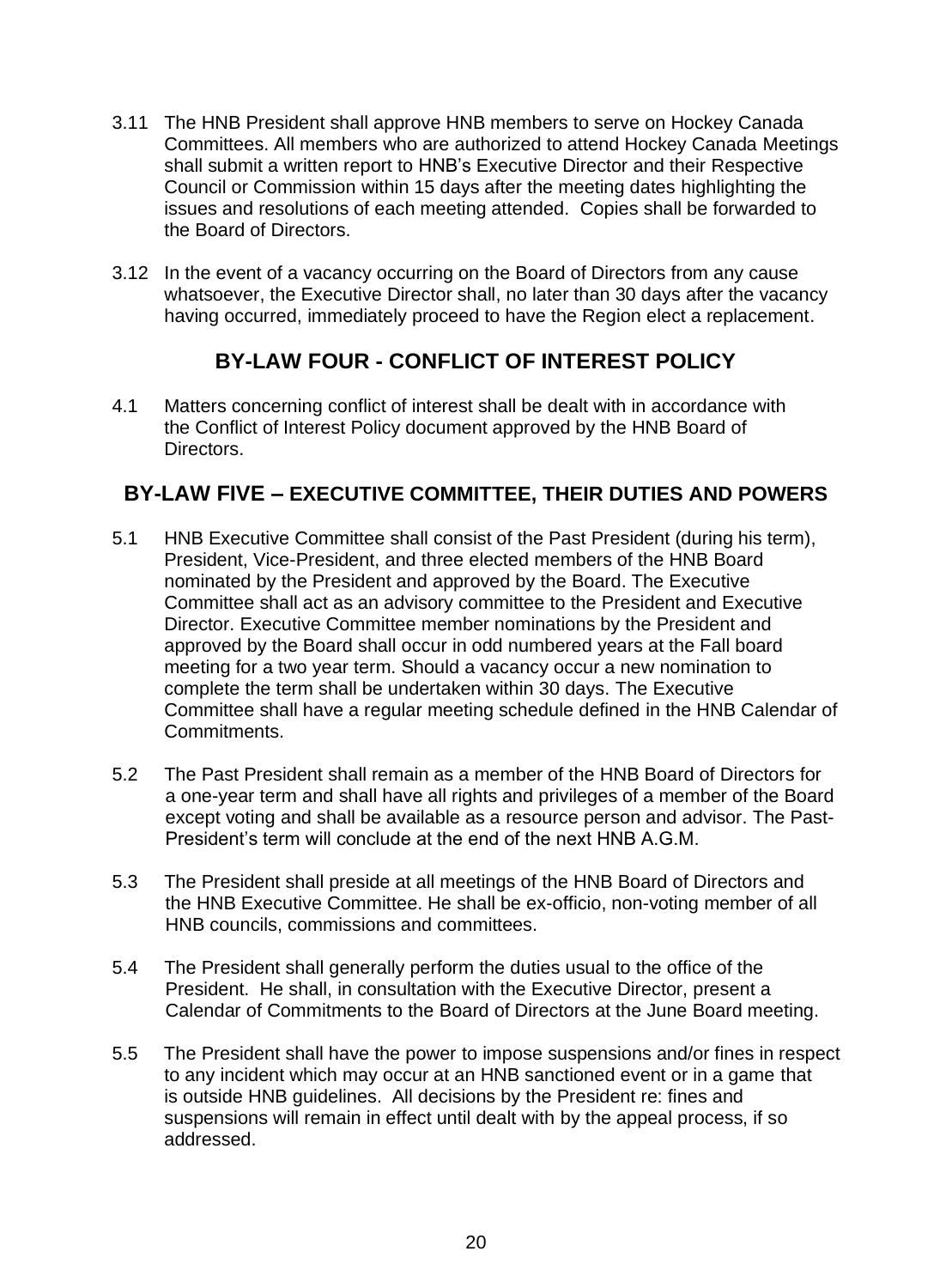- 5.6 The President or an approved alternate (by the Board of Directors) shall be the official representative of HNB on Hockey Canada's Member and Branch Forum meetings. The President shall objectively present the views of HNB. All issues affecting HNB shall be circulated and discussed with the Board of Directors prior to each Hockey Canada meeting.
- 5.7 In addition to the President's own powers conferred upon him by the Constitution, By-Laws and Regulations, in case of emergency, he may exercise all the duties and powers of the Board of Directors. Such decisions being rendered by the President are subject to the approval of the Board of Directors within 5 days.
- 5.8 a. The Vice-President shall, in the absence of the President, have all the powers and duties of the President. In the event of a vacancy of the President's position, the Vice-President shall assume the position of the President for the remainder of the 2- year term. Another Vice-President will be elected by the Board at the next scheduled Board meeting. He shall be ex-officio, non-voting member of all HNB councils, commissions and committees.
	- b. When available, the Vice President shall attend appropriate Regional and Hockey Canada meetings.
- 5.9 The Executive Director shall be responsible for all Councils and Commissions of hockey through the Provincial Council and Commissioners and perform and administer all day-to-day operations, attend scheduled and approved meetings, and assist with general duties as the need arises.
- 5.10 The Executive Director shall be a resource person available to all committees, councils, and commissions of HNB.
- 5.11 The Executive Director shall not vote at any meetings of HNB.
- 5.12 The Executive Director may solicit an Advisory committee from outside HNB's current members. Approval of this committee and its make-up shall be obtained from the Board, by a majority vote.
- 5.13 The Executive Director may delegate staff or volunteers to carry out assigned duties of HNB with the approval of the Board of Directors.
- 5.14 The Executive Director shall receive all monies of HNB and arrange deposit of same in a chartered bank selected by the Finance Committee. He shall oversee proper books of accounts and payment of bills. All expenditures shall be approved by the Finance Committee. Cheques shall require 2 signatures. Signing officers shall be the Executive Director, Coordinator of Finance, HNB President and Chair of HNB Finance Committee.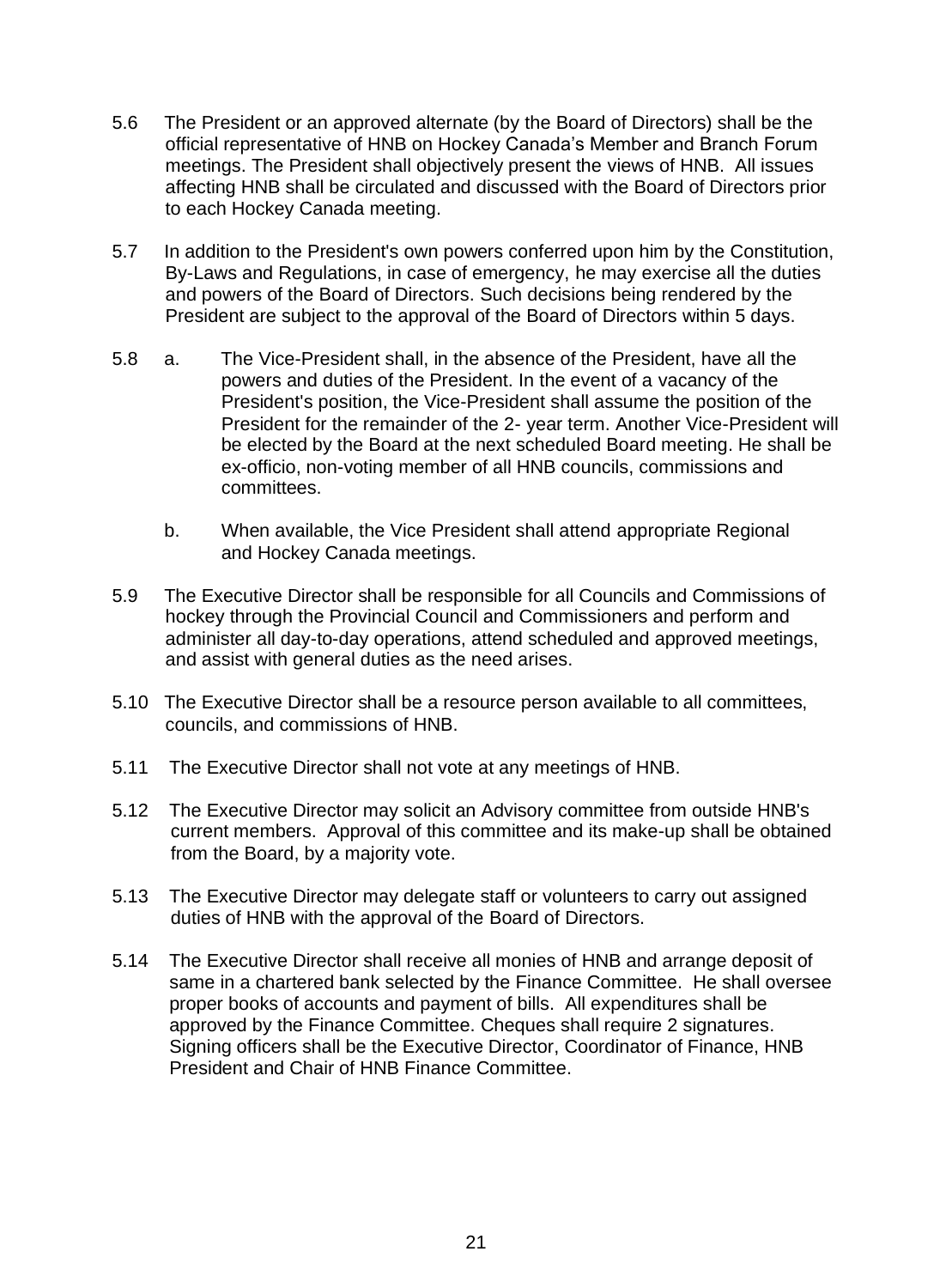- 5.15 The Executive Director shall be responsible to have the annual financial statements prepared and presented in conjunction with the Finance Committee, to the membership, after being duly audited by a firm appointed annually by the Board of Directors at the Annual General Meeting. The Executive Director shall closely monitor all budgeted items of HNB; he shall immediately notify the Finance Committee of actual or perceived problems.
- 5.16 The Executive Director shall be authorized with the concurrence of the Finance Committee for the association in the name of HNB draw, accept, sign and make all and any bills of exchange promissory notes, cheques and money orders for the payments of monies by HNB. The Executive Director shall be and is hereby authorized with the concurrence of the Finance Committee to negotiate with, deposit with or transfer to the bank (but for credit of the promissory notes, cheques or money orders for the payment of money and other negotiable paper) and for the said purpose to endorse the same on behalf of HNB. Also, from time to time arrange, settle, balance and certify all books and accounts and vouchers, unpaid, unacceptable bills of exchange and other negotiable instruments.
- 5.17 The Executive Director shall be responsible for the administration of HNB and Hockey Canada's Articles, By-Laws, Regulations, Policies and playing rules as interpreted, construed, defined and explained by the HNB Board of Directors.
- 5.18 The Board and Regional Operations Council's Operations Manual shall be reviewed annually and approved by the Board of Directors. The Executive Director shall distribute copies to the Board of Directors.
- 5.19 The Executive Director's specific duties shall be identified in his job description and shall be approved by the Personnel Committee**.**
- 5.20 HNB Staff shall not be a member of any Board, Council, Commission or Committee of HNB unless approved by the Board. Staff members shall serve as resource people and attend HNB meetings, as prescribed by the Constitution, job description or upon request.
- 5.21 Any decisions that are made by the Executive Committee, Provincial Council Chairs or employees of HNB which are in conflict with the Constitution, By-Laws and Regulations shall be subject to review by the next regular meeting, or special meeting, of the Board of Directors.

#### **BY-LAW SIX - BOARD OF DIRECTORS' POWERS**

- 6.1 The power and duties of the Board of Directors during its term of office shall be:
	- a. To solely, finally, absolutely and exclusively interpret, construe, define and explain all the provisions of the Hockey Canada and Hockey New Brunswick Articles, By-Laws and Regulations and Policies, subject to the right of appeal as per HNB Regulation 108. All members, registered participants and individuals shall accept as final and binding all such interpretations, constructions, definitions and explanations given or made by the Board of **Directors**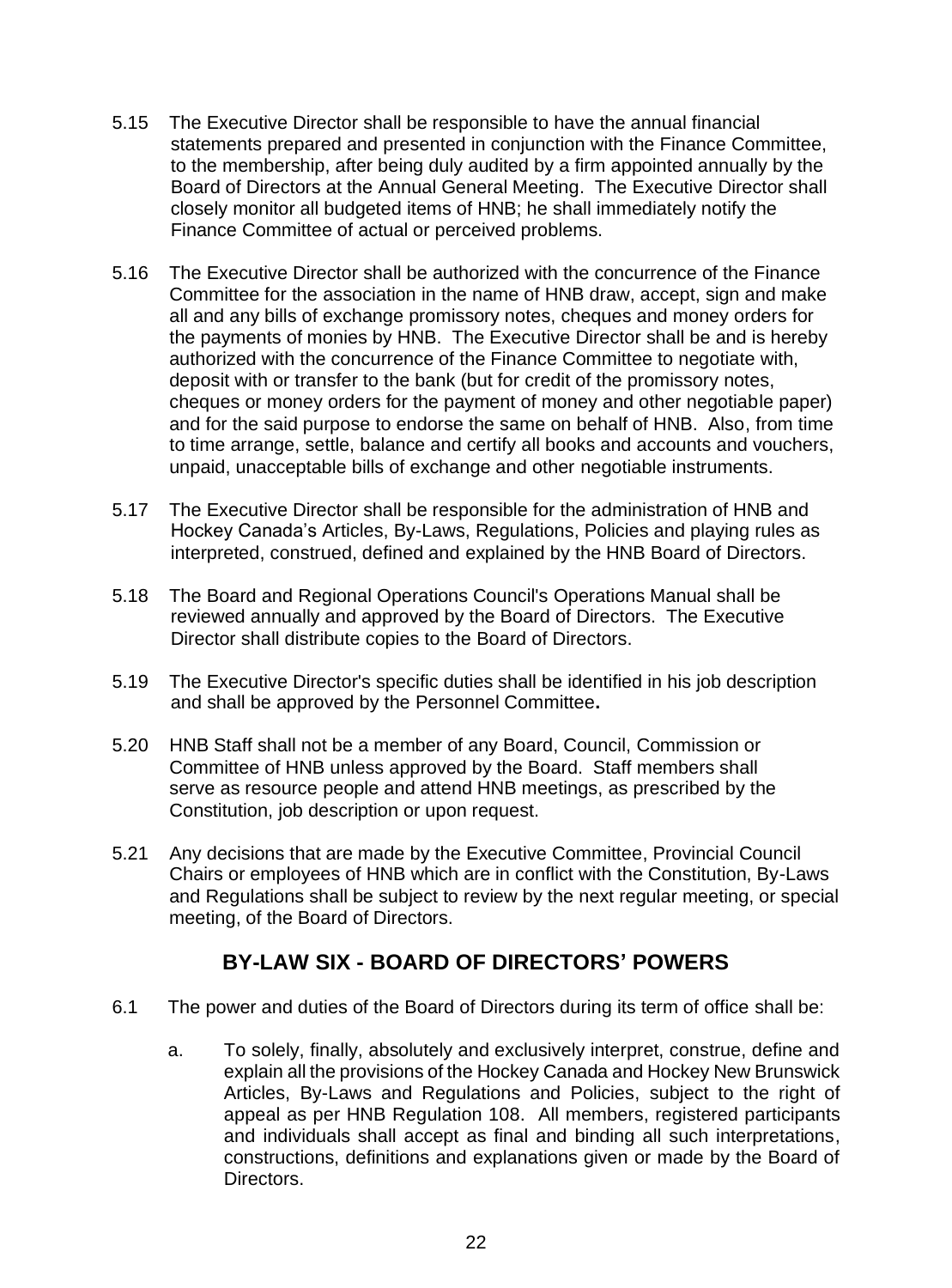- b. To appoint the auditors at the Annual General Meeting.
- c. To participate in special meetings to determine all questions arising from emergencies not provided for in the Constitution, By-Laws and Regulations, or in rules of competition. A notice of 48 hours shall be given of the time and place appointed for the considerations of such questions by the Executive Director to the Board of Directors.
- d. To set priorities concerning hockey in New Brunswick for the season.
- e. To examine procedures and policies of all elements of hockey in New Brunswick and recommend changes.
- f. To establish and enforce a basic philosophy that encompasses the total hockey program in New Brunswick.
- g. To work with all councils, commissions and committees establishing objectives and goals that are clearly attainable.
- h. To develop and maintain a long-range plan for hockey in New Brunswick. The Strategic Plan must be reviewed and approved at the Semi-Annual meeting of the Board of Directors.
- i. To review financial reports at each Board meeting and to approve the annual budget.
- j. To provide for an Executive Director who shall be answerable to the Board through the President, and other personnel as required, and accommodation for an office for HNB.
- k. To be prepared to actively participate in committee work.
- 6.2 a. In the event of extenuating circumstances, the Board, by unanimous Vote may declare a state of emergency. Details of the declaration and the emergency plan shall be immediately communicated to the membership by the most appropriate electronic means. Although not limited to, the emergency plan shall cancel, postpone and reschedule statutory requirements in all HNB constitutions and HNB Operation Manuals.
	- b. The roles and responsibilities of the ROC Chairs shall be to ensure the implementation of HNB objectives, Board of Director discussions and constitutional compliance of each Council and Commission within their respective Region.
	- c. The ROC Chairs are to convene quarterly meetings of all Council and Commission representatives within their Region to hear operational concerns, set priorities, monitor performance and report same to the President.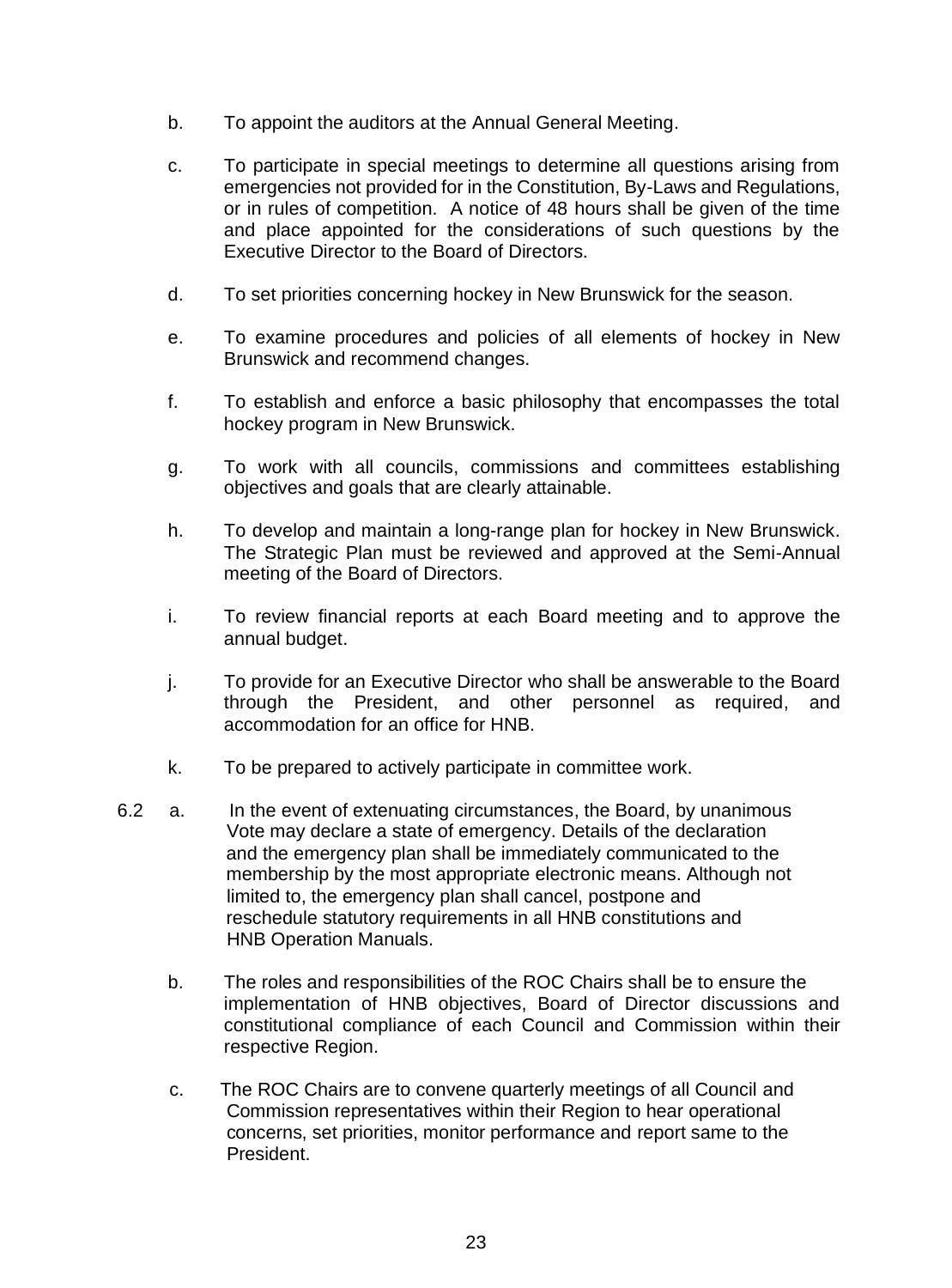#### **BY-LAW SEVEN - STANDING COMMITTEES**

- **7.1 a**. The HNB Standing Committees shall be comprised of the following: Awards Committee, Credentials Committee, Appeals**/**Ombudsman Committee, Constitution Committee, Finance Committee, Personnel Committee, **Development Committee,** and the Risk, Conduct and Safety **Committee.** 
	- b. The HNB President shall ensure the Standing Committee Chair and members are nominated and approved at the HNB Board's Fall meeting.
	- c. Members of all Standing Committees are appointed for 1 year and may be re-appointed.
	- d. Minutes of all meetings shall be forwarded to HNB Board members within 15 days.

#### APPEALS / OMBUDSMAN COMMITTEE

- 7.2 a. The Appeals/Ombudsman Committee shall consist of 5 members, nominated by the President and approved by the Board of Directors.
	- b. Members and alternate members shall not be directly involved in the management of hockey in HNB.
	- c. All matters submitted to HNB's Appeals/Ombudsman Committee shall be accompanied by a cheque, as per the Fiscal Policy, made payable to HNB.
	- d. It shall be the duty of the Appeals/Ombudsman Committee to examine, when requested to do so:
		- i. any decision with regard to suspensions, fines or protests as defined by HNB's Constitution, By-Laws and Regulations.
		- ii. any decision with regards to relief or variance from the HNB Constitution, By-Laws and Regulations or Councils/Commission Operations Manuals.

 In all such cases, the applicant must make their request and await the decision of this committee before they take relief or variance from the HNB Constitution, By-Laws and Regulations or Councils/Commission Operations Manual.

e. At any state of an appeal before the Committee, the appellant shall receive adequate and reasonable prior notice of the hearing, if a hearing is to be held, of an appeal. The appellant has the right, at all hearings, to be represented in person or by his designate and shall have the right at all hearings to make any relevant presentations.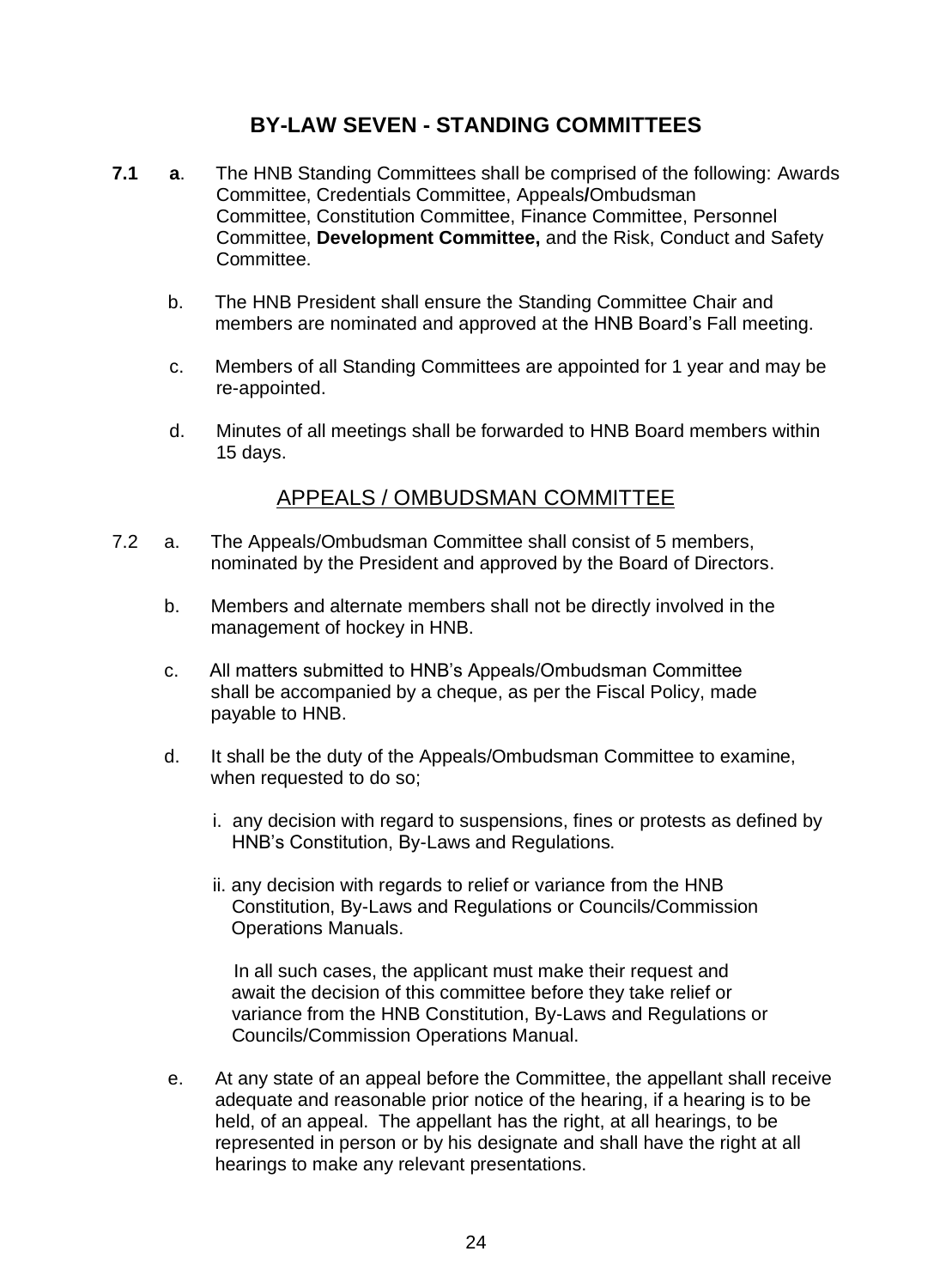- f. Appeals shall be heard at such time and such place as the Appeals/Ombudsman Committee Chair decides.
- g. An appeal of an Appeals/Ombudsman Committee decision may be directed to Hockey Canada.

#### CONSTITUTION COMMITTEE

- 7.3 a. The Constitution Committee shall consist of a minimum of 5 members, nominated by the President and approved by the Board of Directors. At least one member shall be an HNB Board member.
	- b. It shall be the duty of the Constitution Committee to:
		- i. to recommend to the Board of Directors amendments to the HNB Constitution, and the By-laws and Regulations.
		- ii. to review for conflict and to verify all HNB notices of motion within 10 days after the March 31 submission deadline,
		- iii. to edit HNB's Constitution before publishing, and
		- iv. to suggest to the HNB Board of Directors its interpretation of the HNB Constitution, and Councils and Commissions Operations Manuals.
	- c. The Constitution Committee Chair shall be authorized to designate a staff member, on an ongoing basis, to make corrections of a clerical nature to the Hockey New Brunswick Articles, By-Laws and Regulations and Board and Council Operation Manuals including typographical errors, numbering adjustments, and the removal of any conflicting word or designation references in or between those documents.

#### FINANCE COMMITTEE

- 7.4 a. The Finance Committee shall have a minimum of 5 members, nominated by the President and approved by the Board. One member shall be an HNB Board member and one shall be a NBMHC Executive Committee member. If the Chair is a non-board member, he will become a member of the BOD. If the Chair is already a board member, no extra position on the board is required.
	- b. It shall be the duty of the Finance Committee, in conjunction with all Councils, Commissions, Committees and the Executive Director, to prepare and submit a budget to the Board of Directors for its approval. The budget will be presented at the Annual General Meeting for information purposes only. The Finance Committee shall continually monitor the finances of HNB throughout the fiscal year, which ends March 31.
	- c. The Finance Committee shall be empowered to make and carry out decisions that are within the approved budget. Matters that involve finances outside the approved budget shall be presented to the Board of Directors, with recommendation from the Finance Committee.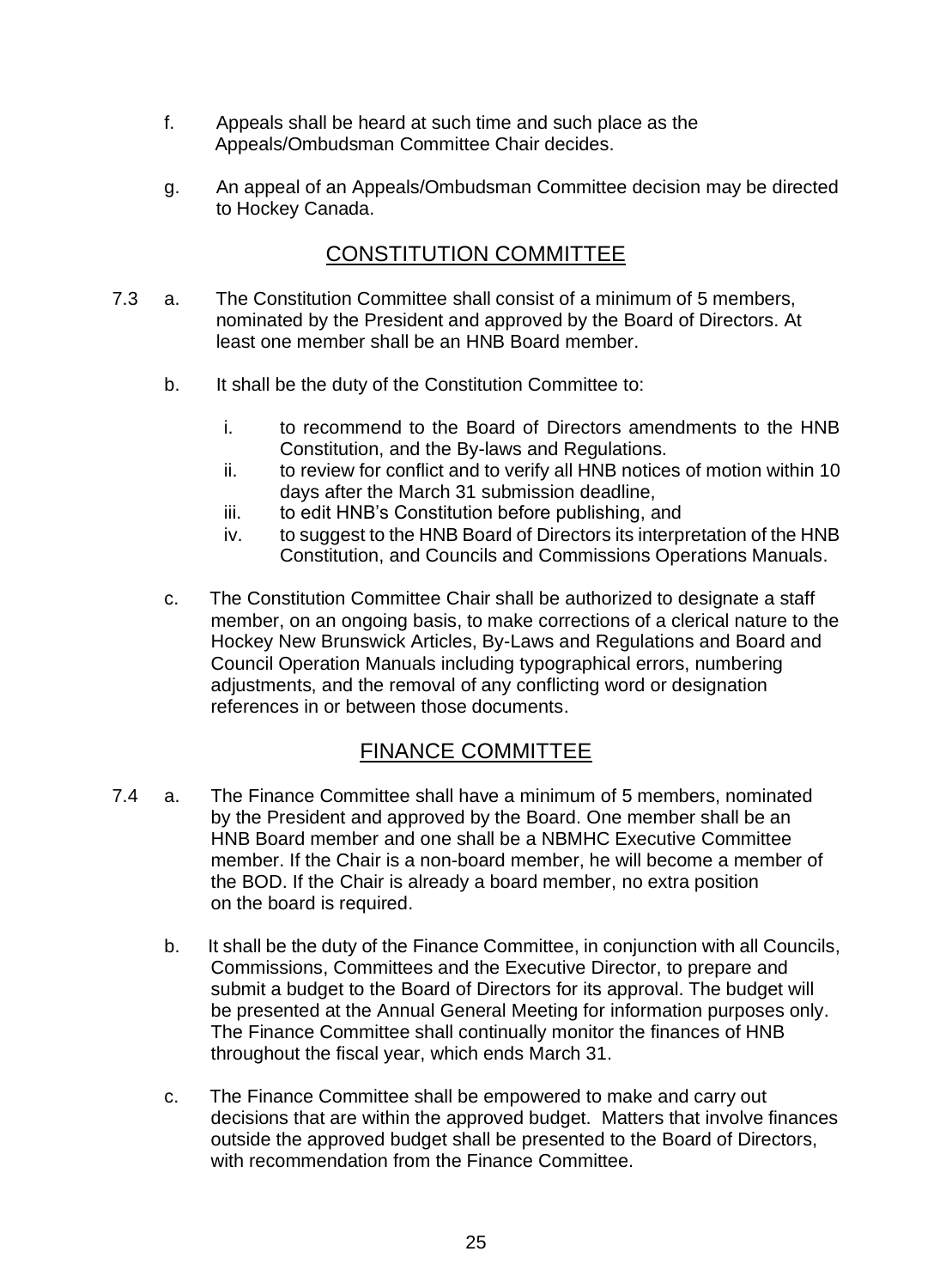- d. A Fiscal Policy shall be submitted by the Finance Committee for approval at each Annual General Meeting. The Fiscal Policy shall address, in detail, all criteria and regulations for the financial operations of HNB. The Fiscal Policy shall be subject to revisions at HNB's Annual General Meeting only, by majority vote.
- e. The Finance Committee shall submit interim reports at each Board meeting.
- f. The Finance Committee Chair shall work closely with the Executive Director to manage the financial affairs of the Association.

#### PERSONNEL COMMITTEE

- 7.5 a. The Personnel Committee shall consist of a minimum of 5 members nominated by the President and approved by the Board of Directors. Two members shall be Board members and one shall be an NBMHC Executive Committee member.
	- b. Performance appraisals for each employee of HNB shall be completed annually by the Executive Director. The Executive Director's annual performance appraisal shall be completed by the Personnel Committee. A report in general terms shall be given to the Board Members at the June Board meeting by the Personnel Committee Chair.
	- c. The Personnel Committee shall have written criteria for the hiring of all salaried and hourly paid employees and the criteria shall be approved by the Board of Directors.
	- d. The Personnel Committee Chair shall be responsible with the President and the Executive Director to develop job descriptions and hiring procedures.
	- e. Salary ranges (pay bands) and hiring conditions shall be recommended by the Personnel Committee and approved by the Board of Directors'. All hiring contracts shall be signed by the President.

#### RISK, CONDUCT AND SAFETY MANAGEMENT COMMITTEE

- 7.6 a. The Risk, Conduct and Safety Committee shall consist of a minimum of 5 members, nominated by the President and approved by the Board; 1 member shall be an HNB Board member.
	- b. It shall be the duty of the Risk, Conduct and Safety Committee to research and make recommendation to the Board of Directors of any particular programs or concerns identified by the Board of Directors. Minutes of each meeting shall be submitted to the Board members within 15 days of the meeting.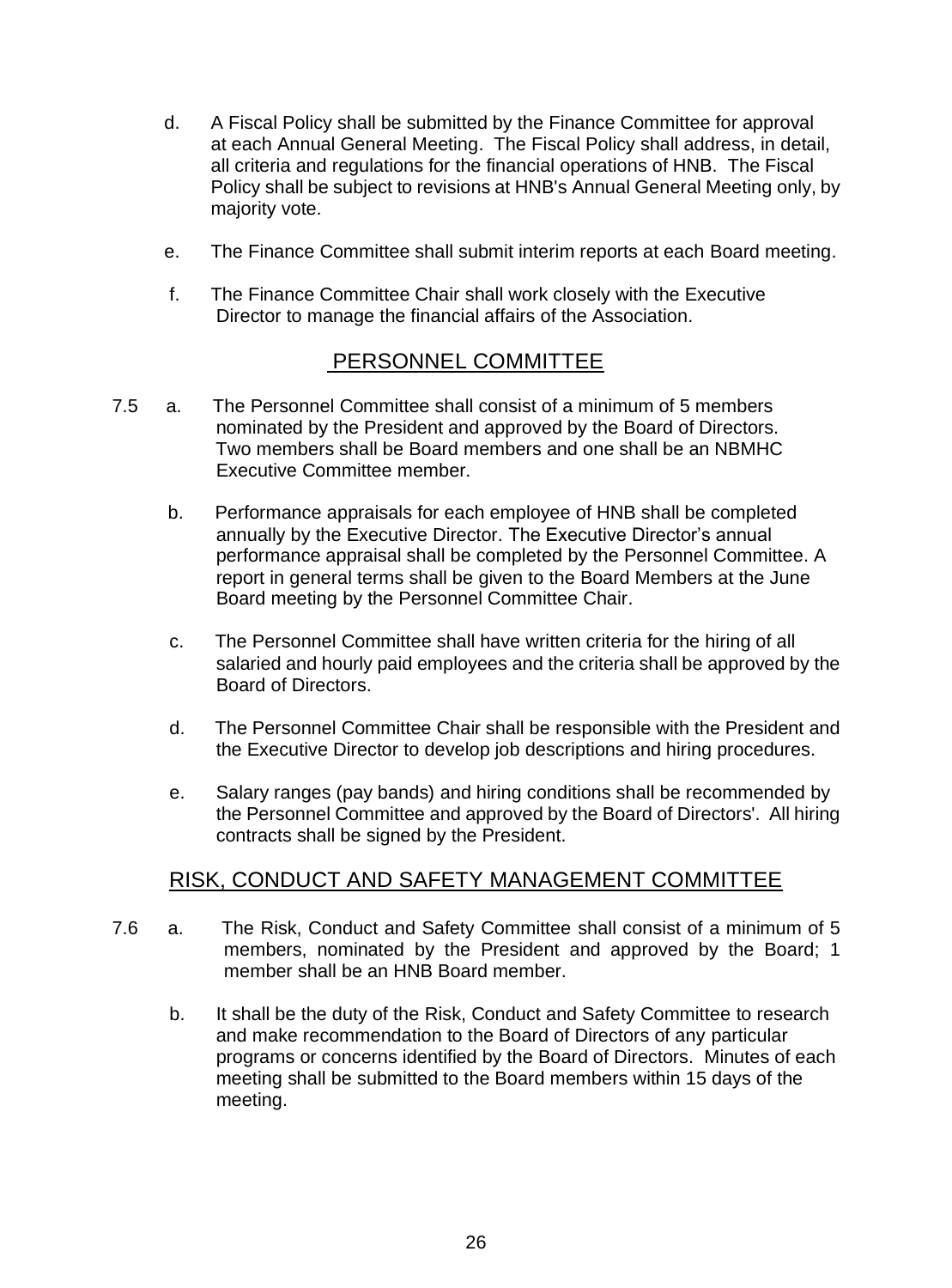- c. It shall be the duty of the Risk, Conduct and Safety Committee to provide sanctioning criteria to be used by the Executive Director or his designate. The Risk, Conduct and Safety Committee will resolve any disputes regarding sanctioning.
- d. It shall be the duty of the Risk, Conduct and Safety Committee to maintain a policy on abuse and harassment. This policy shall address the procedures for dealing with abuse and harassment cases in relation to all hockey activities. This policy shall be subject to revisions by the Risk, Conduct and Safety Committee as deemed necessary. This policy is subject to approval by the HNB Board of Directors.

#### AD HOC COMMITTEES

- 7.7 a. Ad Hoc Committee members shall be nominated by the President and approved by the Board as the need arises.
	- b. Ad Hoc Committees shall consist of a minimum of 5 persons; a majority of committee members shall form a quorum; the term of office shall continue until its report is completed.
	- c. Ad Hoc Committees shall include: A Nomination Committee, others may be appointed as required.

#### AWARDS COMMITTEE

- 7.8 a. The Awards Committee shall consist of a minimum of 5 members nominated by the President and approved by the Board of Directors, plus the Executive Director. There shall be a minimum of one Board member. The Executive Director will not have a vote.
	- b**.** The Committee shall review present awards procedures and policies.
	- c**.** The Committee shall review all award nominees and select a recipient for each award:
	- i. J. CHARLES DAIGLE AWARD: This trophy, given in Memory of the late J. Charles Daigle, a former HNB Director, is to be presented annually to an individual on the basis of their contribution to hockey in New Brunswick at the executive level.
		- a) Nominees shall be submitted on the basis of character, dedication to the sport, ability to organize and administer and who has made an outstanding contribution to the improvement of hockey in New Brunswick.
		- b) Any league, association or team president, secretary, treasurer, manager, coach or official who is or was an HNB member shall be eligible for nominations.
	- ii. VOLUNTEER OF THE YEAR AWARD: Established in 1995 to recognize an active volunteer in the hockey community. The award is presented to a volunteer who makes outstanding contributions to the game.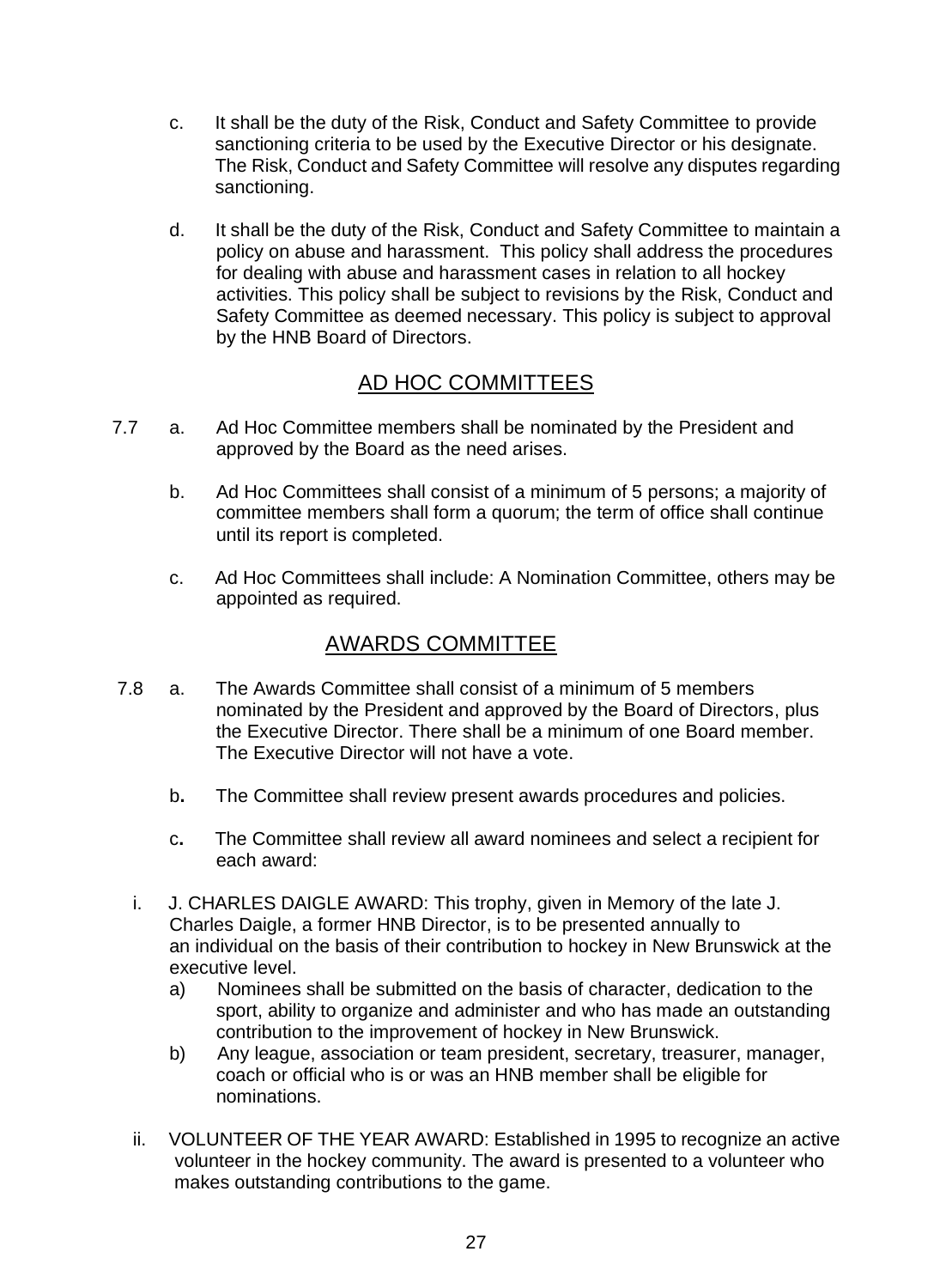- a) Nominations for this award will be considered under the following criteria: The nominee shall be active in the current hockey season; shall be an amateur hockey volunteer, in any capacity, at HNB provincial level; shall be a member of HNB.
- b) The nomination should include a complete personal and hockey resumé in which the volunteer's major accomplishments and contributions, with corresponding dates are listed.
- iii. FEMALE BREAKTHROUGH AWARD: Established in 2004 to recognize an individual who has actively participated in the promotion of female hockey in New Brunswick in the current season.
	- a) Nominations for this award must have actively contributed to the advancement of female hockey in New Brunswick in the current season.
	- b) The nomination should include a complete personal and hockey resume. which lists the nominee's major accomplishments and contributions with corresponding dates.
	- c) Priority will be given to grassroots nominees.
- iv. VANCE TONER DEVELOPMENT AWARD: Established in 1995 to recognize an individual who has exemplified strong qualities as a teacher, coach and administrator not only within their community, but throughout the province of New Brunswick.
	- a) Nominations for this award will be considered under the following criteria: The nominee may be either in a volunteer or professional capacity; may be either active or retired; may be from the field of sport research, sports medicine, sport psychology, coaching, officiating, administration, etc.; must have made a significant contribution to the development of hockey in New Brunswick at the provincial level.
	- b) The nomination should include a complete personal and hockey resumé, which lists the nominee's major accomplishments and contributions with corresponding dates.
- v. MINOR ASSOCIATION/COMMUNITYCLUB OF THE YEAR AWARD: Established in 1992 to recognize a minor hockey association who has exemplified the true spirit of minor hockey during the past season and encouraged their members to participate under the Fair Play Values.
	- a) The award is designed to recognize one association or club annually for their significant contribution to HNB programs and commitment to improve their own association or club within their community.
	- b) Association/Club is compliant with all HNB policies, regulations and certification requirements
- vi. HNB INITIATION AWARD: Established in 2016 to recognize an active volunteer or Minor Association who has actively participated in the promotion and enhancement of the Hockey Canada Initiation Program within their community.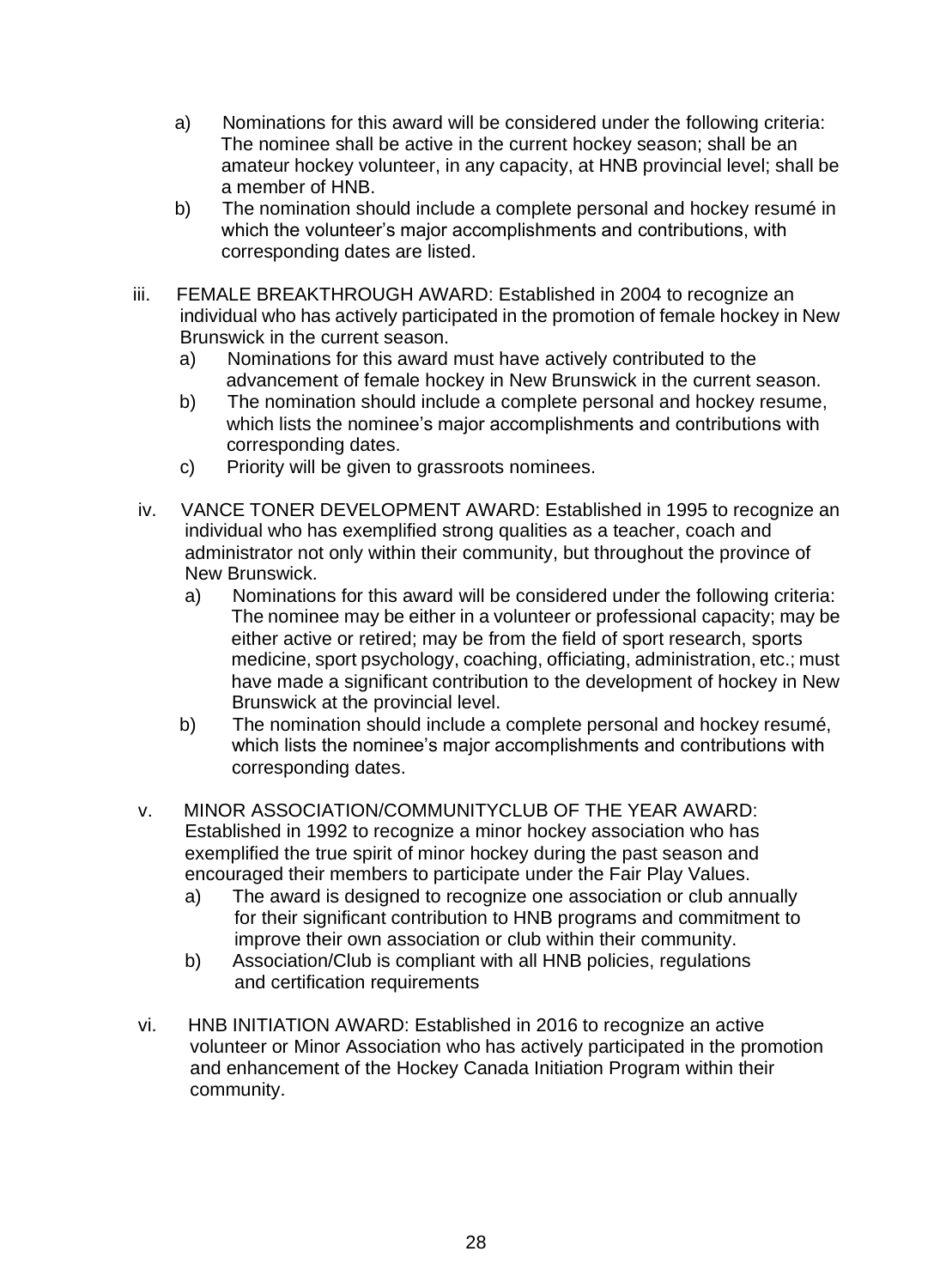- a) Nominations for this award will be considered under the following criteria: Encourages FUN through practice drills and modified games. Encourages the growth of foundational skills so young players can enjoy the game. Effective leaders and teachers who will create a challenging and motivating environment for players. Develops and encourages the concept of team, through player participation in and off-ice activities. Implement fitness, fair play and co-operation aspects within the fun of the game. On-ice instructions that demonstrate leadership, teaching skills, good communication skills. Promotes education of the program to players, parents, coaches and volunteers.
- vii. THE CAREER ACHIEVEMENT AWARD: Established in 2016 to honour those individuals who, for many years, have served amateur hockey faithfully, having participated as a player, coach, or administrator and have made an outstanding contribution to Hockey New Brunswick.
	- a) Nominations for this award will come from a current HNB board of directors.
	- d. The nominations for all awards shall be accepted until midnight of the second Friday of April of each year.
	- e. The nomination for the individual awards should include a complete personal and hockey resume, which lists the nominee's major accomplishments and contributions with corresponding dates.
	- f. The HNB initiation and District Association / Community club of the year award must meet their criteria.
	- g. The Awards Committee may consider nominees from the previous year.
	- h. The award winners shall be announced at the HNB Annual Awards Banquet.

#### DEVELOPMENT COMMITTEE

- **7.9 a) Development Committee shall consist of a minimum of 5 members, nominated by the President and approved by the Board of Directors.** 
	- **b) It shall be the duty of the Development Committee to deliver the annual mandate as provided by the Hockey New Brunswick Board of Directors.**

#### **BY-LAW EIGHT - CALENDAR OF COMMITMENTS**

 8.1 All HNB Board of Directors meetings shall be scheduled according to the Calendar of Commitments presented to the Board of Directors at their June meeting.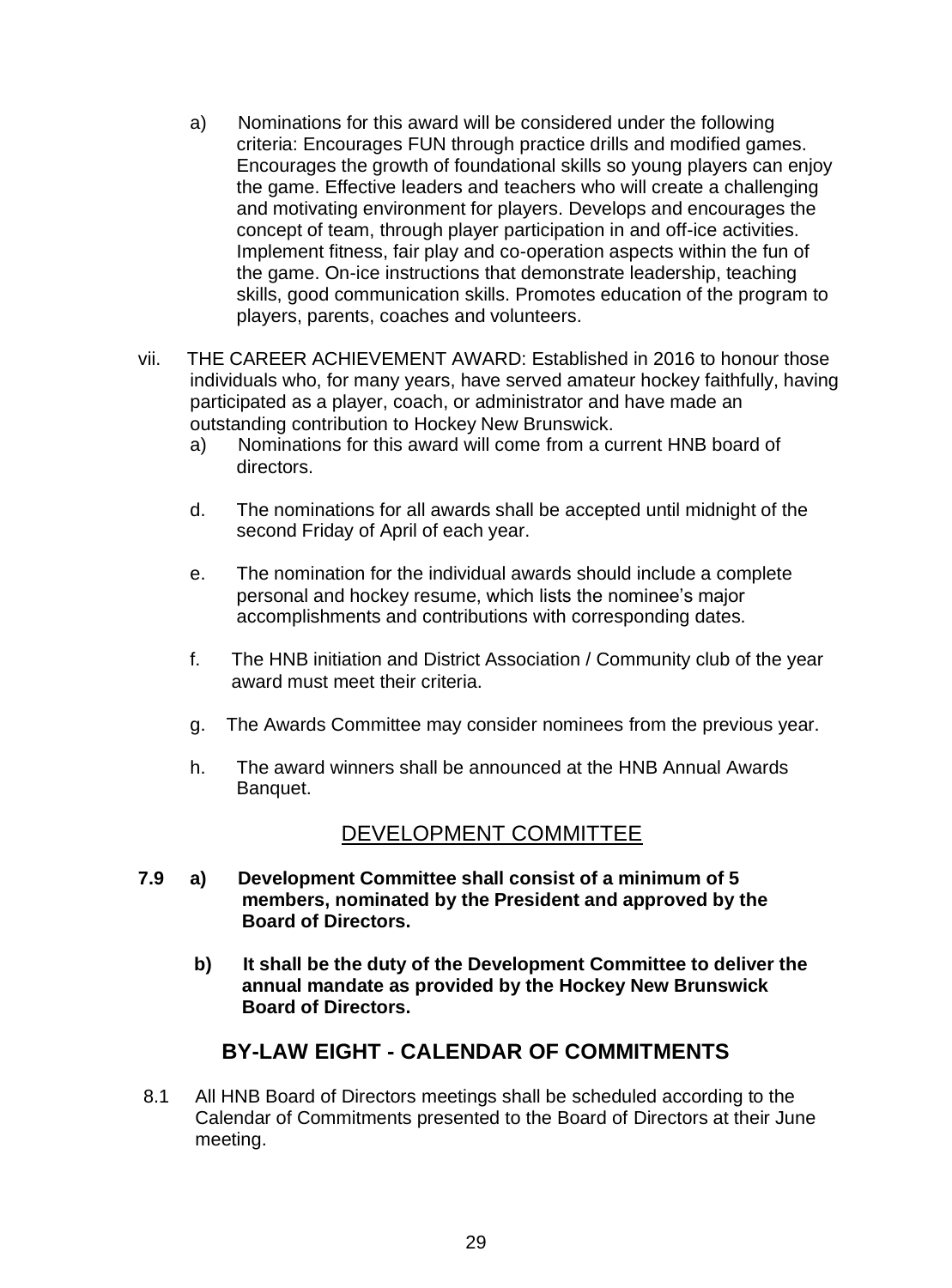#### **BY-LAW NINE – MEETINGS**

- 9.1 The Annual General Meeting location and date shall be approved 2 years in advance by the voting delegates at an Annual General Meeting. Notices of the Annual General Meeting shall be communicated by the Executive Director to all members at least 60 days prior to the date of such meeting.
- 9.2 Annual General Meeting order of business:
	- a. Welcome Call to Order
	- b. Credentials Committee Report
	- c. Minutes of Last Annual General Meeting
	- d. Business Arising from Minutes
	- e. President Report
	- f. Executive Director Report
	- g. Council Chair Reports
	- h. Commissioner Reports
	- i. Standing Committee Reports
	- i. Regional Operational Council Chair Reports
	- k. Associate Member Report
	- l. Finance Committee Report
	- m. Auditor's Appointment<br>n. Amendments
	- Amendments
	- o. Next Annual General Meeting
	- p. New Business
	- q. Elections
	- r. Adjournment
- 9.3 HNB special meetings shall be held when a formal written request of any 10 HNB voting members and a majority vote of the Board of Directors have been completed. The President shall designate the time and place within 15 days of approval. A quorum shall consist of 17 accredited voting members at HNB special meetings.

#### **BY-LAW TEN – VOTING**

- **10.1 a.** Each ROC will consist of a Chair and a **maximum of** 6 members **eligible to vote at the Hockey New Brunswick Annual General Meeting. Of the 6 members, each ROC is required to have a Senior, Minor, Female and Officials Representatives. Any remaining positions within the ROC are appointed by the ROC Chair.** Appointments shall be a 2-year term and members may be re-appointed.
	- b. At Annual General Meetings the following are eligible to vote but shall be in attendance at the meeting; Board Member/ROC Chairs [8], Council Chairs [3], Commissioner Chairs [4], Finance Committee Chair, Regional Council [6 per Region X 8 Regions] plus the President. Total eligible votes  $= 65.$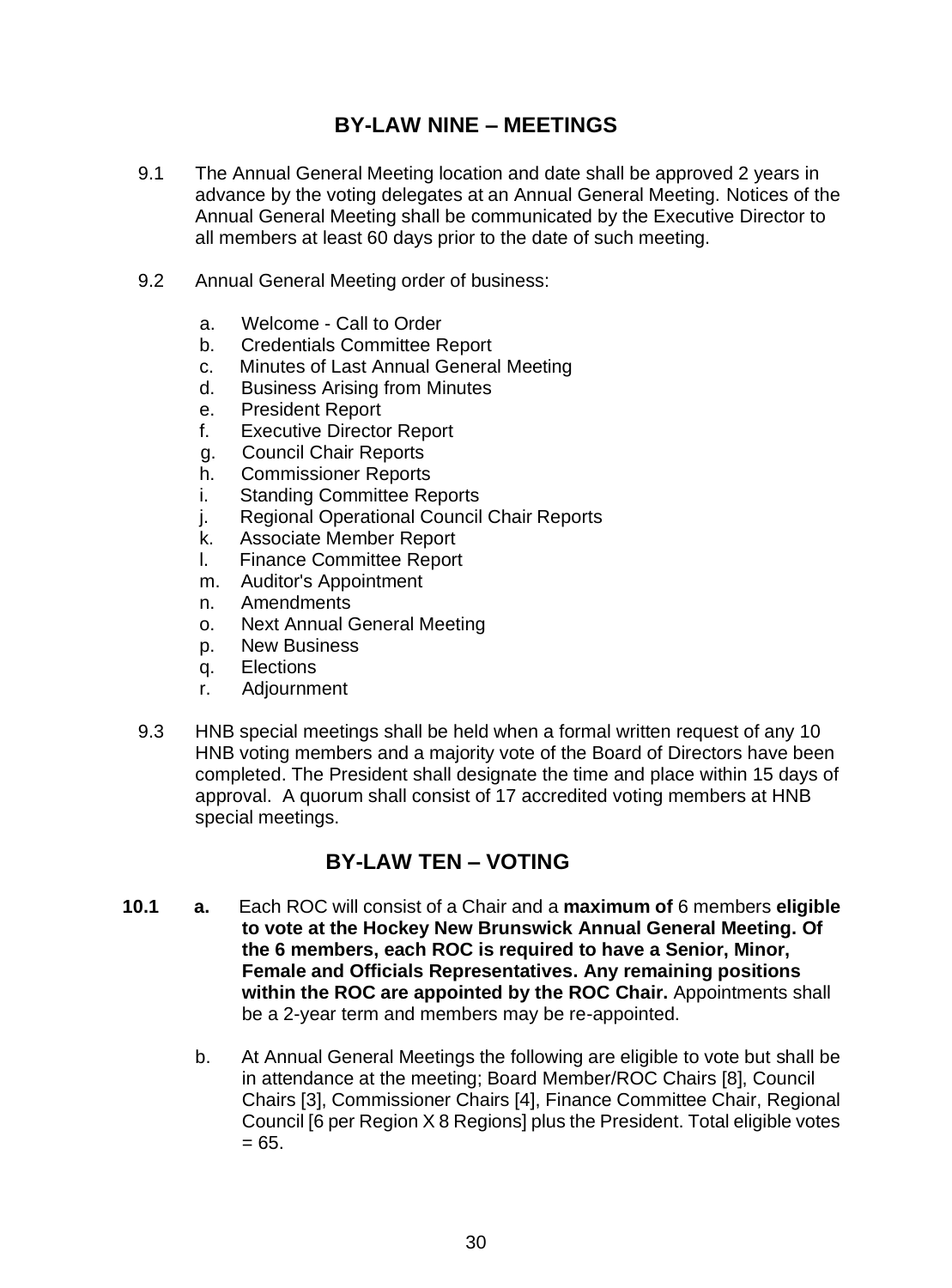- c. Only those persons pre-registered by their ROC Chair for the Annual General Meeting and confirmed by the Executive Director at the beginning of the AGM may represent their ROC at HNB's Annual General Meeting and vote with the respective ROC.
- d. Only registered voting delegates may speak at the Annual General Meeting. Permission of non-registered individuals to speak may be granted by the Chair of the Board if majority vote of accredited voting delegates present is given.
- e. If required, voting may be done electronically. For the purpose of conducting electronic voting, the process will be:
	- i. The Board, Council, Commission or Committee chair shall call for a motion duly moved and seconded; with rational described.
	- ii. The Chair will send the motion electronically to his membership, with notice of the conference call time (if required), to consider the question.
	- iii. Members must send their votes, in confidence, to the Chair only. All votes received otherwise, or copied to all, will be declared invalid**.**
	- iv. The results of the vote will be announced by the Chair.
	- v. The results of the vote will be sent to the Executive Director for the HNB official records.
- 10.2 With respect to motions brought to any meeting of the HNB Board or AGM, the President shall only vote in case of a tie.
- 10.3 At all meetings of HNB and its Committees, voting shall be by show of hands unless the meeting decides on a ballot, by majority vote.
- 10.4 Voting at elections when a position is contested shall be by secret ballot and these ballots shall be destroyed, on a Motion, when the position has been filled.
- 10.5 For all elections each candidate may have a scrutineer present during the counting of the ballots.
- 10.6 The Executive Director, or delegate shall supervise and carry out all voting at the Annual General Meeting.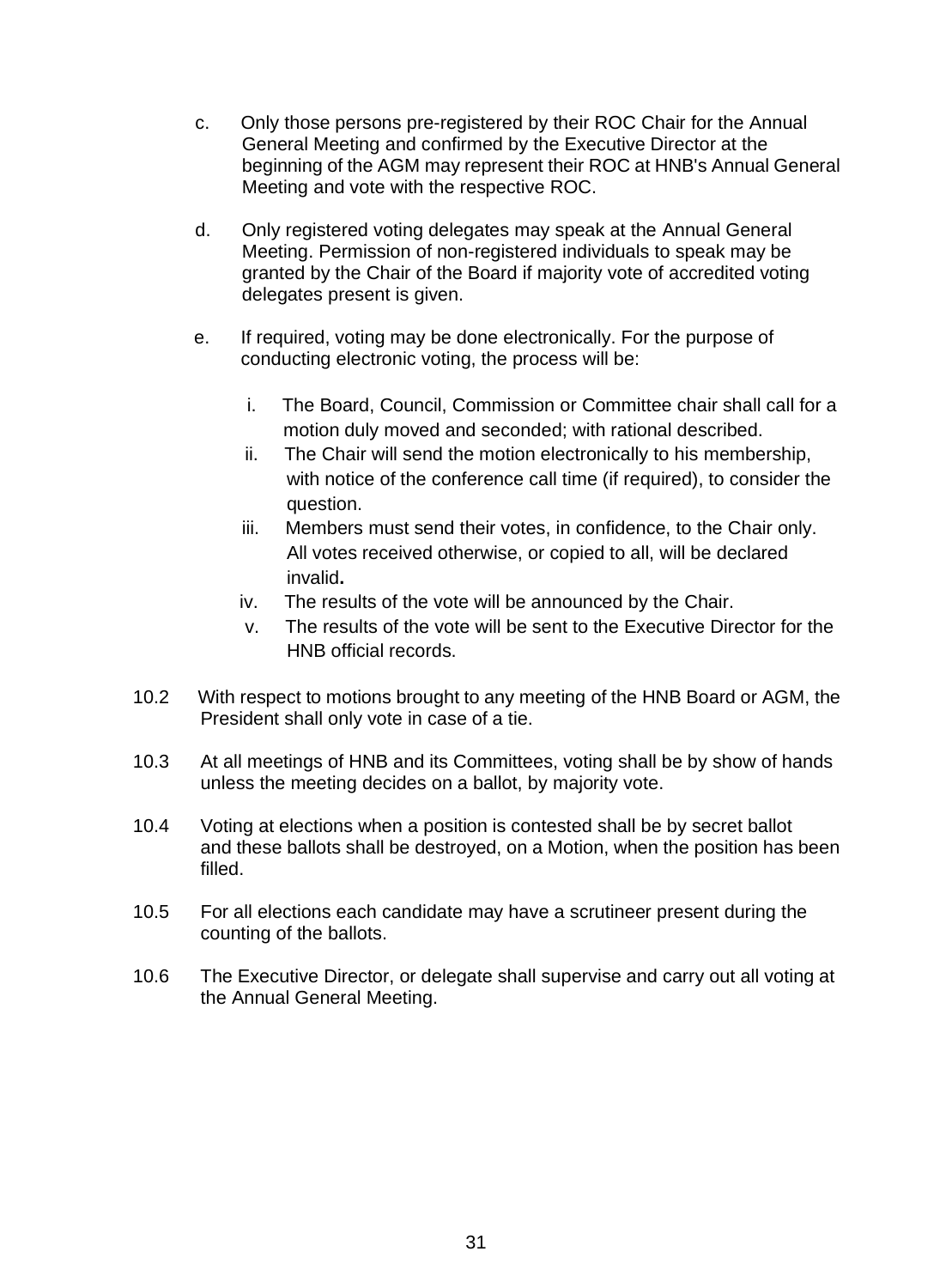#### **BY-LAW ELEVEN - ELECTON OF THE PRESIDENT**

- 11.1 a. The position of President shall be elected by secret ballot at HNB's Annual General Meeting in even-numbered years. A majority vote by registered eligible delegates present at the Annual General Meeting is required. The President is eligible to vote at this election. The candidate for President with the fewest number of votes cast will drop off the ballot in subsequent voting rounds until one candidate receives the required 50% plus one or more of the total votes cast in that round.
	- b. Nomination forms shall be distributed to HNB Board members prior to March 31. For the position of President, only nomination forms submitted postmarked 30 days prior to the HNB Annual General Meeting will be accepted.
	- c. A minimum of 3 individuals will conduct the counting of ballots cast for the position of President. These will be the Executive Director, or delegate, and all HNB Life Members, present and available. Additionally, the Executive Director, or delegate, may chose HNB staff member(s) if required to reach the minimum of three.

#### **BY-LAW TWELVE - ALLOWABLE EXPENSES**

- 12.1 a. The expenses of the Board Members and the Executive Committee to attend authorized and approved HNB meetings shall be paid according to the Fiscal Policy.
	- b. Itemized expense claims shall be created by HNB as per the Fiscal Policy and payments made within 15 days of the meeting.
	- c. Expenses shall only be paid or budgeted for authorized and approved meetings. The Finance committee shall have sole responsibility to have expenses approved or rejected.
	- d. Employees of HNB shall have common expense allowances written into their hiring conditions.

#### **BY-LAW THIRTEEN - OFFICIALS**

- 13.1 All officials involved in any games under the jurisdiction of HNB shall be a member of the New Brunswick Hockey Officials Council.
- 13.2 It shall be the duty of each NBHOC Regional Zone Director to see that the officials of his Region are properly registered and are only doing the games for which they are qualified to do.
- 13.3 Officials that work non-HNB sanctioned team games may lose the privilege of doing HNB games. Officials that work non-HNB sanctioned games are not covered by Hockey Canada/HNB insurance plan and may lose eligibility for future coverage.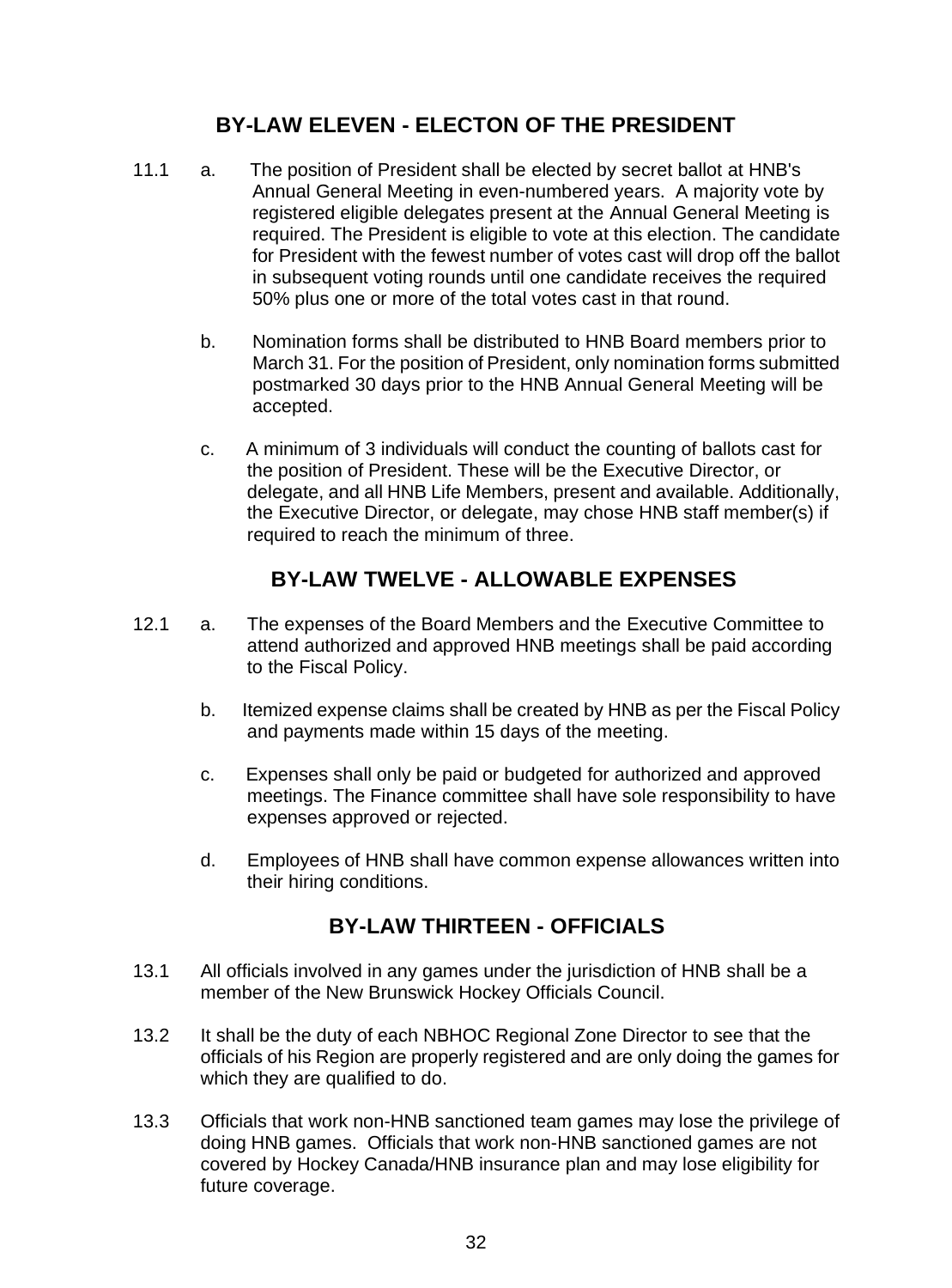- 13.4 HNB will have jurisdiction over any decisions involving disputes between the referees, leagues, clubs, and teams.
- 13.5 All games in HNB shall be officiated by a team of NBHOC member officials and the fees per game shall be in accordance with the Fiscal Policy. Council or league constitutions may request the referee system to be used.
- 13.6 Breakdown of game fees for officials:

Referee … 50% Linesman … 25% Linesman … 25%

- 13.7 Fee Structure for Regular Season is outlined in the Fiscal Policy.
- 13.8 Fee Structure for Provincial Playoffs is outlined the Fiscal Policy.
- 13.9 Fee Structure for Inter-Branch Playoffs is as per Hockey Canada's fee schedule to apply. NOTE: If for some reason the 2-man system is used in a particular game, the applicable fees are to be reduced by 1/3rd.
- 13.10 The expenses for members of the NBHOC while travelling to and from games will be as per the Fiscal Policy.
- 13.11 The home team is responsible for payment of official's fees and allowances based on the above formula.
- 13.12 All member referees and linesmen shall be thoroughly unbiased parties.

#### **BY-LAW FOURTEEN - COURT ACTIONS**

- 14.1 The HNB's Constitution, By-Laws and Regulations have been developed by HNB and approved at the Annual General Meeting. The Constitution, By-Laws and Regulations are designed to provide a framework and process for the continuity of the sport of hockey in New Brunswick and establish the manner in which all individuals shall participate. This book is not intended to be a legal document, however, acceptance of a membership in HNB means that all members shall accept the existing Constitution, By-Laws and Regulations and amendments that are made by the membership from time to time, through the amendment process. Recourse to the court of law by any member of HNB shall only be taken upon completion of the various procedures established in the Constitution, By-Laws and Regulations for settling disputes.
- 14.2 a. Any recourse to the Courts of any jurisdiction by, on behalf of, or for the benefit of, any member, prior to the exhaustion of all rights, remedies and rights of appeal under HNB's Articles, By-Laws, Regulations and Rules shall be a violation and breach of HNB's Articles, By-Laws and Regulations and Rules. This violation and breach shall result in the automatic indefinite suspension of such member from HNB, including all activities and games played under the jurisdiction of HNB or any of its members as defined herein.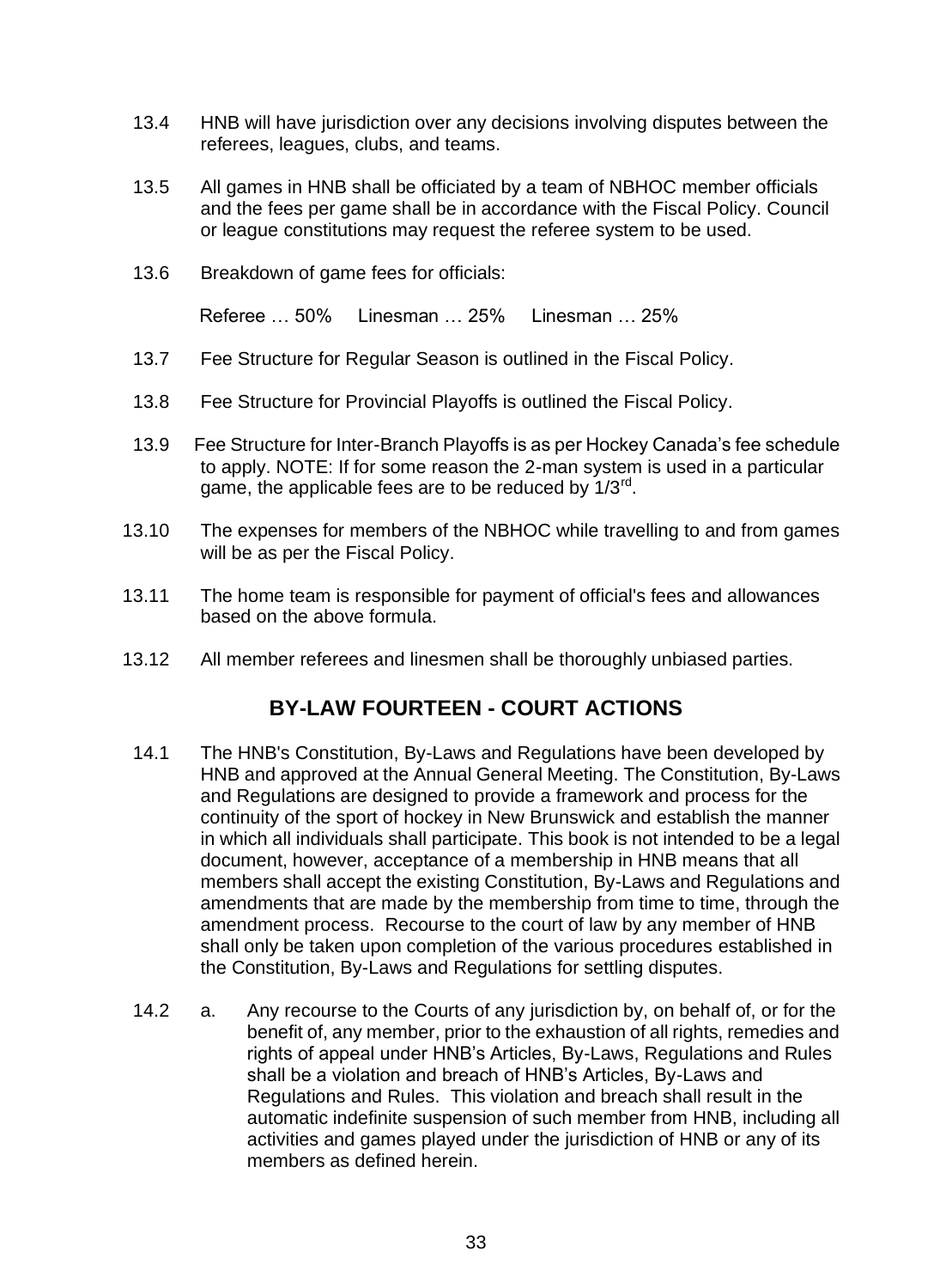- b. Any association, club, league, team, player, coach, manager, trainer or referee who initiates court action, or any individual who does so on behalf of or for the benefit of any of the foregoing, prior to exhausting all proper procedures of appeal shall be liable for all legal costs and disbursement incurred by HNB in conjunction with defending and/or responding to such court action.
- c. Any association, club, league, team, player, coach, manager, trainer or referee (or any individual acting on behalf of or for the benefit of any of the foregoing) who, having exhausted HNB's appeal procedures. proceeds with court action against HNB or its members as defined herein shall be liable for all legal costs and disbursements incurred by HNB and its members, should the courts rule in favor of HNB or its members.
- d. Until all such costs and disbursements of HNB are paid as provided in By-Law 14.2 b. and c. the membership of the parties referred to in By- Law 14.2 b. and c. shall, at the discretion of the President, be suspended.

#### **BY-LAW FIFTEEN - CODE OF ETHICS**

 15.1 All code of ethics incidents shall be dealt with in accordance with the Code of Ethics Policy Document approved by the HNB Board of **Directors** 

#### **BY-LAW SIXTEEN - PILOT PROJECTS**

- 16.1 a. Pilot Projects shall be presented to HNB Annual General Meeting only after receiving approval by the Council(s) Annual General Meeting to which it affects:
	- b. Pilot Projects presented for approval shall meet the following criteria:
		- i. shall be submitted by a HNB registered member of the respective Council the Project affects,
		- ii. shall have a written objective and goals
		- iii. shall have performance criteria and a review process
		- iv. shall have established timelines
		- v. shall not exceed 1 year in length
		- vi. shall receive an approval vote of 66% of registered voting members at the AGM
		- vii. At the completion of the first year, a Notice of Motion stating the original Pilot Project request shall be submitted to HNB by the March 31 deadline.
		- viii. The Pilot Project conclusion shall be submitted to HNB's office for inclusion in the Notice of Motion package duly distributed to HNB's membership prior to the Annual General Meeting.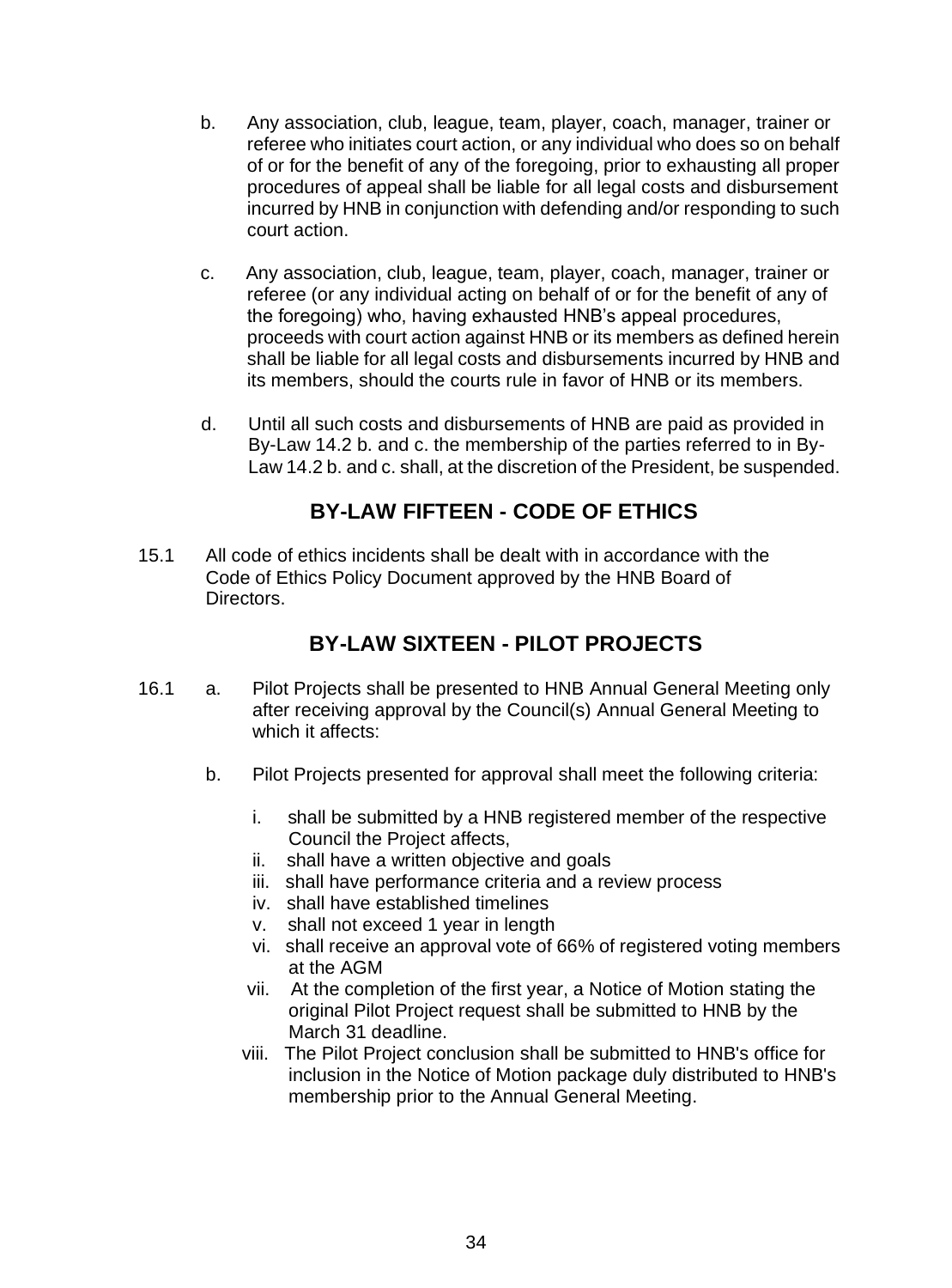#### **SECTION 3 - RULES AND REGULATIONS**

 With the exception of those rules and regulations specifically mentioned hereinafter, Hockey Canada's Constitution, By-Laws and Regulations shall apply.

#### **SUSPENSIONS**

- 100 a. i. All persons receiving a suspension under the jurisdiction of Hockey Canada, HNB or its member Branches shall be deemed ineligible from participating at any level of hockey in any capacity under the jurisdiction of HNB until the suspension has been served or length of suspension has elapsed from within the League and/or Council in which it was given.
	- ii. A suspended player, whose team has been eliminated from further competition for the year, may serve his suspension with his higher category affiliate team provided he has played a minimum of 1 game as an affiliate after January 10.
	- iii. The above does not apply to team practices and pre-season try outs.
	- b. Suspended team officials shall not be permitted in or around the player's bench or dressing room one hour prior to or after a game.
	- c. Any decision or ruling involving any team member who has received Match Penalties, Gross or Game Misconducts for Abuse of Officials shall be conveyed in writing to the NBHOC office, the respective NBHOC Regional Zone Director and the Executive Director within 48 hours of the decision being made. Any subsequent appeal shall also be forwarded to the NBHOC office and the respective NBHOC Regional Zone Director. In any subsequent appeal process, the NBHOC shall be permitted to make representation to this appeal committee and also shall be made aware of any pertinent documentation that is made available to the appeal committee.

#### **LEAGUES**

- 101 a. Leagues shall, within 15 days after holding league meetings, forward to the Executive Director a copy of the minutes of the league meetings.
	- b. A league shall apply for membership in HNB by making application no later than October 15 of each year, on a prescribed form, to the Executive Director. The application shall be signed by the President and Secretary of the league and shall be accompanied by the annual membership fee.
	- c. A condition of league membership in HNB shall be the acceptance of HNB's Constitution, By-Laws and Regulations and the rulings of the Board of Directors, without exception.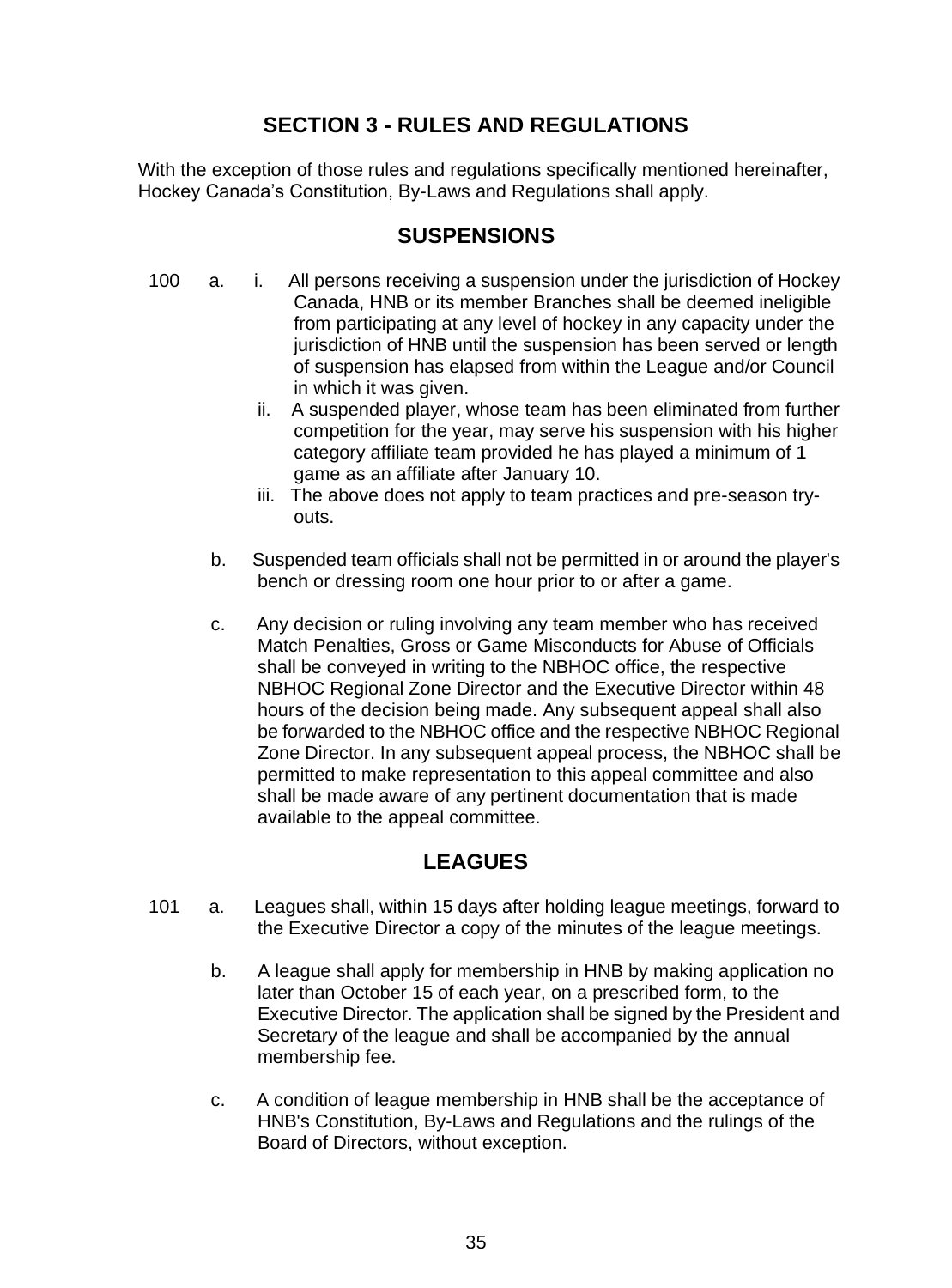- d. Each league shall also adopt a Constitution, By-Laws and Regulations in conformity with HNB's Constitution, By-Laws and Regulations without weakening HNB's and shall provide a copy of their Constitution, By- Laws and Regulations to the Executive Director upon making application for membership. The said Constitution, By-Laws and Regulations shall meet the approval of the Board of Directors.
- 102 a. Leagues in New Brunswick at the senior level, shall have a minimum of a 3 person-executive. The members of the league executive cannot be affiliated with any team (does not apply to female senior leagues).
	- b. If a league cannot comply with part Regulation 102.a then permission shall be given by the Board of Directors annually, in order to allow the league to operate.
	- c. In a division of hockey where only 1 league exists in the Branch, the final league series and provincial playoff shall be played as one.
	- d. The league executive shall conduct the series and be responsible for decision making in the series until a winner is declared.
	- e. League Presidents must submit their playoff format to their respective Council Chair or Commissioner by January 31.
- 103 a. A league constitution will have authority on anything pertaining to its own league provided they are not contrary to HNB's Constitution, by- Laws and regulations and that of its respective Council's constitution, by-laws and regulations or respective Commission's Operation Manual. However, in provincial play-downs, HNB's Constitution, By-Laws and Regulations will take precedence, unless otherwise stated in these rules.
	- b. Leagues and teams shall so arrange their own schedule to be ready to participate in HNB play-downs on such dates as have been set. Any league or team which fails to conform to this by-law shall be liable for suspension and the series shall be awarded to the opposing team.
	- c. In all league playoffs the team with the highest number of points during the regular season shall have home ice advantage.
	- d. All playoff games shall be played on the basis of a 10-minute sudden victory period, followed by a 20-minute sudden victory period.
- 104 In all hockey under HNB's jurisdiction the visiting team will have the opportunity to place a person in or in close proximity to the timekeeper's box where they will be able to oversee the operation of the time clock. This request by the visiting team shall be made before the start of the third period and such person has no jurisdiction in any disputes involving the actual timing of the game. This person shall take his place at any time prior to the start of the third period and the referee shall be notified before this action takes place.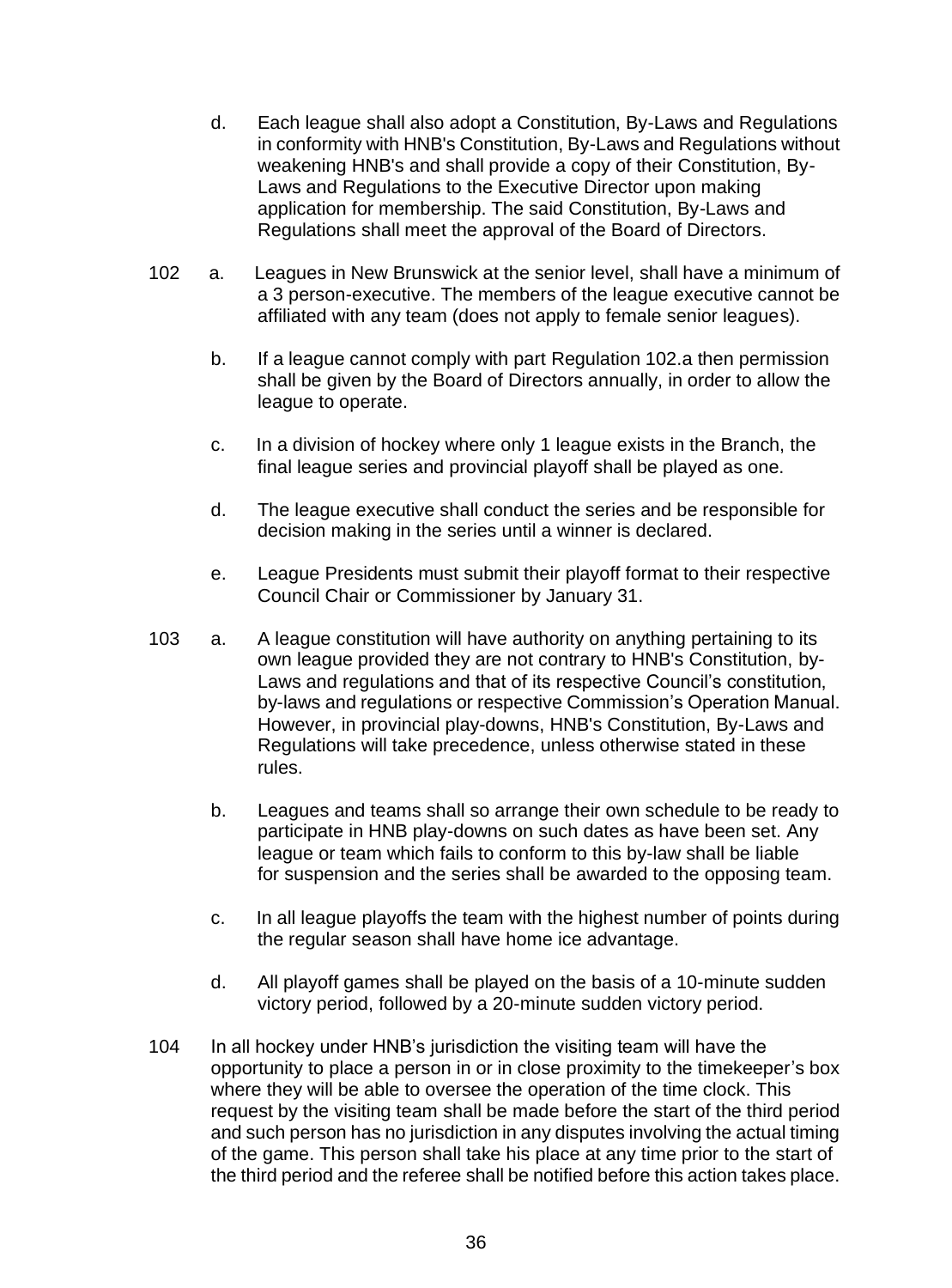#### **TEAMS**

- 105 a. A team shall become a member of HNB by making application to HNB's Executive Director on a prescribed HNB form. The application shall be signed by the President and Secretary of the team and shall be accompanied by the annual entry fee for the category in which the team wishes to compete.
	- b. A team, to be registered, shall also be a member of a duly registered league in accordance with Regulation 101.b and said league shall be still in operation by January 11 of the current season for the teams to participate in provincial play-downs.
	- c. A condition of membership in HNB shall be the acceptance of HNB's Constitution, By-Laws and Regulations, and of the rulings of HNB without exception.
	- d. Any team not renewing its membership by October 15 shall forfeit its membership and all its players shall become free agents.
	- e. A team wishing to obtain membership within a league shall apply to said league prior to the date set in the league Constitution. If the application is not considered within 30 days the team shall apply to the Executive Director to have its case considered.
	- f. Teams may resign from a league by notifying the league in writing.
	- g. Players of a team disbanding prior to January 11 in any season will become free agents and may become a member of any other team they are qualified to play with under the regulations.
	- h. A team in any category shall consist at all times of not less than 15 rostered players, one of whom shall be a goalkeeper. Councils may establish the minimum number of players registered to constitute a team, which does not participate in a Regional or National Championship and which number may be less than 15.
	- i. On January 10, junior and senior teams shall reduce their roster in accordance with Hockey Canada Regulation F.39.
	- j. Adult recreation teams shall register by sending the appropriate membership form and fees to the Executive Director. The teams shall submit a protected list by January 10 of each season.
	- k. The home team shall be responsible for the proper conduct of the games and shall provide sufficient police protection to ensure that no one shall molest the players or game officials.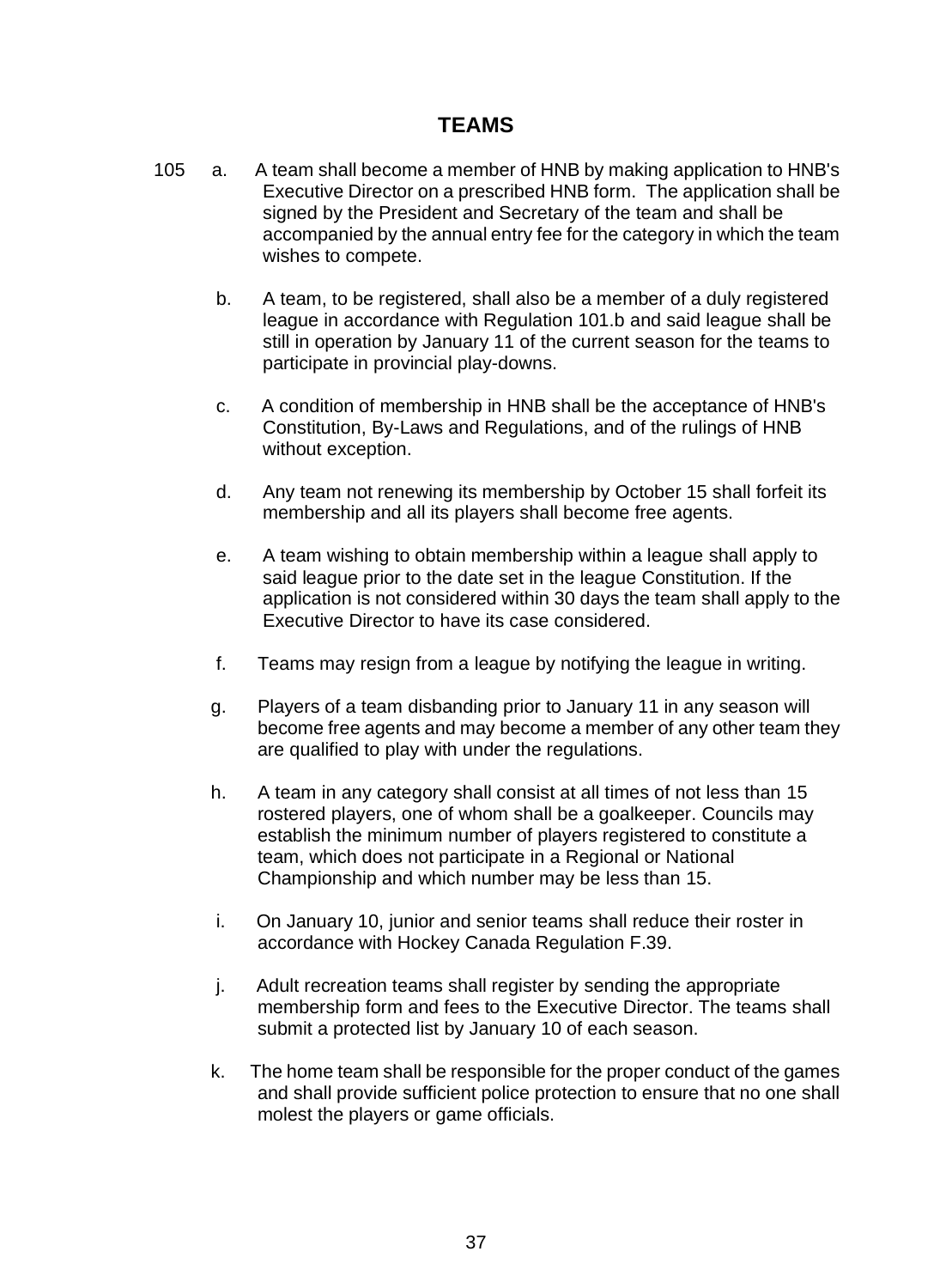- l. No registered team shall be permitted to play against non-registered teams unless such event meets the sanctioning criteria as determined by HNB's Risk, Conduct and Safety Committee and is approved by this Committee.
- m. A team listing an ineligible player on an official game report automatically loses said game.

#### **PLAYERS**

- 106 a. To participate in a league game, all team members shall appear on a Hockey Canada Registry roster for the current season and such roster shall be approved.
	- b. Team members are responsible to provide all documentation concerning the eligibility of a player even when it is proven that team officers were acting in good faith.
	- c. No player shall become a team member after February 10 in any season.
	- d. Players participating with a team at a CCAA, CIS**,** NJCAA or NCAA institute or education after January 10 of the current season, shall be ineligible for participation with a Hockey Canada/HNB team during that season (does not apply to Female Hockey).
	- e. A team may declare its intent to affiliate as per its respective Council constitution.
		- i. Senior teams may affiliate only with a team in a lower category of a division.
		- ii. December 15 is the final date for affiliation registration.
		- iii. The affiliation fee for all teams except minor hockey is outlined in the Fiscal Policy.
		- iv. No player is permitted to be part of more than 1 specially affiliated players' list at any one time during the current season (excluding Minor).
	- f. Within a declared system, a team may affiliate a maximum of 19 players. These affiliate players shall be identified on the HCR roster as soon as possible but no later than January 15.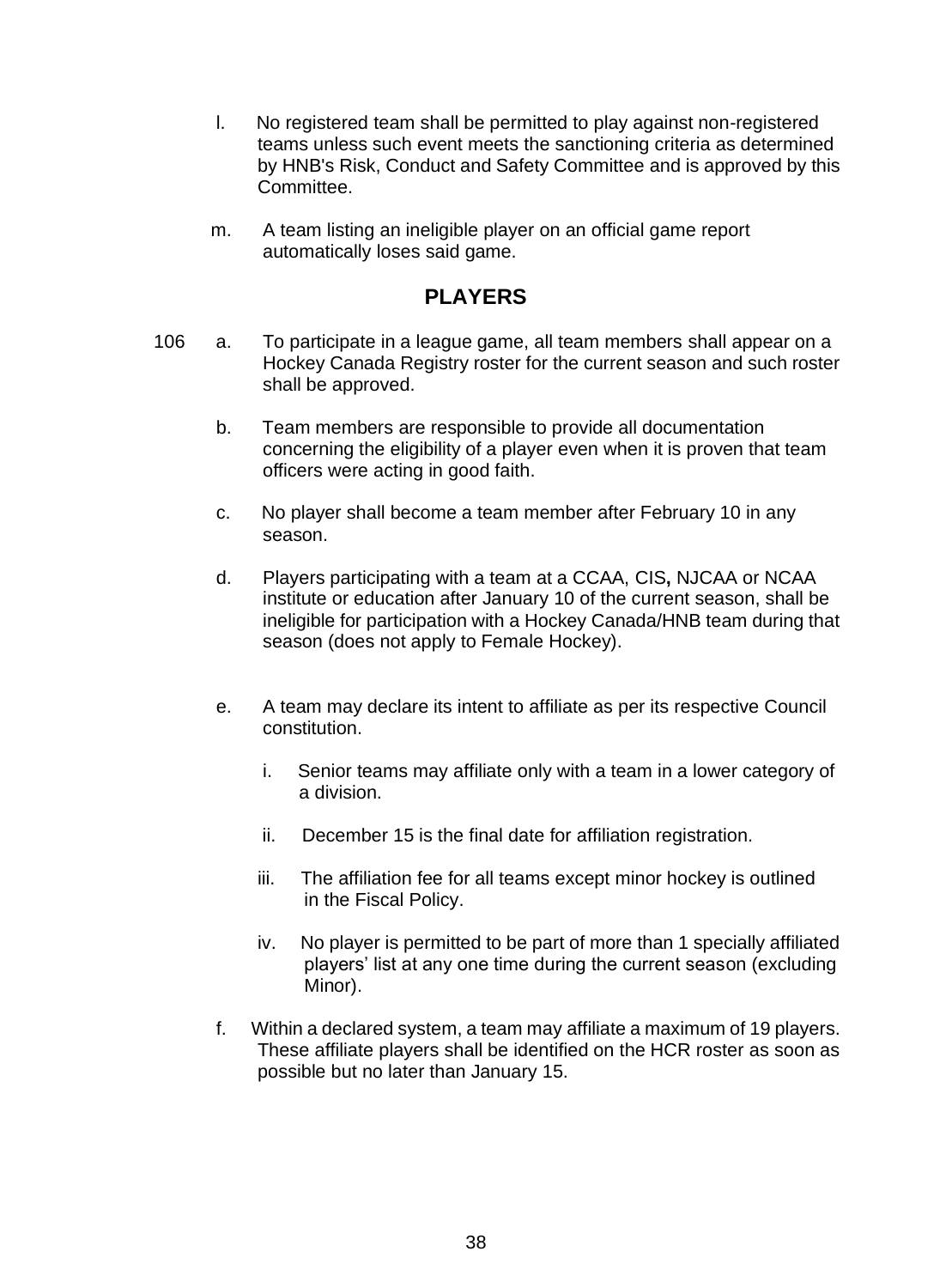- g. A replacement for a goalkeeper who may die, be seriously ill or be injured, so as to prevent his playing with his team may be permitted to play upon the production of medical evidence satisfactory to the Executive Director. Application for such replacement shall be made to the Executive Director, and once named a replacement goalkeeper cannot be replaced unless he becomes medically unfit. The regular goalkeeper shall return to competition as soon as medical evidence indicates that it is in order for him to do so and the replacement goalkeeper can play anytime and shall return to his own team if so desired. The replacement goalkeeper shall come from the same classification or lower.
- h. A player may not roster with more than one team at a time during the current season. Female players may dual register with a Minor male and Minor female team.

#### **PROTESTS**

- 107 a. Game protests may only be made in regard to interpretations of Rules, By-Laws, Regulations, Rules of Competition and Constitution matters, not in regard to the decision of a referee or linesman.
	- b. A verbal protest shall be made by the captain of the aggrieved team to the referee at the first reasonable opportunity after the action or decision complained of, and in all cases shall be made within 5 minutes of the close of the period in which such action or decision was made and same shall be noted immediately on the official game report.
	- c. When a protest arises in a league game and the protesting team has complied with the aforementioned, within 24 hours of the completion of the game protested, a fax, email or written protest signed by the team president or secretary of the protesting team shall be in the hands of the league president or secretary and shall be accompanied by a deposit as per the Fiscal Policy. A copy of such fax, email or written protest shall also be served upon the protested team within 24 hours of the completion of the game protested.
	- d. The protested team shall, within 48 hours after the completion of the game protested, file its defense with the league president or secretary. A copy of such defense shall also be served on the protesting team's president or secretary within 48 hours after the completion of the game protested.
	- e. The league president shall fix a time and place for the meeting of the league executive to consider the protest. Each of the teams involved may have a person present to present its case at the hearing of the protest.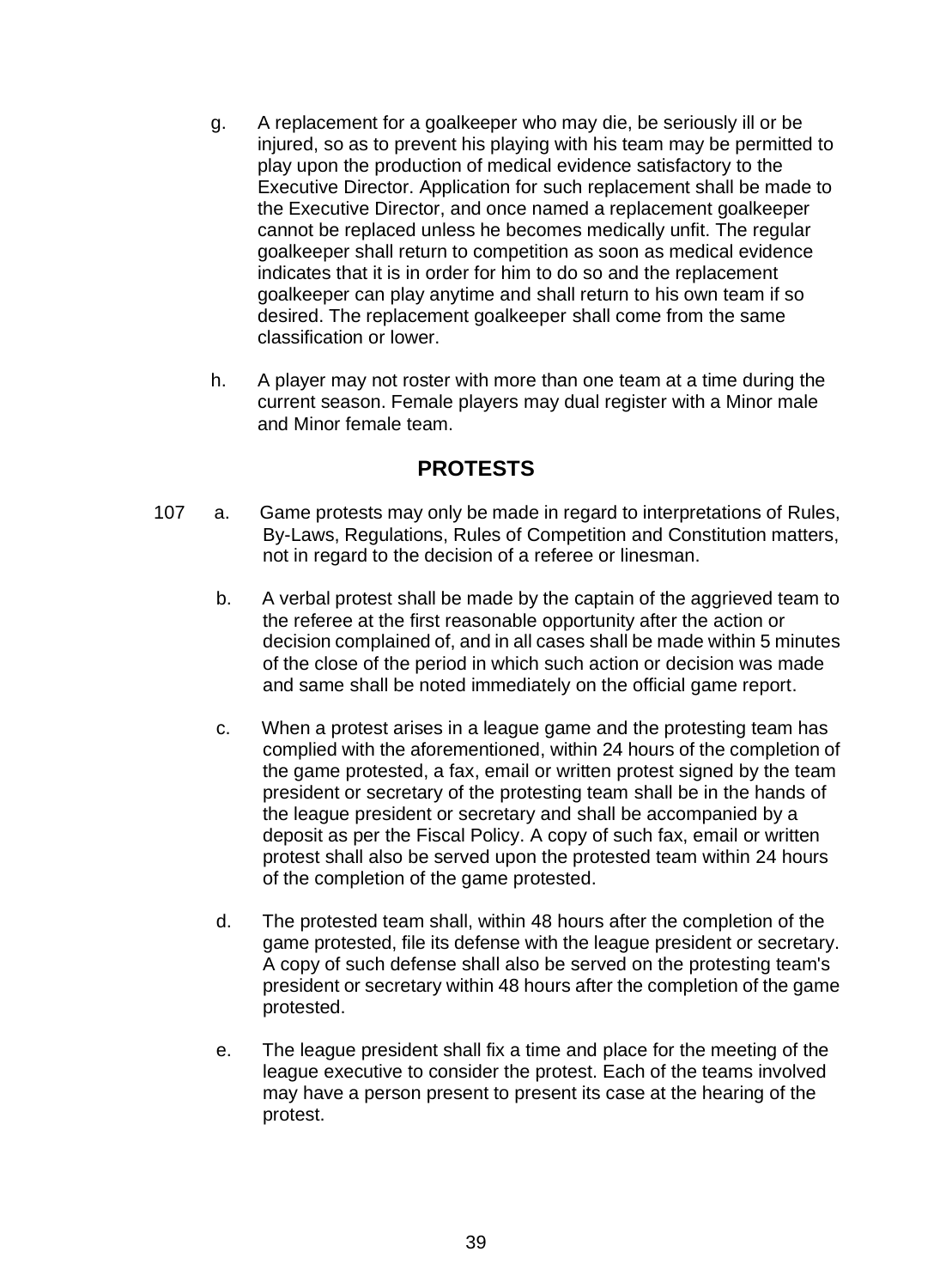f. The league president shall retain the deposit, as per the Fiscal Policy, of the protesting team and the supporting document for at least 24 hours after the decision of the league is rendered. If no appeal has been lodged within that time, he shall return the deposit to the protesting team, if it has won its protest, otherwise such deposit shall be forfeited to the league.

#### **APPEALS**

- 108 a. Appeals can be made on the interpretation of HNB Constitution and Council/Commission Operation Manuals.
	- b. Executive Director decisions rendered under By-Law 5.17 may be subject to the appeal process.
	- c. Decisions made on written complaints can be appealed.
	- d. Suspensions coordinator, District Director or League President suspension decisions may be appealed.

#### MINOR

- 109 a. The Minor League President or Minor District Director shall render a decision on any matter under League or Minor Hockey jurisdiction. Once a decision is rendered by the League President or Minor Director, only then may an appeal be filed with HNB Appeals Committee and such appeal shall be filed within 48 hours after the decision has been made.
	- b. All residency appeals shall be made by November 30 of the current season.

#### JUNIOR AND SENIOR

 110 Junior and Senior Hockey, an appeal from a League President's decision shall go directly to the Appeals Committee. Such appeal shall be filed with the Appeals Committee within 48 hours of the League President's decision. (Note: The only thing that is solely HNB's responsibility in all leagues is membership of players, teams and executive members).

#### APPEAL PROCEDURES

- 111 a. All appeals to HNB's Appeals Committee shall be accompanied by a cheque, as per the Fiscal Policy, made payable to HNB.
	- b. Appeals not warranting a formal hearing shall be dealt with and a decision sent via email within seven (7) business days of the receipt of all documentation at the HNB office. The HNB Executive Director is the communicator on behalf of the Appeals Committee.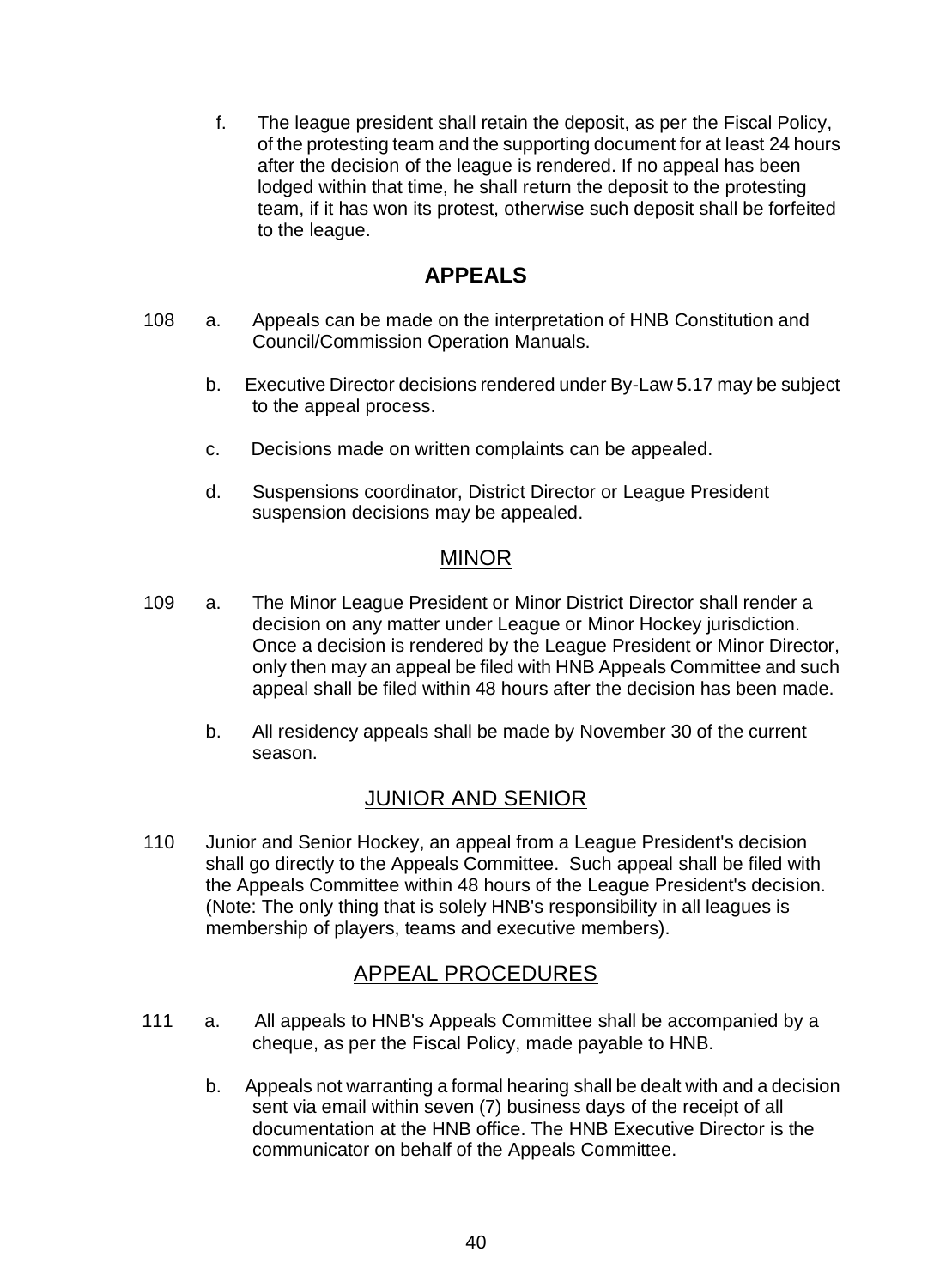- c. Appeals by teams shall be signed by the appellant's respective league, team, district association or community club President and Secretary and shall be accompanied by an appropriate fee, as per the Fiscal Policy, made payable to HNB.
- d. Once all information has been forwarded, appeals to HNB's Appeals Committee, that warrant a formal hearing, shall have a hearing date set within 10 days, and all parties shall be notified 6 days prior to the hearing date. Decisions of the Appeals Committee or Executive Director shall be completed within 10 days of the hearing date. Decision may be verbally transmitted, and all parties will receive written decision within 6 calendar days of the verbal decision.
- e. Time lines are established as maximums only if circumstances allow and the Appeals Committee Chair may proceed earlier - it is his decision alone.
- f. All information forwarded to or gathered by the Executive Director or Junior, Senior League Presidents that pertain to a decision by them or a relative matter shall be accumulated in a file plainly marked, "Case of \_\_\_\_\_\_\_\_\_\_\_\_". Each and every item pertaining to the case shall be signed and dated when received. When an appeal is launched the file or copies containing all the case information pertinent to arrival of the decision by the Executive Director or Junior, Senior League President shall be forwarded to the Appeals Committee Chair within 4 days of the receipt of the appeal.
- g. All information in the file that is dated after the time of verbal decision of the Executive Director or Junior, Senior League President shall not be entertained by the Appeals Committee.
- h. The Appeals Committee's decision is final and binding to all parties. Further Appeals may be made to Hockey Canada through their procedures. All information pertinent to decisions by the Appeals Committee shall remain the property of HNB.
- i. All monies forwarded to HNB re: appeal process is non-refundable.

#### APPEAL GUIDELINES

- 112.1 a. Appeals shall be heard by the Appeals Committee, either by telephone or meeting, or a combination of both a meeting and a conference call.
	- b. The Appeal process shall be conducted with complete impartiality and under strict decorum. Resource people may be used but shall not be present when/while the decision is rendered.
	- c. All time limits shall have confirmed documentation accompanying the Appeal. An appeal may be disallowed if the time restraints are not strictly adhered to.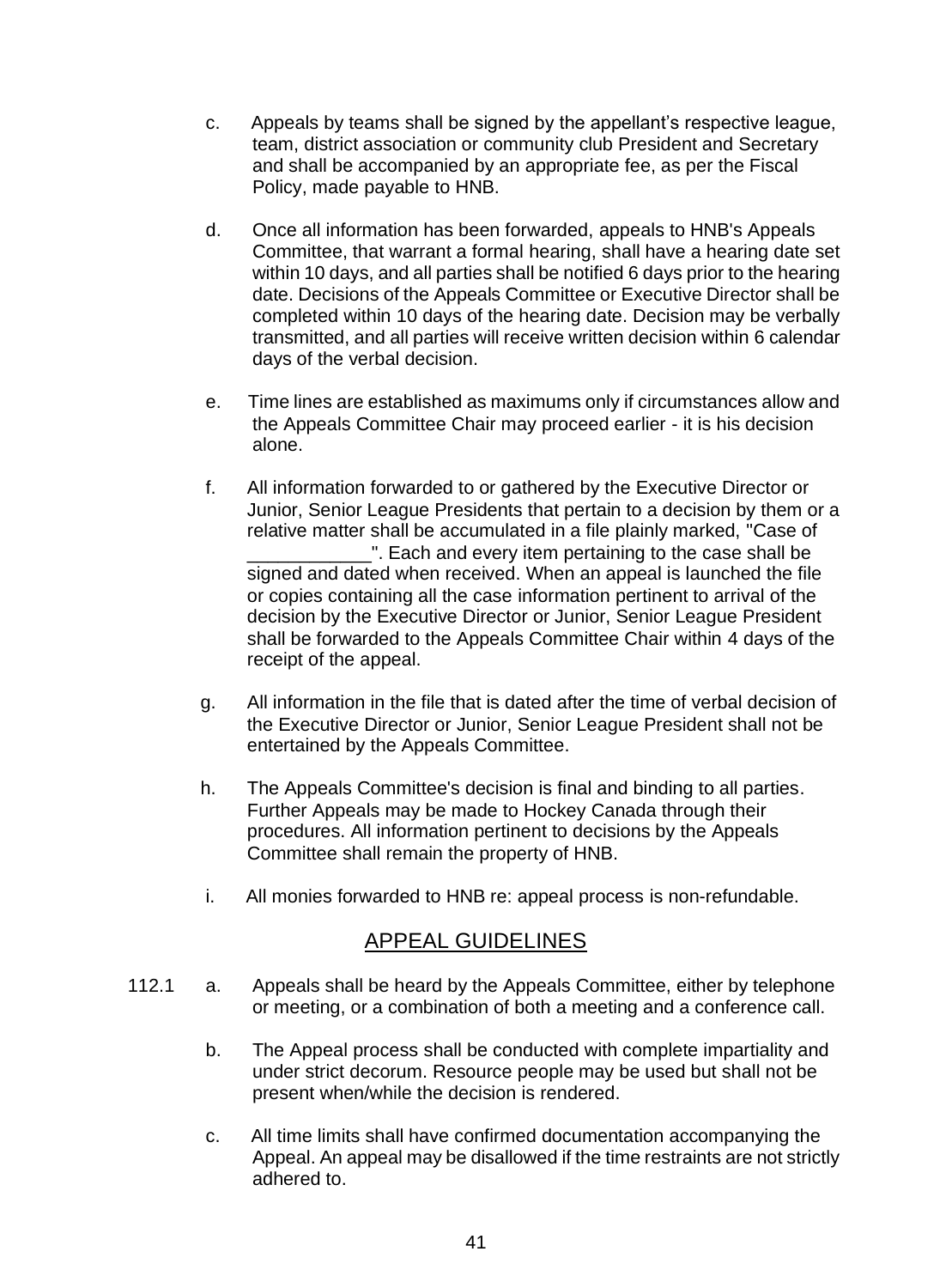- d. Verify Appellants reasoning for filing Appeal.
- e. Verify Minor Director's or League President's reasoning and justification for decision.
- f. Question people who are directly involved and reputable bystanders for objective analysis.
- g. Gather precedents that may apply to the situation in question.
- h. All parties may be represented at a formal hearing, the Appeals Committee Chair shall limit the number of support people to 3 for each side.
- i. The Appeals Committee Chair shall have complete control of the hearing procedure, the ground rules shall be established at the start of each meeting/hearing.
- 112.2 Once the Appeal process has been completed at the HNB (Branch) level, further appeals may be made to Hockey Canada under their procedures and Constitution.

#### **SECTION 4 – COMMISSIONS AND COUNCILS**

#### **SUBSECTION 200 NEW BRUNSWICK FEMALE HOCKEY COMMISSION**

- **201** The Female **Commission** shall consist of the following members:
	- **a.** The Commissioner, one representative from each ROC, who is appointed by the ROC Chair, **1 Elite Hockey Commission Executive and 1 Minor Council Executive who is appointed by the Commission chair.**
	- **b.** The Commission chair **may** appoint a Commission member to represent Female Commission on the Elite Hockey Commission and Minor Council Executive **from outside the ROC representatives.**
	- c. The Commission shall have full authority to promote and develop female hockey throughout the province of New Brunswick. The Commission will work directly with the Executive Director, the Council and Commission Chairs and Coordinator of Technical Programs to deliver female hockey and development programs.
	- d. The Commission shall submit an annual plan to the Board of Directors for approval at their Fall meeting and shall submit an annual report to HNB's Annual General Meeting.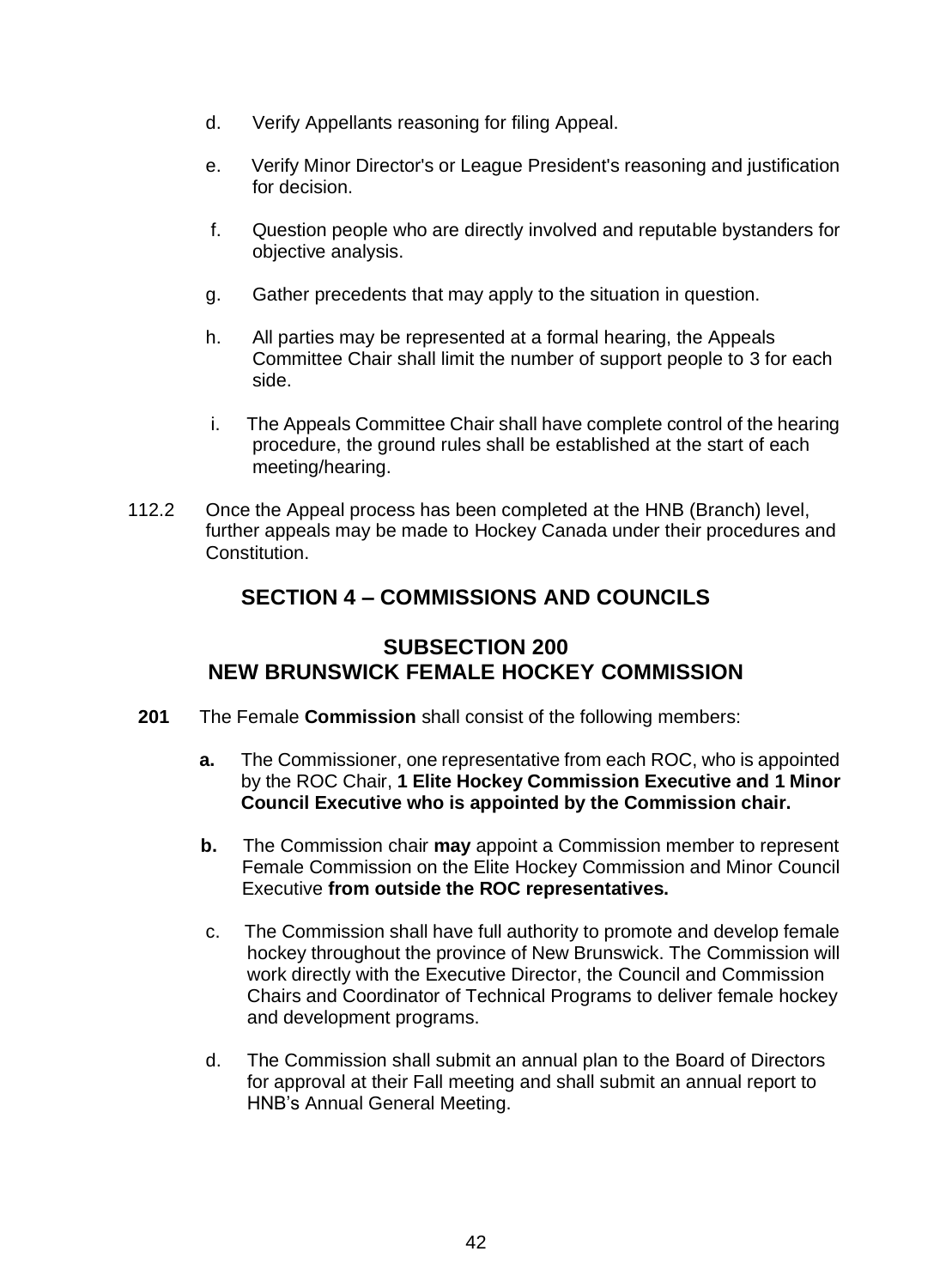#### **SUBSECTION 300 NEW BRUNSWICK MINOR HOCKEY COUNCIL**

#### **ARTICLE 301 - Name**

- 301 a. This organization shall be known as the New Brunswick Minor Hockey Council, hereinafter to be referred to as the NBMHC.
	- b. The NBMHC is and shall be a member of HNB from which it derives its authority and is thereby subject to all regulations and playing rules of Hockey Canada.

#### **ARTICLE 302 - Zones**

- 302 a. The NBMHC shall consist of one EH Commission, 10 District Associations and the various community clubs throughout the Province, comprised of, but not limited to, the geographical sub-divisions of the following community clubs, and for provincial competition these associations and clubs will be grouped in 4 Zones as follows:
	- i. Elite Hockey Commission.
	- ii. ZONE "A"
		- Edmundston, Grand Falls, Haut-Madawaska, Ste. Anne/St.Léonard, Restigouche-West, Res-Ma-Vic Female<br>: District 2 District
		- District 2, Carleton, Victoria-Tobique, Woodstock, Western Valley Female<br>District 3 Bojestown-Doaktown F
		- Boiestown-Doaktown, Fredericton, Grand Lake, Oromocto, Tri-County, York North, York West, Central Female

# iii. ZONE "B"

Hampton, Kennebecasis Valley, Lancaster, Saint John, St. Stephen, Sussex, Charlotte County, Grand Manan, Fundy Female

# iv. ZONE "C"

- Dieppe-Memramcook, Hillsborough, Lewisville, Moncton, Petitcodiac/Salisbury, Riverview, Sackville, South East Female<br>District 7 Shédiac-Can Pelé Shédiac-Cap Pelé, Kent Centre, Kent Sud,
	- Westmorland-Kent Female
- v. ZONE "D"
	- Miramichi, Greater Miramichi Female, Baie Ste. Anne, Renous, Rogersville, Sunny Corner<br>District 9 Acadian Peninsula Acadian Peninsula
		-
	- District 10 Baie des Chaleurs, Bathurst
	- District 11 Restigouche North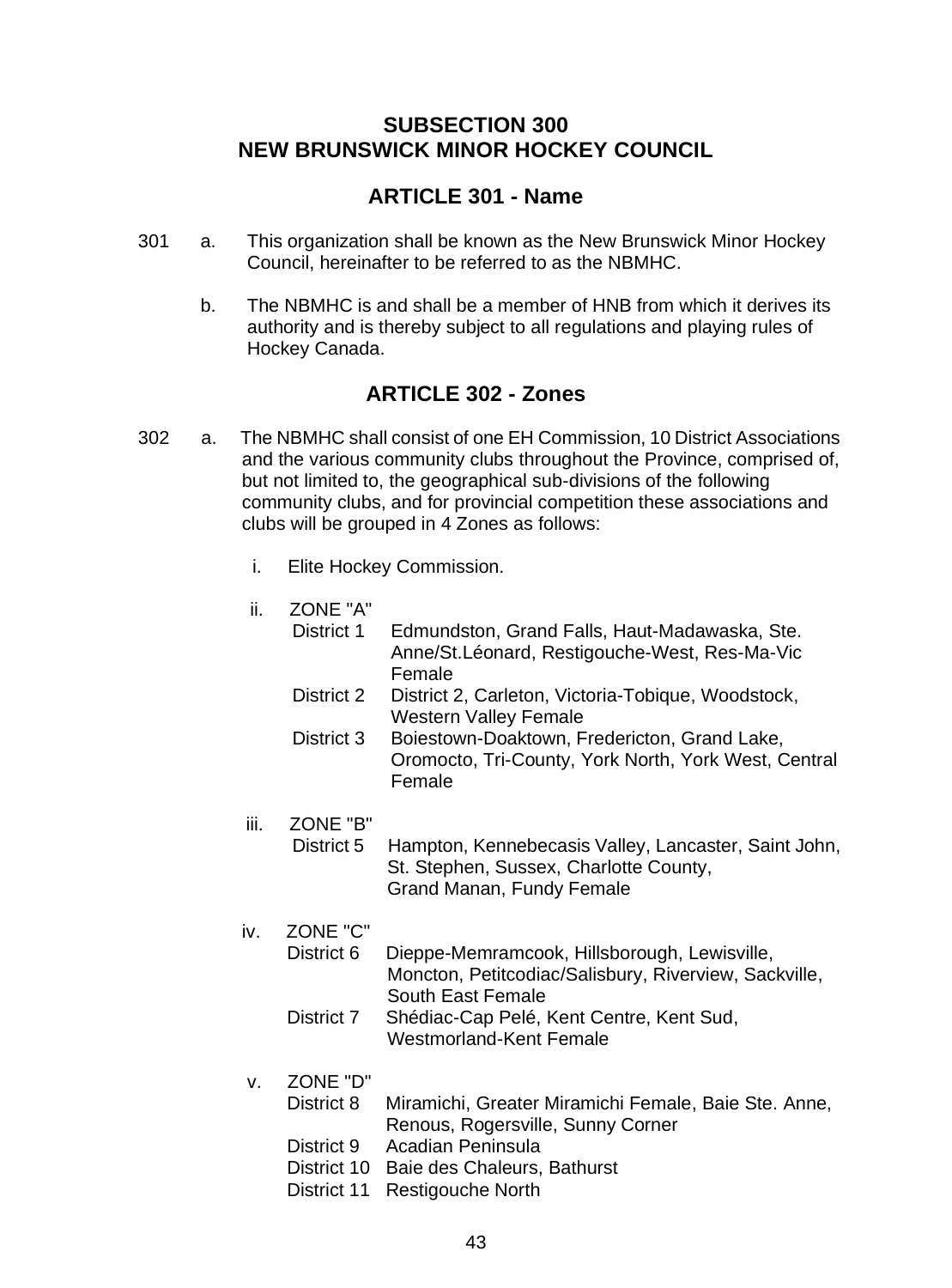- b. Teams playing out of Houlton and Presque Isle, Maine, USA, not participating in a USA Hockey or state championship and meeting Hockey Canada age grouping for competition and all other HNB/NBMHC criteria, shall be included in District 2 as a community club.
- 302.1 The NBMHC, on behalf of HNB, shall have jurisdiction to manage and administer all minor hockey within HNB.
- 302.2 a. Development league play shall commence, as follows:
	- U-18 second Friday of September
	- U-15 second Friday of October<br>• U-13 second Friday of October
	- second Friday of October
	- b. U-9 games shall commence November 15.
	- c. Exhibition games and tournaments shall be permitted to commence 15 days prior to the start of the league schedule.

#### **ARTICLE 303 - Membership**

- 303.0 Membership in the NBMHC shall be open to all registered associations, clubs and leagues conducting minor hockey in New Brunswick.
- 303.1 Application for membership in the NBMHC shall constitute agreement by the applicant to abide by and comply with the Constitution, By-Laws, Rules and Regulations of the NBMHC, HNB and Hockey Canada, and of the ruling of the NBMHC Executive Committee.
- 303.2 The NBMHC Executive Committee has the privilege to grant or refuse applications for, or renewals of, membership in the NBMHC and shall advise the applicant in writing accordingly, and advise the association, club and league of its right to appeal to HNB.
- 303.3 a. Associations and clubs shall apply for membership by making application to HNB's office on the prescribed form no later than 7 days prior to the NBMHC Annual General Meeting.
	- b. The application shall be signed by the association's/club's President and Secretary for the upcoming playing season and shall be accompanied by the annual entry fee. The application shall include a mailing address and an email address.
	- c. Leagues shall apply in a similar manner prior to October 15 of each year.
	- d. Late application shall be presented to the NBMHC Executive Committee for approval consideration**.**
- 303.4 It is a condition for membership application that each association, club or league upon application, file with the NBMHC 1 copy of their Constitution, By- Laws and Regulations duly approved by their membership for the up-coming season.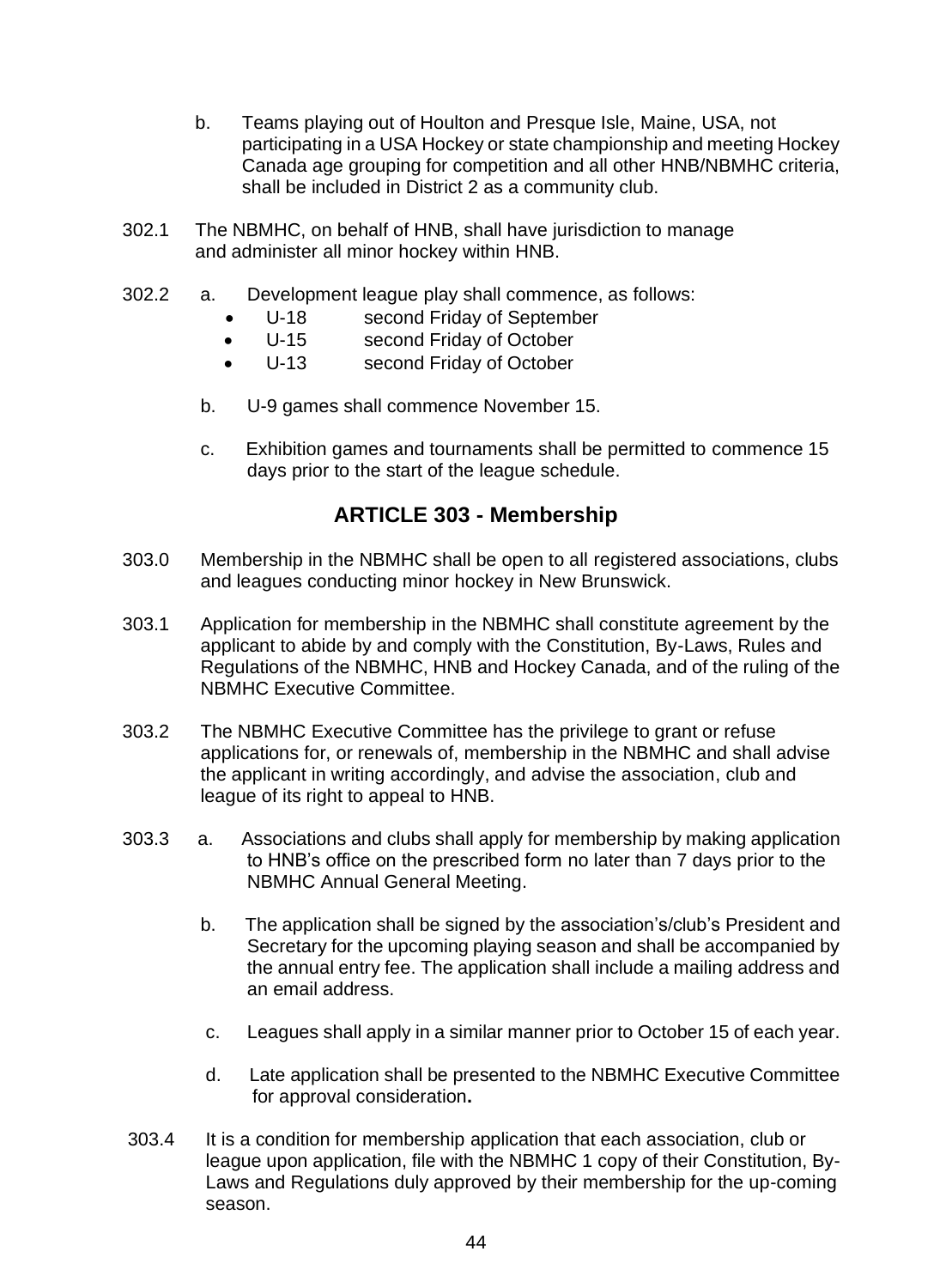303.5 District association executive committee members and community club executive committee members shall adhere to the NBMHC Conflict of Interest Guidelines.

#### **ARTICLE 304 - Executive Committee**

- 304.0 The NBMHC Executive Committee shall consist of the Chair, Past Chair, District Directors, NB Female Hockey Commissioner, NB Development Commissioner and the Elite Hockey Commissioner. The District Directors shall be duly elected by member community clubs from their respective district association.
- 304.1 a. The Chair shall be elected in even-numbered years from the NBMHC Executive Committee, by secret ballot of all registered associations, clubs and league delegates eligible to vote and NBMHC Directors attending the NBMHC Annual General Meeting. If the person elected Chair is a District Director, that district should elect another District **Director** 
	- b. The Vice-Chair shall be elected annually from and by the Executive **Committee.**
	- c. HNB's Executive Director shall ensure that Chair election is held every 2 years. The Chair may be re-elected. NBMHC Executive Committee members who intend to run for the Chair position, shall fill their nomination on the approved nomination form with HNB's Executive Director 30 days prior to the election. The Executive Director shall advise the directors of the nomination forms received.
	- d. The Past Chair shall remain as a member of the NBMHC Executive Committee for the term of 1 year and shall be non-voting.
- 304.2 NBMHC Executive Committee member or District Director elected shall be elected by a majority of the votes cast.
- 304.3 In the event of a vacancy occurring on the NBMHC Executive Committee from any cause whatsoever, the Chair should appoint a person from the District concerned to fill such a vacancy until the District concerned is able to elect another District Director. The Chair shall be responsible to oversee the calling of the meeting and the election.
- 304.4 A majority of the NBMHC Executive Committee members shall form a quorum.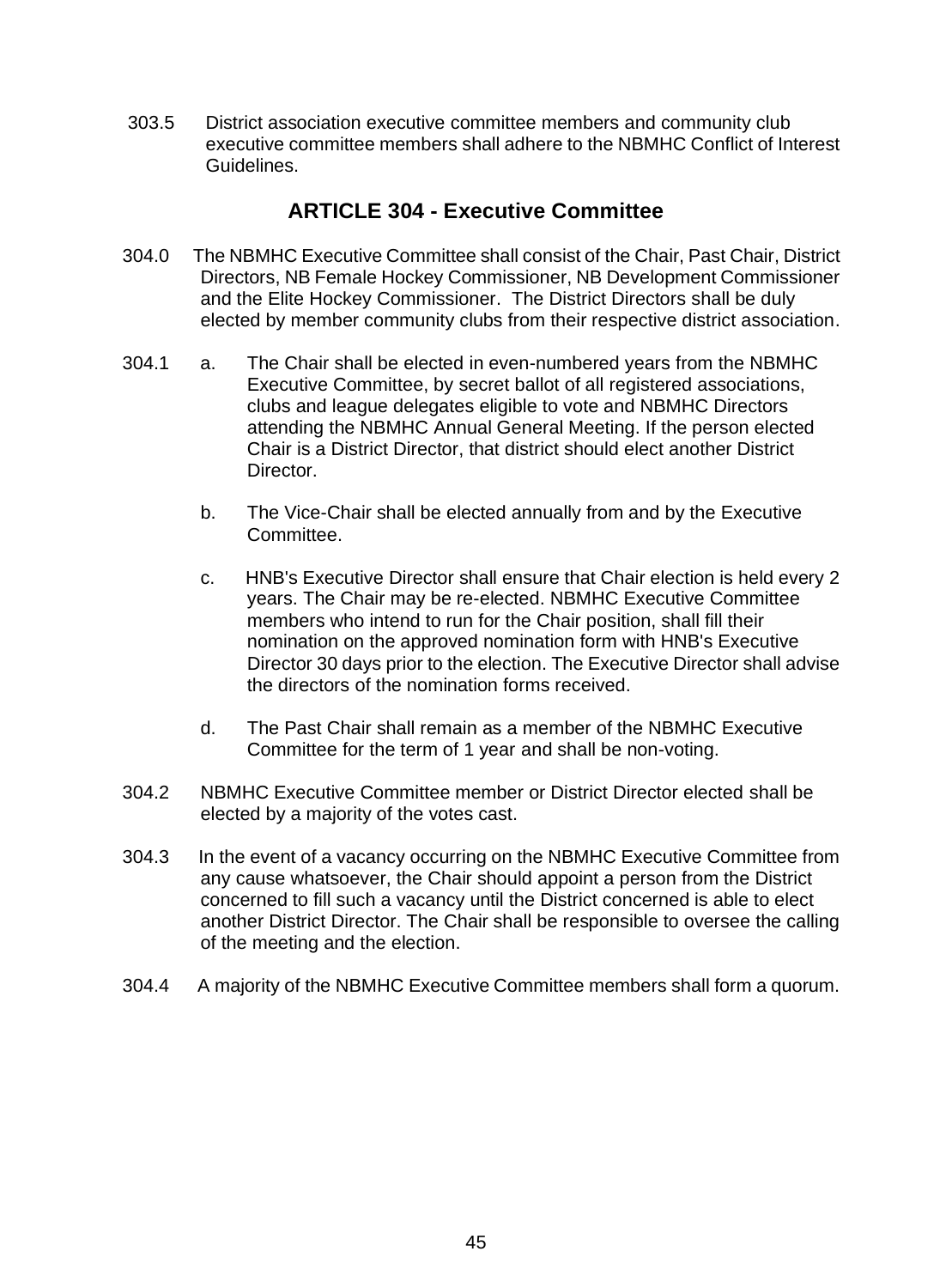- 304.5 All elected representatives should serve for a 2-year term and be eligible for reelection. Representatives for odd number district associations 1, 3, 5, 7, 9 and 11 shall be elected in odd number years and similarly even number district associations 2, 6, 8 and 10 shall elect a representative in even number years. The term of the District Director shall commence after the NBMHC Annual General Meeting in the year of election. The ROC Chair of the respective District, or their designate, will call and conduct the election of the District Director. Each association and club within that district will have 1 vote. In the event of a tie, the ROC Chair of that District, or their designate, shall cast a vote. This election shall not take place before April 15 of the current season.
- 304.6 If a member of the NBMHC Executive Committee absents himself from 2 consecutive meetings, his office shall be declared vacant, unless granted leave of absence by the NBMHC Executive Committee.
- 304.7 If a member of the NBMHC Executive Committee participates in activities with interest conflicting with the NBMHC Constitution, By-Laws, Rules and Regulations, his office may be declared vacant by a majority vote of the NBMHC Executive Committee. Conflicts of interest shall include executive positions of community clubs, leagues, teams or Councils registered with HNB.
	- a. When a potential conflict is deemed to have arisen by the NBMHC Chair or otherwise, the member involved:
		- i. shall immediately notify the NBMHC Chair,
		- ii. shall not participate in discussion and shall absent themselves from the meeting when any item is being discussed by the NBMHC Executive Committee or any of its committees, which the president Chair considers a conflict,
		- iii. shall not solicit information on any such item, and
		- iv. shall not be provided any information on any such items by any committee, Board or ROC members, officer or HNB employee.
	- b. Any person seeking election as a NBMHC Executive Committee member (Chair or District Director) shall declare any conflict of interest in advance of seeking election to such position.

#### **ARTICLE 305 - Executive Committee Duties**

- 305.0 The NBMHC Executive Committee shall be responsible for the administration and management of the NBMHC.
- 305.1 The Chair shall preside at all meetings of the NBMHC Executive Committee. He shall be an ex-officio member of Committees. He shall serve as a HNB member on the Hockey Canada Minor Council. He shall generally perform the duties usual to the office of Chair and may at his discretion order the calling of special meetings of the NBMHC or its committees.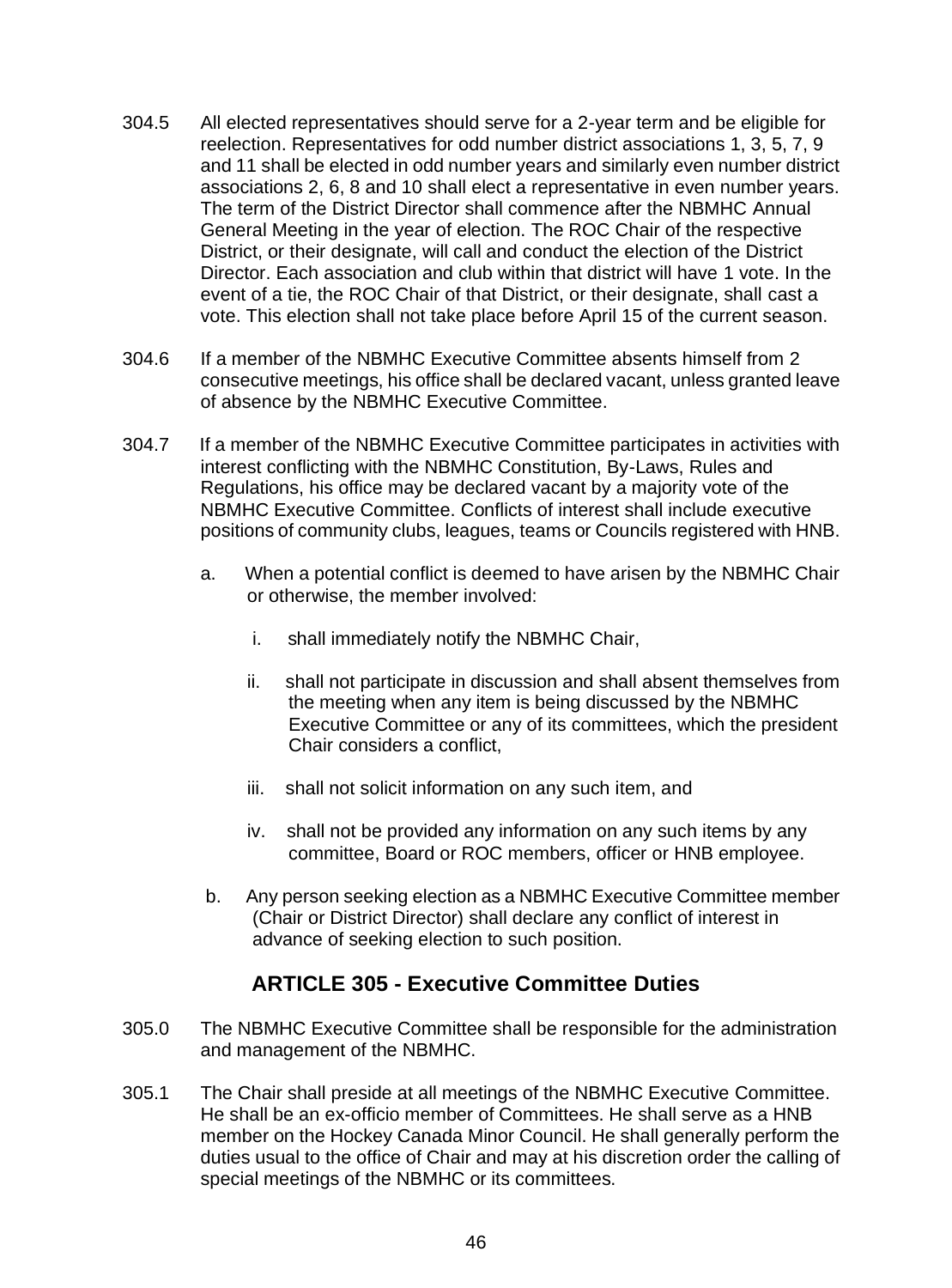- 305.2 In addition to his own powers, conferred upon him by the Constitution and By- Laws, the Chair holds all the duties and powers of the NBMHC Executive Committee. The NBMHC Chair shall be responsible for the administration of the NBMHC Operation Manual; he shall render decisions on these rules and regulations, and all decisions so rendered may be subject to the HNB appeal process.
- 305.3 The Vice-Chair shall in the absence or in the incapacity of the Chair have all the powers and duties of the Chair.

#### District Directors

- 305.4 a. The District Directors shall hold the office of district association president and shall represent their respective districts at all meetings of the NBMHC and shall represent their districts on the Regional Operations Council. They shall administer and manage their respective associations in accordance with Hockey Canada, HNB and NBMHC Constitutions, By- Laws and Regulations.
	- b. The District Director shall ensure that their association, clubs and leagues have prepared a current constitution with detailed club residency criteria defined.
	- c. The District Director shall ensure that each association and its clubs provide an Initiation Program and where requested development, competitive and recreational hockey opportunities to all youth within their boundaries.
	- d. It shall be the duty of the District Director to prepare the provincial playoff schedule in their respective associations and clubs.
	- e. District Directors are responsible to approve all team rosters.
	- f. The District Director shall deal with protests in accordance with HNB Regulation 108.
	- g. District Directors are required to maintain regular communication with their associations and clubs. Failure to do so may result in removal of the District Director by a majority vote of the NBMHC Executive Committee. It is the responsibility of the District Director to become familiar with the operation and use of electronic administrative systems provided by HNB for the conduct of NBMHC operations and communications.
	- h. On November 30 District Directors shall approve competitive team rosters. On January 10 District Director shall approve all team rosters.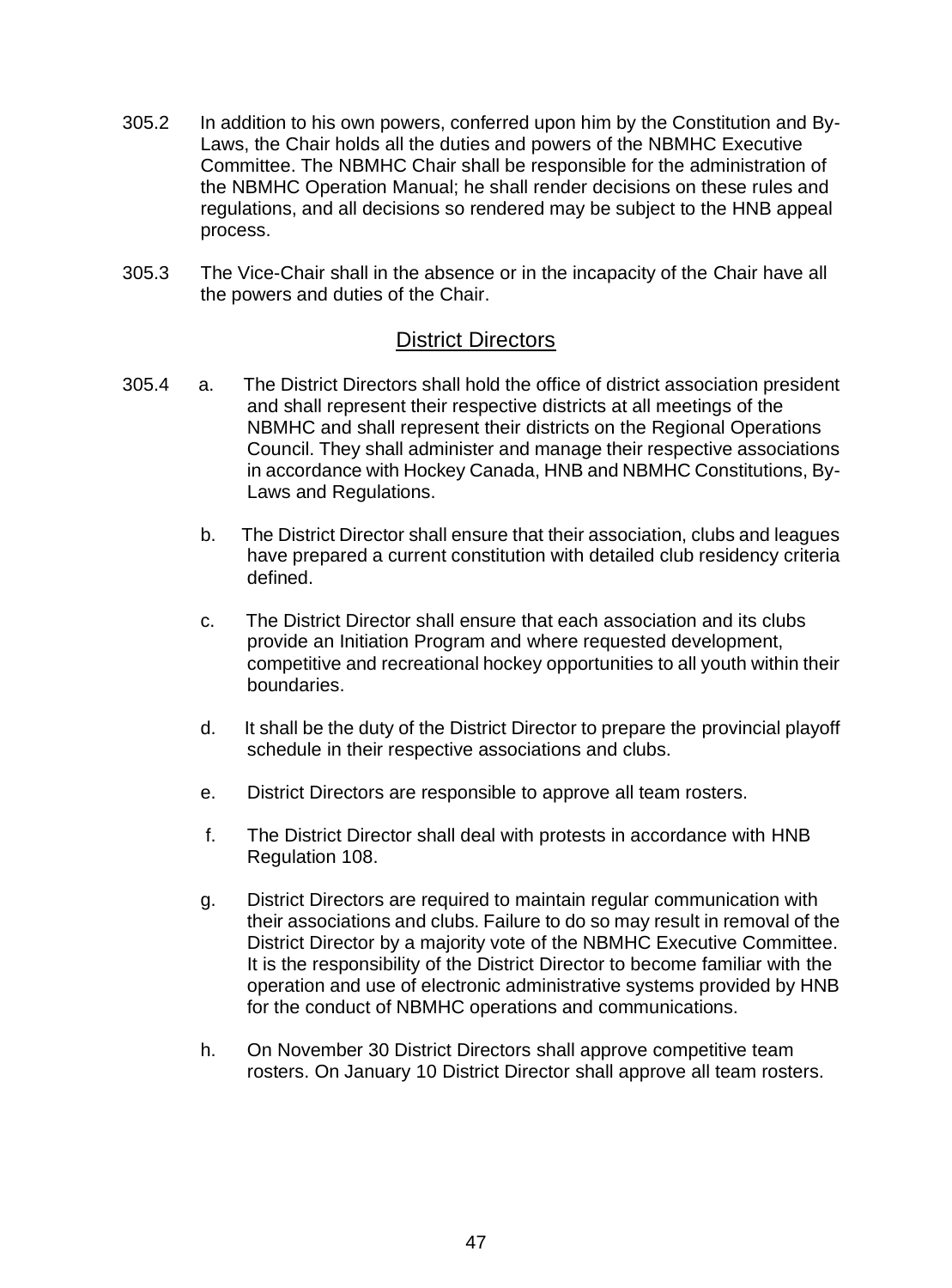- i. The District Directors are authorized by the NBMHC to suspend players, coaches, managers or team personnel in accordance with the discipline format as established by the NBMHC in all hockey games The exception is in provincial development leagues when the responsibility is that of the league president. The league president shall adhere to the NBMHC guidelines in administration of discipline within the league. It is the responsibility of the District Director and League Presidents to forward all suspensions to HNB office weekly.
- j. It shall be the responsibility of the District Director to act on behalf of HNB for receipt of all club, team, player, coach, bench personnel, volunteer or any other memberships or written communications from clubs. All fees or other monies required by HNB or its members from the clubs therein will be made payable to HNB and forwarded by the District Director directly to HNB's office.
- k. District Directors shall be ex-officio non-voting members on League Board of Directors within their zones.
- 305.5 The Executive Director shall serve as the Secretary-Registrar-Treasurer of the NBMHC and assist in other general duties as the need arises. (See HNB By- Law 5.10).

#### Female Commission Representative

- 305.6 a. The NBFHC representative shall represent the NBFHC at all meetings of the NBMHC.
	- b. The NBFHC representative shall be the NBMHC contact person with the female representatives on the Regional Operations Council.
	- c. The NBFHC representative and/or Female District Representative shall assist the District Directors administer and manage their female associations and/or Female teams in accordance with Hockey Canada, HNB and NBMHC Constitution, By-Laws and Regulations.
	- d. The NBFHC representative shall accept and perform powers delegated to him by the Council regarding the female game.

#### Elite Hockey Commissioner

- 305.7 a. The EH Commissioner shall represent the EHC at all meetings of the NBMHC.
	- b. The EH Commissioner shall be the NBMHC contact person for development (AAA) hockey.
	- c. The EH Commissioner shall accept and perform powers delegated to him regarding the development game.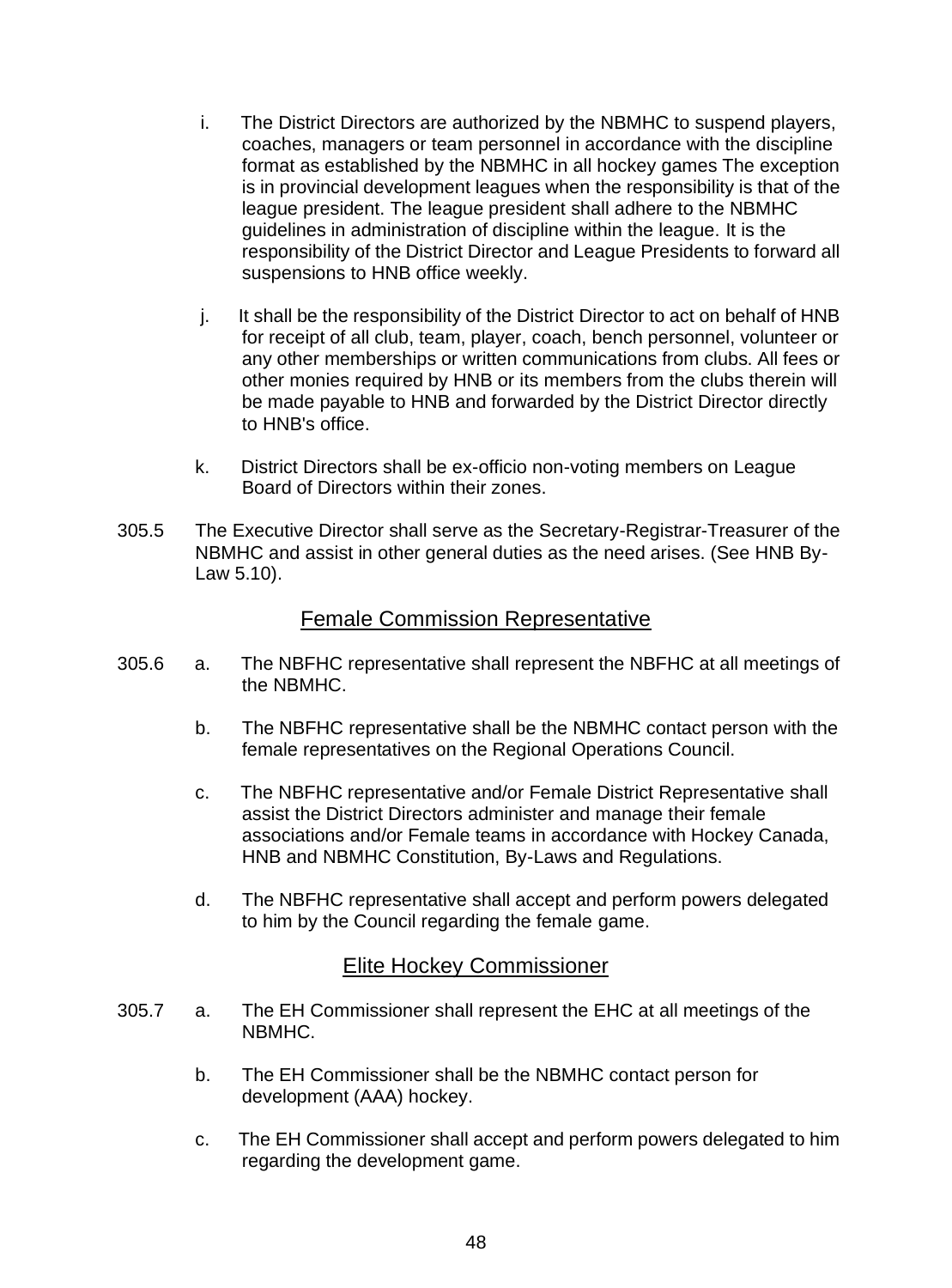#### **ARTICLE 306 - Executive Committee Powers**

- 306.0 The powers and duties of the NBMHC Executive Committee members during their term of office shall be unless specifically mentioned before:
	- a. to interpret all the provisions of the NBMHC Operation Manual, policies, procedures, rules and regulations. The NBMHC Executive Committee shall render decisions on the NBMHC Operation Manual, policies, procedures, rules and regulations; and all such interpretations and decisions rendered by the NBMHC Executive Committee may be subject to the HNB appeal process.
	- b. to issue or revoke membership of leagues, associations, clubs, teams, players, coaches or bench staff with notice of such action;
	- c. to fine, suspend or expel a club or club executive, team or team executive, parent, guardian, family member or a player for notorious and continued foul play, or unfair, unsportsmanlike or ungentlemanly conduct, individually or collectively, on the ice, or off, or in any arena where a hockey game is being played, or at any meeting or gathering in the interest of the game; for failure to pay assessments, or for any persistent infringement of the laws or the game or the rules of the NBMHC, or rulings of the NBMHC Executive Committee;
	- d. to suspend or expel any team or player refusing to accept and obey the ruling of the NBMHC Executive Committee;
	- e. to re-admit by resolution and a majority vote of the NBMHC Executive Committee any club, team, or its officials or players under suspension;
	- f. to accept or reject any entry, and to place teams in categories and groups, as regulated by the Constitution, By-Laws and Regulations;
	- g. to determine all questions arising from emergencies not provided for in the Regulations, or in the rules of competition. Twenty-four hours' notice of the hour and place appointed for the consideration of such questions shall be given by the Chair to those concerned.
	- h. To maintain a list of all NBMHC Executive Committee motions that serve to explain or interpret the administrative operations of the NBMHC. Such motions to be defined as a NBMHC administration motion (NBMHC – AM).

#### **ARTICLE 307 – Meetings**

 307.0 a. All meetings shall be called by the Executive Director on order of the Chair.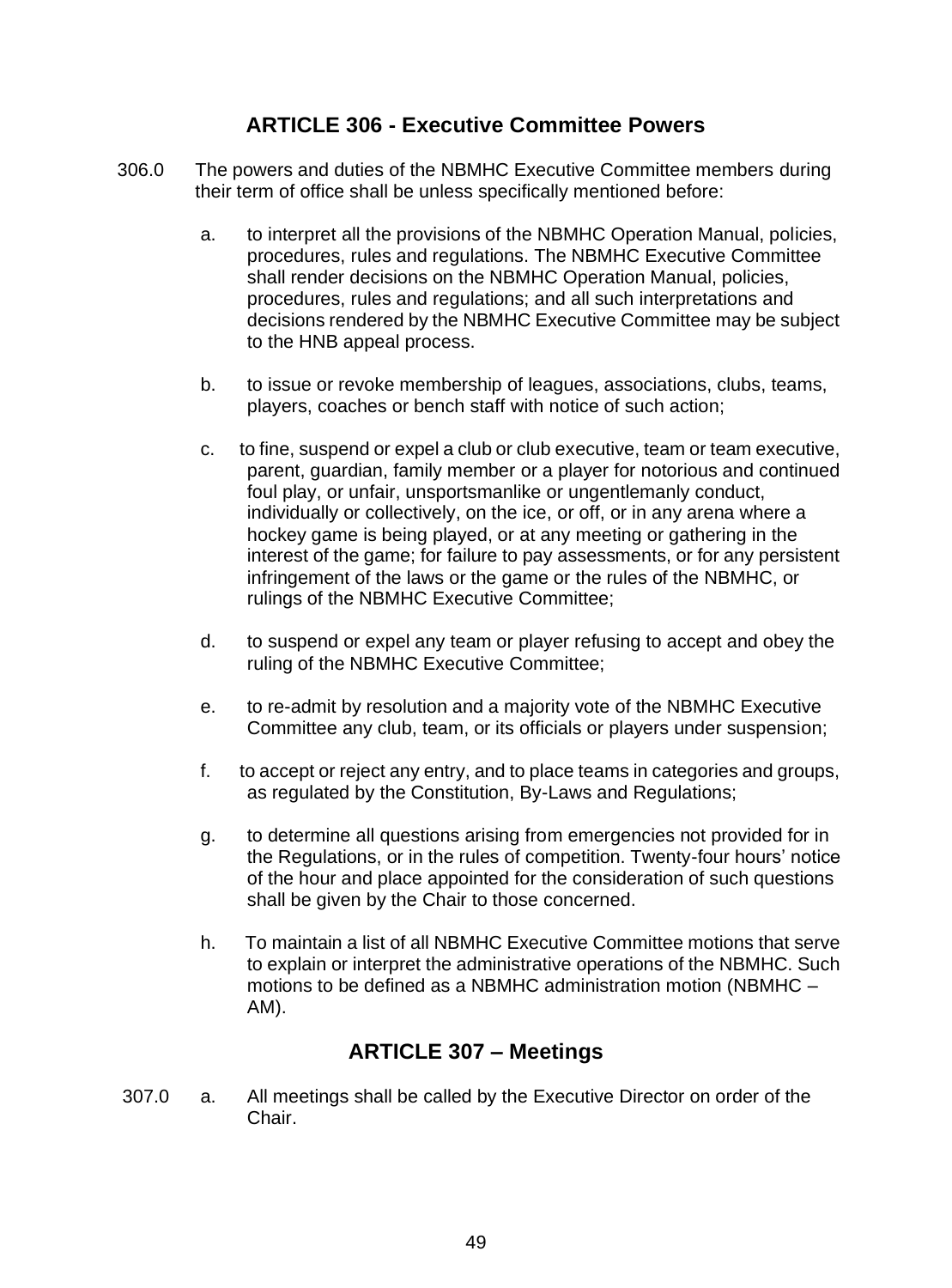- b. If for any reason a meeting has not been called by the Chair within 2 weeks after being requested by a majority of the NBMHC Executive Committee, a meeting may be called under the Chairmanship of the Vice-Chair with notice of such meeting to the Chair, and such meeting shall be legal and constitutional.
- 307.1 The NBMHC shall meet when necessary, at the call of the Chair.
- 307.2 Special meetings of the NBMHC shall be held when requested by a vote of 2/3rds of the NBMHC Executive Committee. All special meetings shall be held at a place designated by the Chair.
- 307.3 Notice of the NBMHC Annual General Meeting and all special meetings of the NBMHC shall be sent by the Executive Director at least 30 days before the date of such meetings to the NBMHC Executive Committee and to the Presidents/Secretaries of all associations, clubs and leagues in good standing. A notice sent to the last known address by mail/fax shall be considered to be a proper notice.
- 307.4 At all NBMHC special meetings, eleven (11) member clubs and leagues present and entitled to vote shall form a quorum.
- 307.5 The order of business at the NBMHC Annual General Meeting shall be in accordance with HNB By-Law 9.2 (Order of Business).
- 307.6 Copies of the minutes of every special and annual meeting shall be distributed to the NBMHC Executive Committee and to associations, clubs and leagues within fifteen (15) days of the adjournment of the said meeting.
- 307.7 Only the registered delegates may speak at NBMHC meetings, unless permission is given by the Chair.
- 307.8 At all meetings, the Roberts Rules of Order will prevail.

#### **ARTICLE 308 - Voting**

- 308.0 In order to have a vote at the Annual General Meeting, each association, club and league shall be registered for the upcoming season.
- 308.1 At the NBMHC Annual General Meeting and special meetings each member association, club and league may register a maximum of 2 voting delegates, each shall have 1 vote, each NBMHC Executive Committee member shall have one vote each. All credentials shall be signed by the Executive Director and President/Secretary of each association, club and league.
- 308.2 The Chair to vote only in case of a tie.
- 308.3 Voting shall be by show of hands unless the meeting decides upon a ballot.
- 308.4 Voting at elections when an officer or position is contested shall be by secret **ballot**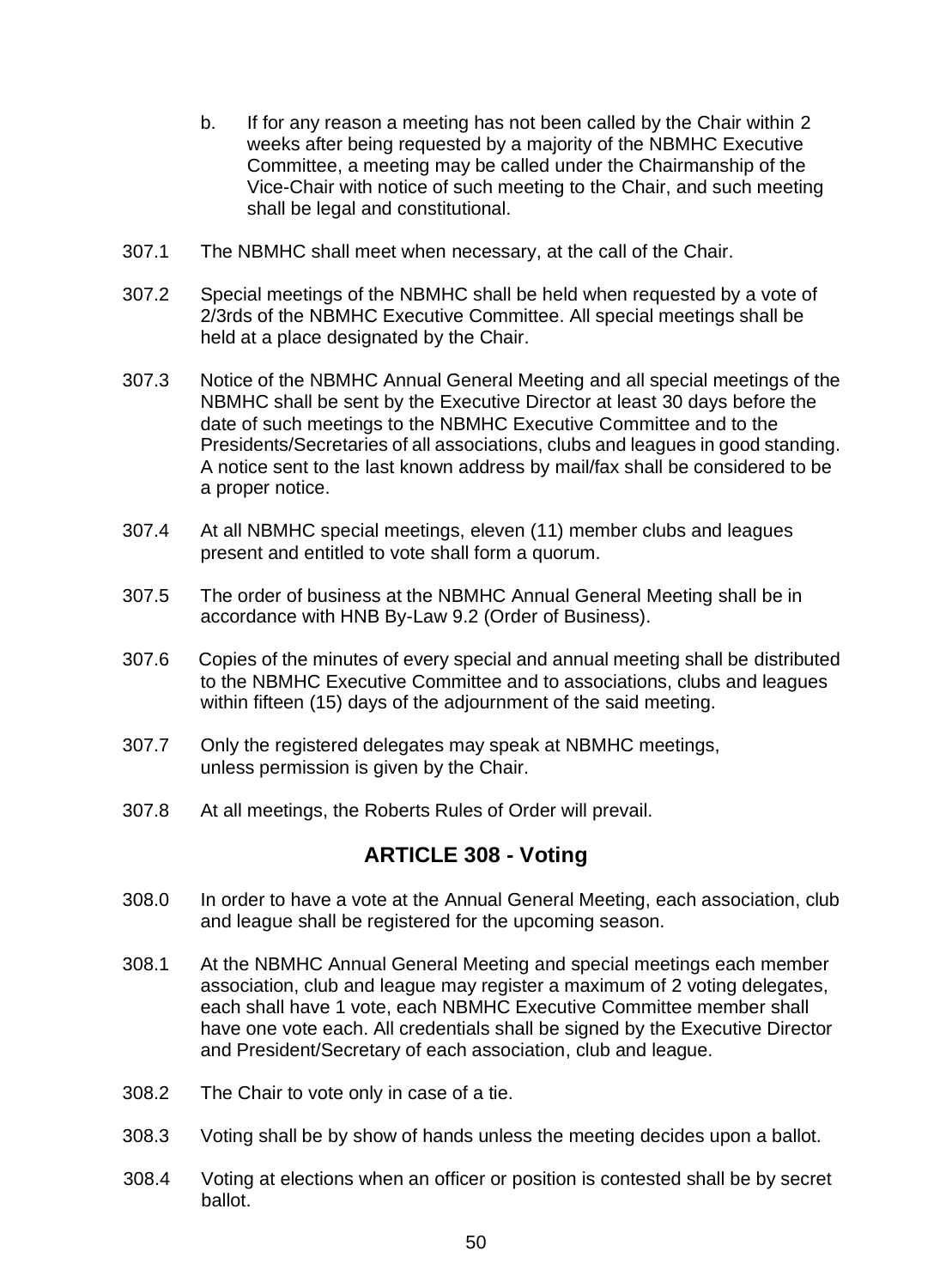- 308.5 Any matter which could be voted upon by the NBMHC Executive Committee, in any session, may be submitted to the members by mail, e-mail, fax or telephone, and the members shall vote thereon in like manner, a majority in accordance with these By-Laws of the votes thus received with the Chair shall decide the matter. Such votes shall be taken by the Executive Director under the direction of the Chair and the ballot of each member shall be preserved by the Executive Director and shall remain confidential. Within 48 hours from the closing of the vote the Executive Director shall advise the members of the NBMHC Executive Committee of the result of the vote.
- 308.6 The Chair may of his own volition, or upon the written request of 3 members of the NBMHC Executive Committee or 11 member associations and clubs order a mail, telephone or e-mail vote to be taken by the Executive Director.

#### **SUBSECTION 400 NEW BRUNSWICK HOCKEY OFFICIALS ASSOCIATION**

#### **ARTICLE 401 - Name**

 401 This group shall be known as the New Brunswick Hockey Officials Council hereinafter referred to as the NBHOC.

#### **ARTICLE 402 - Structure**

- 402.0 The NBHOC shall be responsible to Hockey New Brunswick ("HNB"), through its Chair and shall have complete autonomy in the following areas:
	- a. The NBHOC is and shall be a member of HNB from which it derives its authority and is thereby subject to all HNB regulations and by-laws.
	- b. The NBHOC shall operate all clinics, supply all material and instructors. Certification, training and evaluations to be part of this format. This will be handled through the NBHOC office under the direction of the Technical Director.
	- c. Internal matters relative to the functioning of the NBHOC.
- 402.1 The NBHOC shall consist of the 9 regions throughout the province.

#### **ARTICLE 403 - Jurisdiction**

- 403.0 a. The jurisdiction of this association shall extend to all organized hockey under the jurisdiction of HNB. The NBHOC, on behalf of HNB, shall have the authority to manage and administer hockey officials within HNB.
	- b. The Executive Director shall ensure that Chair election is held every 2 years. The Chair who has served 2 years may be re-elected.
- 403.1 Only registered officials shall be assigned to games within the branch as described in Article 503.0.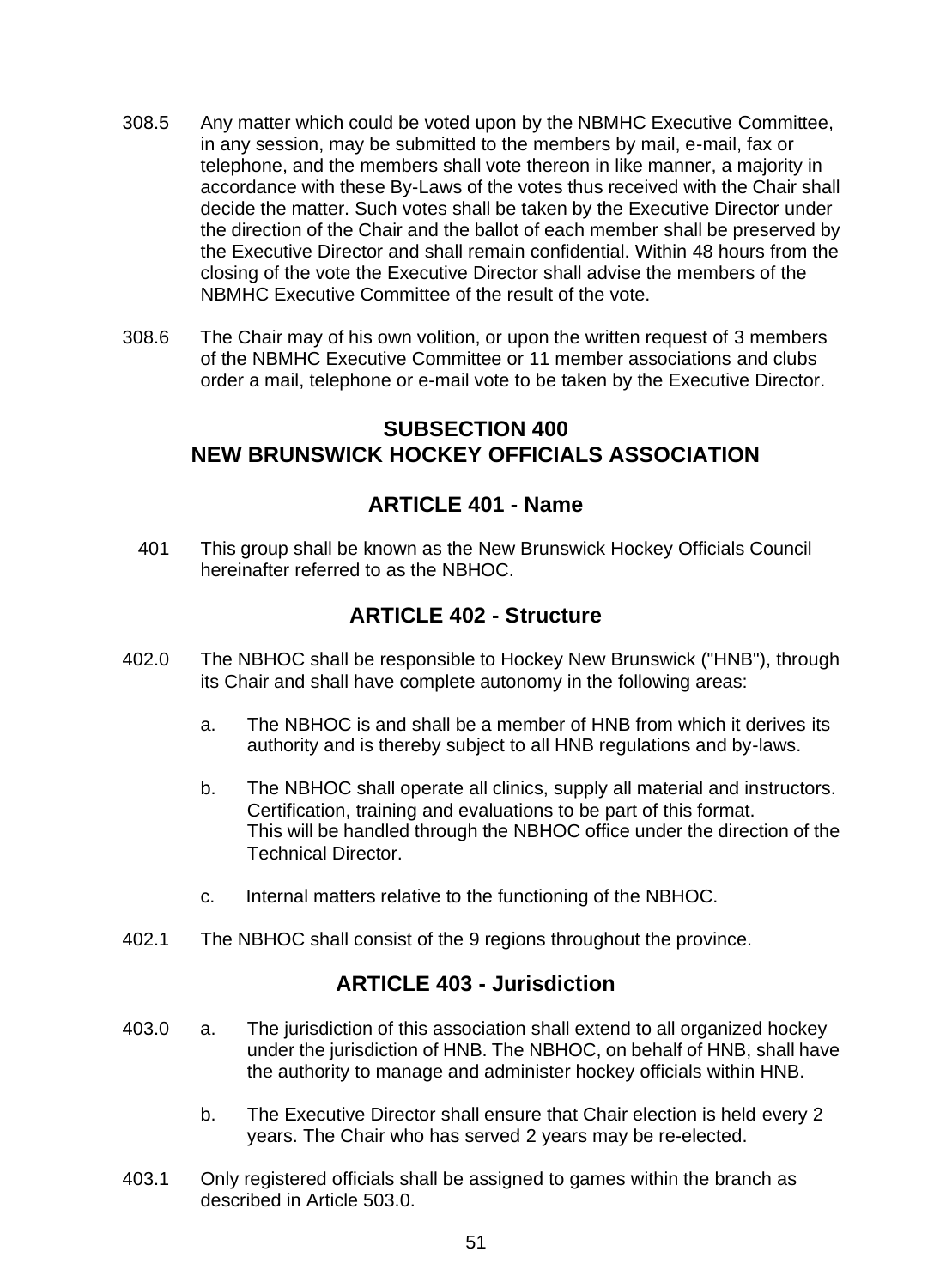403.2 HNB shall have all jurisdiction over all decisions involving disputes between officials, leagues, clubs and teams.

#### **ARTICLE 404 - Membership**

- 404.0 Membership in the NBHOC shall be open to any person who has the desire to officiate in accordance with the rules and regulations of the association; and who has not been suspended or expelled from the NBHOC.
- 404.1 Application for membership in the NBHOC shall constitute an agreement by The applicant to abide by and comply with the Constitution, By-Laws, Rules and Regulations of the NBHOC, HNB and Hockey Canada and of the ruling of the Executive Committee.
- 404.2 All officials, minor or senior, will attend a 1-day membership clinic in their respective area each year. All new officials will be required to take the Hockey Canada Officiating Program online component and attend a minimum ½ day clinic. They will, at this time, register and write an exam equal to their present HCOP level. If they fail to attend this membership clinic, they shall attend another clinic in their respective zone or go to another zone and register and write the appropriate exam. An official shall be a member prior to officiating in any games under the jurisdiction of HNB.

#### **ARTICLE 405 - Executive Committee**

The Executive Committee shall consist of:

- 405.0 A Chair who shall be elected in even-numbered years a 2-year period by the 9 Regional Zone Directors at the Executive Committee Meeting of the Annual General Meeting. He shall be a registered NBHOC senior official in good standing for the immediate 1 year prior to the election. Nominations for the position of NBHOC Chair shall be made in writing to the NBHOC office and be in that office 30 days prior to the NBHOC Annual General Meeting. The person being nominated shall advise the NBHOC office of their acceptance of the nomination in writing, 30 days prior to the NBHOC Annual General Meeting. Nominations will be allowed from the floor of the Executive Committee Meeting of the Annual General Meeting only in the case where there are no nominations received in the office by the designated time. The New Brunswick Hockey Officials Association Chair shall serve as HNB's Representative on Hockey Canada's Officials Council. It will be his responsibility to be up to date on the topics being discussed by the Hockey Canada Council that he is attending and to give a full report to the Board as soon as possible after the meeting.
- 405.1 A Vice-Chair shall be appointed from the 9 Regional Zone Directors by the Chair for a 1-year period. He shall be a registered senior official in good standing for the immediate 1 year prior to being appointed.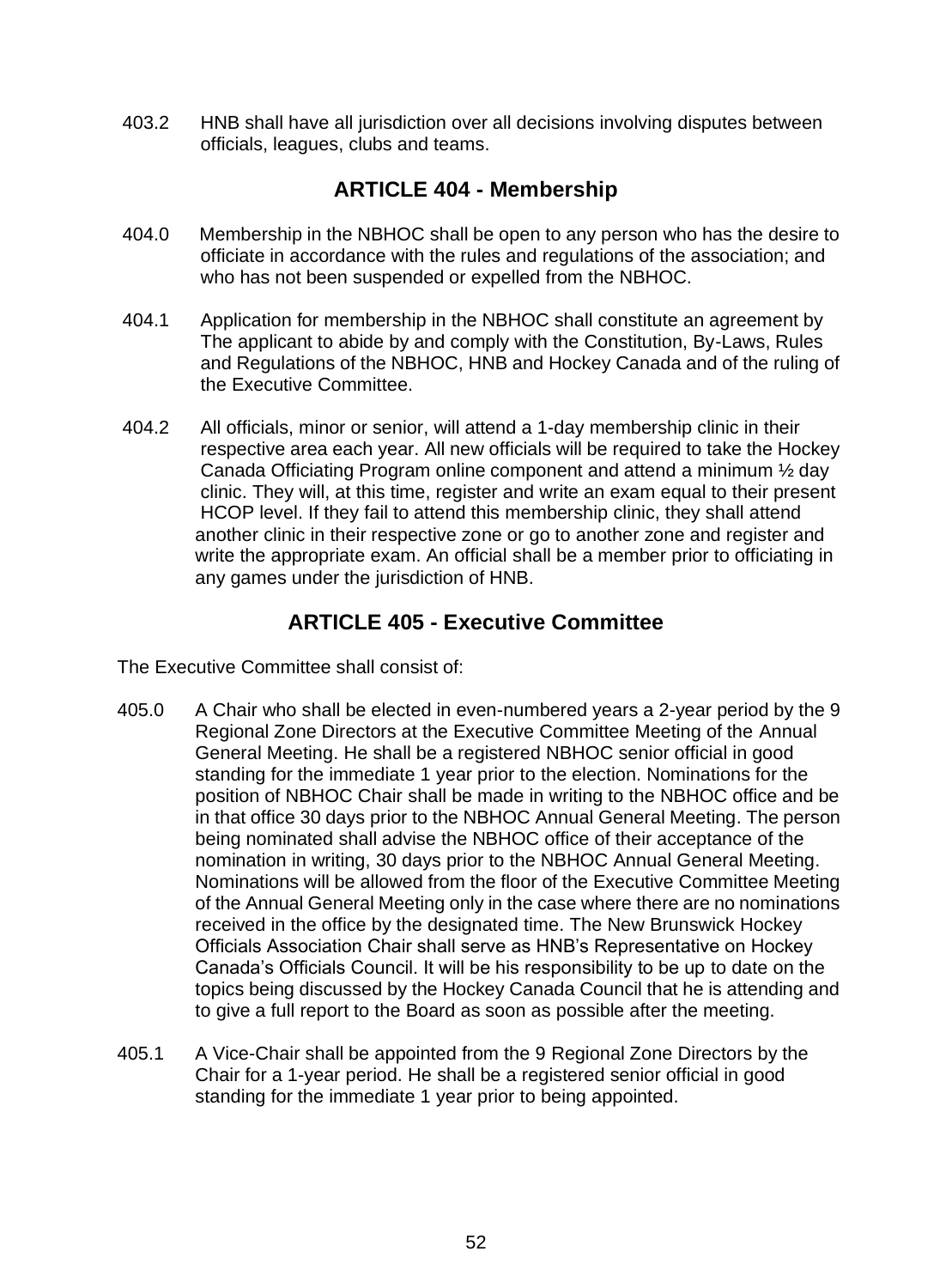- 405.2 A Technical Director will be selected by election, by the 9 Regional Zone Directors for a 2-year period on a full time (part time) basis. His salary will be negotiable and set by the Executive, when funds are available, every 2 years on his election. His duties shall include the day to day operation of the NBHOC office, secretarial duties, financial duties, administering the clinic, assessment and recruitment programs. The operation of any official's camps or schools operated by the NBHOC will also come under his direction. Elections of the Chair and Technical Director shall be on the alternate years. The Technical Director shall be a non-voting member of the Executive Committee and his election will take place on odd numbered years.
- 405.3 The newly elected Chair shall become Chair of the meeting upon election.
- 405.4 a. The 9 regional Directors shall be duly elected for a 2-year period by the senior registered NBHOC members from within their respective zone and be a voting member of the Executive Committee for that term. A quorum at these election meetings shall be 25% of all senior registered NBHOC members from the latest membership list of the previous season of that respective zone. If a quorum of 25% is not attained at the election meeting, then a second election meeting will be held within 2 weeks of the first meeting at which time a majority vote will declare the position filled. The Regional Zone Director on his election will become a member of the ROC for his respective zone.
	- b. A Regional Zone Director shall be a registered NBHOC senior official from within the respective zone and shall be in good standing for a minimum of 1 year prior to the election. Even and odd number regions shall alternate election years. The Chair or his designate shall supervise these elections with a detailed report of the election being submitted to HNB Executive Director, within 15 days of the election by the NBHOC Chair. The election of the Regional Zone Director shall be held on or before May 15th of each season in accordance with the number of the Region.
- 405.5 Any elections in the NBHOC shall be decided by a majority vote of all votes cast.
- 405.6 In the event of a vacancy on the Executive Committee from any case whatsoever the Committee shall have the power to appoint a person from within the association to fill such a vacancy.
- 405.7 The Regional Director shall be responsible, through the Chair, to hold meetings in the zone with the membership of the NBHOC to appoint and/or elect assignors of Officials. If the assignors are elected, majority vote shall be required.

#### **ARTICLE 406 - Executive Committee, Duties and Powers**

406.0 a. The Chair shall preside at all meetings of the NBHOC. He shall have a casting vote in the case of a tie. He shall be a Director of HNB. He shall perform the duties usual to the office of Chair and may at his discretion order the calling of special meeting(s) of the NBHOC or its Committees.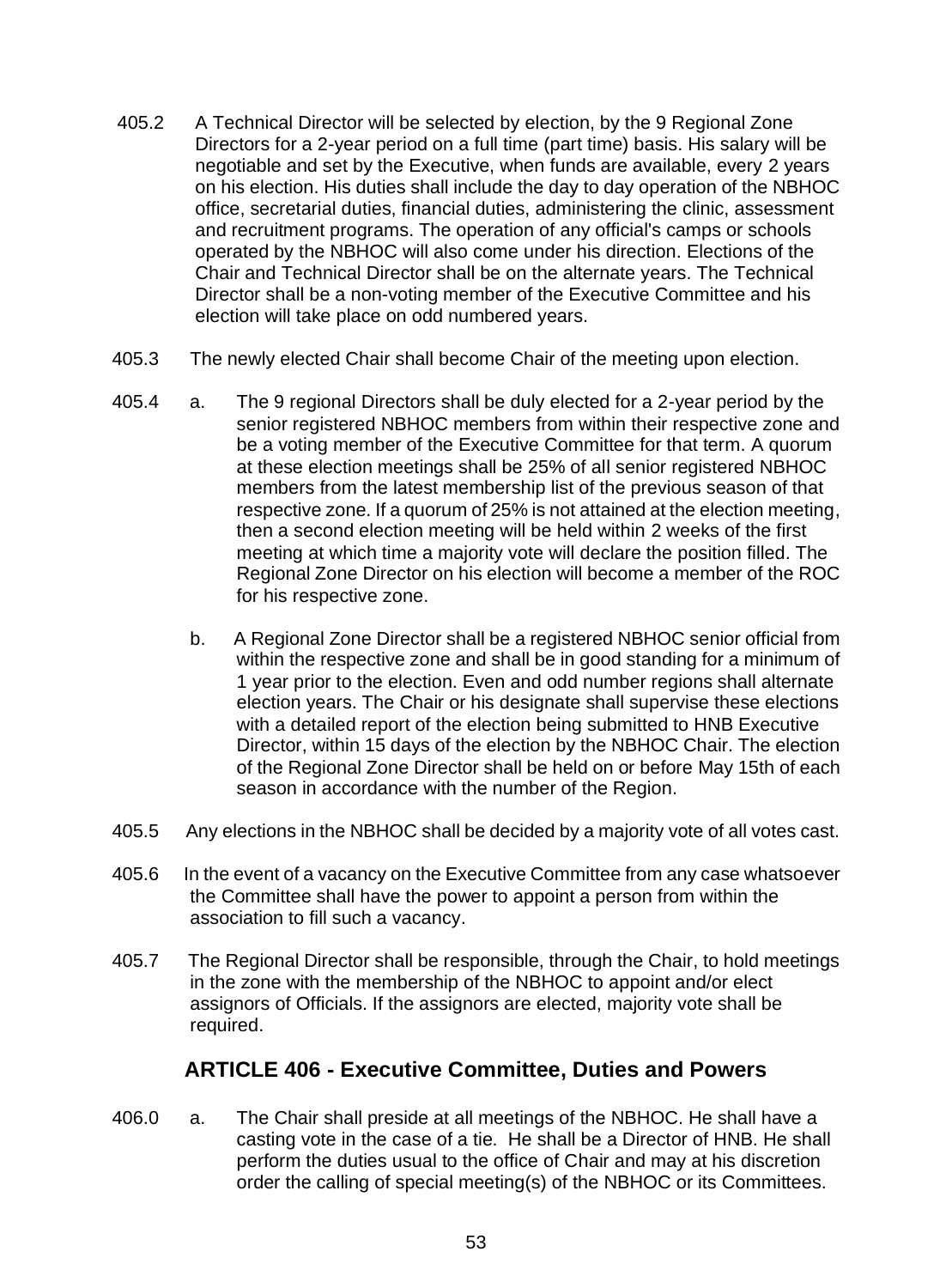- b. The Chair shall keep a full and accurate record of all regular, special and committee meetings; handle all correspondence and keep an accurate record of membership, see to circulation of all notices on behalf of the committees. The Chair shall copy the Executive Director on all documentation pertaining to regular, special and Annual General Meetings, records of membership, correspondence relating to suspensions, expulsions, complaints, fines and appeals.
- c. The Chair, along with the Zone Assignors, will have sole authority in assigning officials for regular season and playoff games in all leagues and shall be responsible for appointing referees for all provincial playoffs, with the exception of Bantam AAA, Midget AAA, Junior and the Senior Leagues where the sole authority in assigning officials for playoff games shall be the NBHOC Chair or his designate.
- 406.1 In addition to his own powers, conferred upon him by the Constitution and By- Laws, the Chair, in the case of an emergency, as his discretion, may exercise all the duties, and powers of the Executive Committee, it being understood that such actions as he may take shall be referred within fifteen days to the Executive Committee for approval or rejection.
- 406.2 The Vice-Chair shall, in the absence of the Chair, have all the power and duties of the Chair.
- 406.3 a. The Regional Zone Directors shall represent their respective regions at all NBHOC meetings. Should a member of the executive not be able to attend a meeting, his replacement appointed by him shall be able to act with his full authority as his replacement.
	- b. They shall administer and manage their respective zone in accordance with the NBHOC rules and regulations.
	- c. They shall organize within their region, HCOP clinics through the direction of the Technical Director.
	- d. Prior to the commencement of the hockey season they shall hold rule meetings at the local and regional levels through the direction of the Technical Director.
- 406.4 a. The Technical Director shall keep a full and accurate record of all regular and special meetings of committees, handle all correspondence and keep an accurate record of membership, see to circulation of all notices on behalf of the committees and shall maintain an accurate accounting of all monies received and dispersed and submit an audited financial statement at each annual meeting.
	- b. The Technical Director and the Chair or the Vice-Chair will sign all cheques from the NBHOC.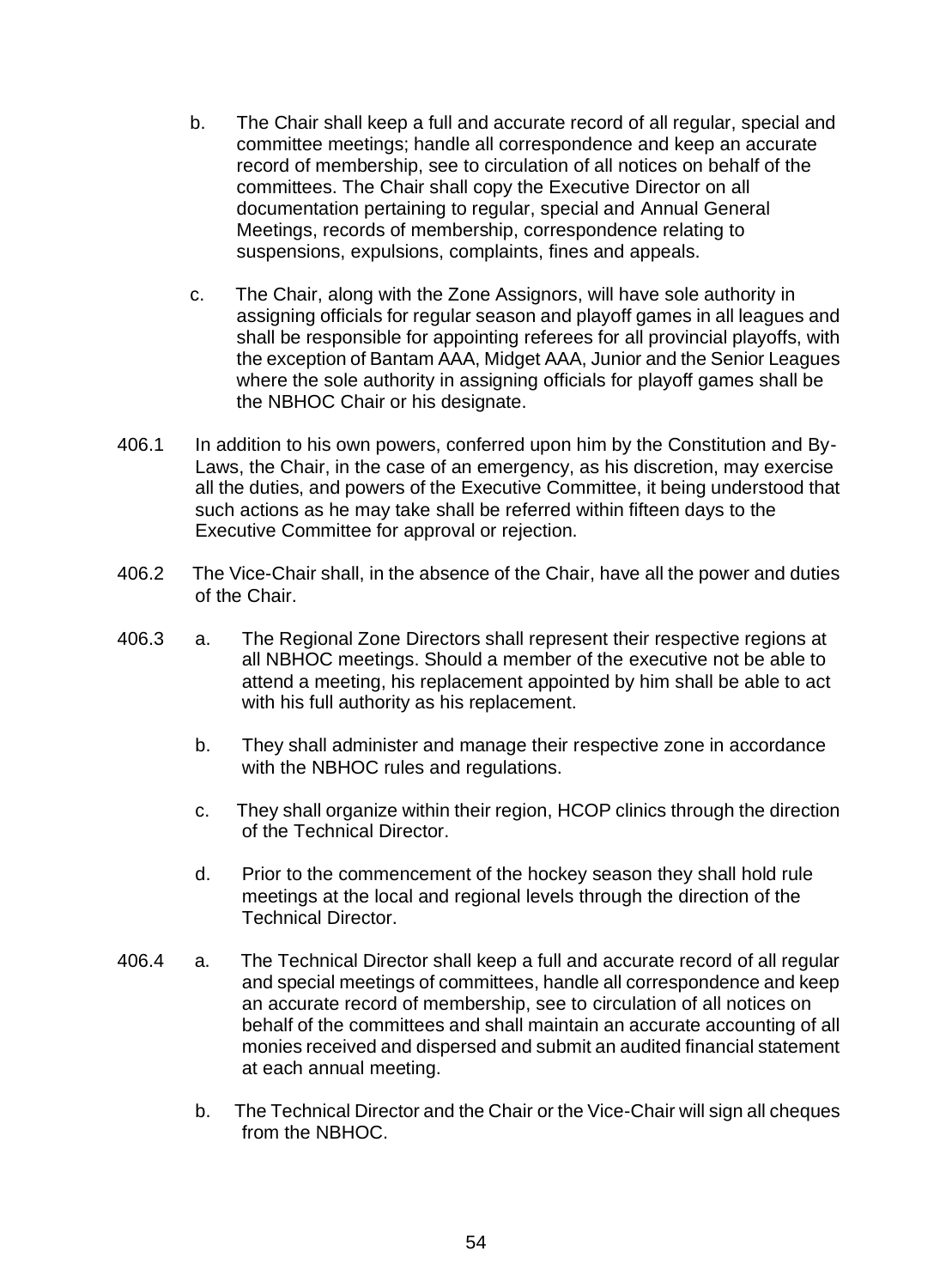#### **ARTICLE 407 - Meetings**

- 407.0 All meetings of the NBHOC and its committees are to be called by the Technical Director on order from the Chair.
- 407.1 The NBHOC Annual General Meeting will be held in conjunction with HNB's Annual General Meeting each year. The place and time to be designated as HNB's Annual General Meeting, by the Executive Committee.
- 407.2 Special meetings of this association shall be held when requested by a vote of 2/3rds of the Executive Committee, or on the request of ten 10 members of the NBHOC. All special meetings shall be held at a place designated by the NBHOC Chair.
- 407.3 a. At meetings, a majority of the NBHOC Executive Committee shall form a quorum.
	- b. At special meetings a quorum shall consist of at least seven 7 persons present who are entitled to vote.
- 407.4 The order of business at all meetings shall be in accordance with By-Law 8.5 of HNB's Constitution.
- 407.5 Annual General Meeting minutes shall be distributed to those members who make a request.
- 407.6 Only the registered members may speak at NBHOC meetings unless permission is granted by the Chair.
- 407.7 *Robert's Rules of Order* shall be used in all meetings of the NBHOC.

#### **ARTICLE 408 - Voting**

- 408.0 At the NBHOC annual and special meetings each member duly registered and in good standing and each director shall be entitled to 1 vote.
- 408.1 The Chair shall have a casting vote in the case of a tie.
- 408.2 Voting shall be by a show of hands unless the meeting decides upon a ballot.
- 408.3 Voting at elections when an officer or position is contested shall be by a secret ballot.

#### **SUBSECTION 500 NEW BRUNSWICK SENIOR HOCKEY COUNCIL**

#### **ARTICLE 501 - Name**

501.0 This organization shall be known as the New Brunswick Senior Hockey Council (NBSHC).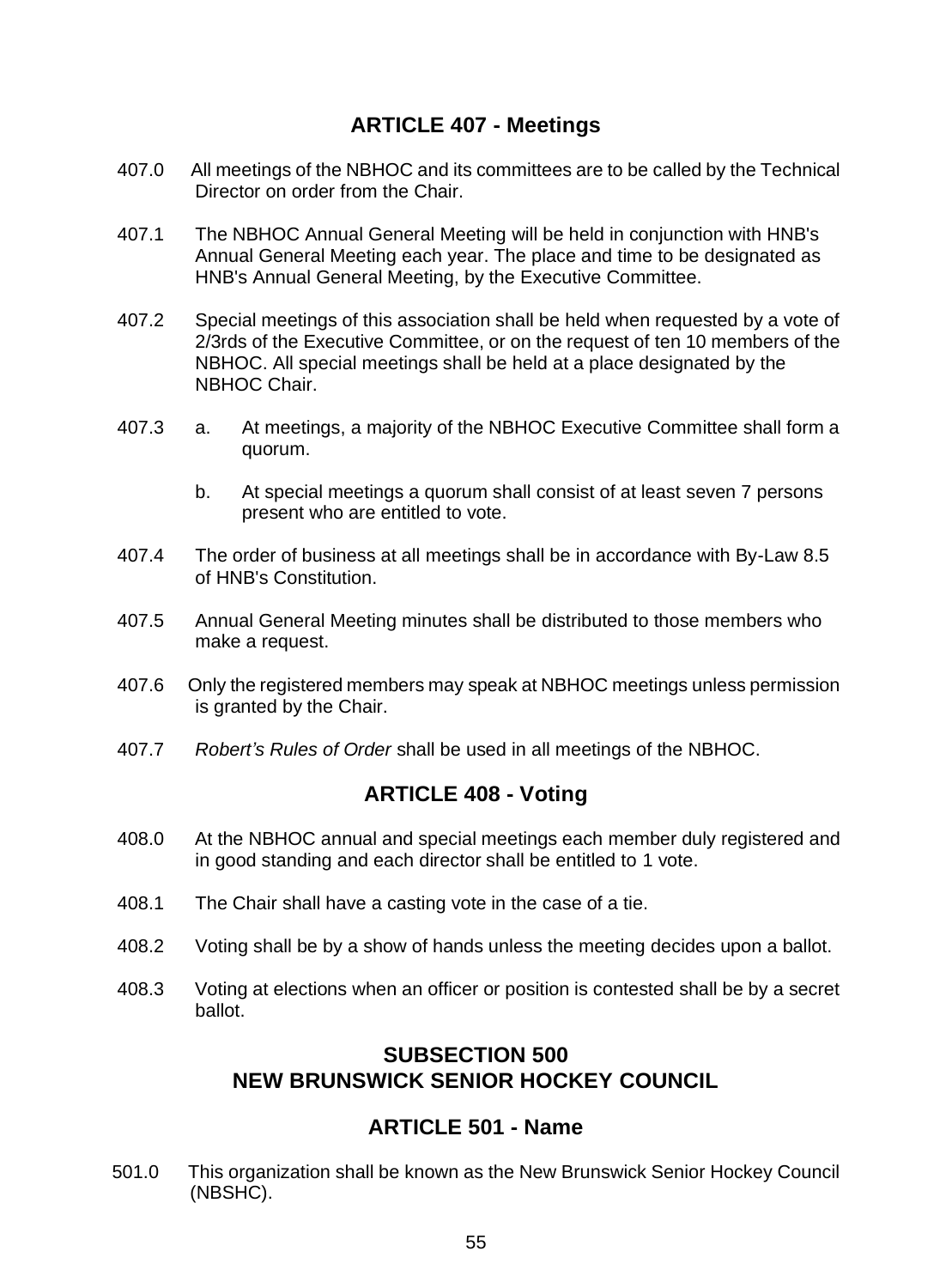501.1 This Constitution shall have authority over everything pertaining to its own member leagues provided it is not contrary to the Hockey New Brunswick's ("HNB") Constitution.

#### **ARTICLE 502 - Jurisdiction**

502.0 The senior league and its member teams shall be members of HNB and shall be governed by and be subject to the respective constitutions, by-laws and regulations of the NBSHC, HNB and Hockey Canada.

#### **ARTICLE 503 - Executive Committee**

- 503.0 The NBSHC Executive Committee shall consist of a Chair and 1 Director from each Region with a registered Senior team. The Chair shall preside at all NBSHC meetings of the NBSHC.
- 503.1 Each NBSHC Regional Director shall be elected for a term of 2 years at a meeting of their Regional Operations Council, by each team that is a member of a registered league operating within the Region.
- 503.2 In the event of a vacancy occurring, for whatever reason, the NBSHC Regional Director shall be appointed by the Regional Operations Council for the term or remainder thereof.
- 503.3 Each team that is a member of a registered league will have voting privileges for the purpose of electing their Regional Director on the Executive Committee.
- 503.4 Voting at elections when an officer or position is contested shall be by secret ballot.
- 503.5 The Chair shall be elected in odd-numbered years by secret ballot, by majority vote, by all registered members present at the NBSHC Annual General Meeting, shall serve for a 2-year term and may be re-elected. HNB Executive Director shall conduct the election. Ballots shall be distributed, collected, counted and the results passed to the Executive Director. The Executive Director shall announce the election results of the Chair election. Ballots shall be destroyed on a motion from the floor. The Chair may not hold the position of a Regional Director.
- 503.6 The Vice-Chair shall be elected annually at the NBSHC Executive Committee's September meeting.
- 503.7 In the event of a vacancy of either of said offices, the vacancy shall be filled by the NBSHC Executive Committee

#### **ARTICLE 504 - Membership**

504.0 A member league may be admitted to membership in this organization or withdraw therefrom upon compliance with the NBSHC Constitution, By-Laws and Regulations.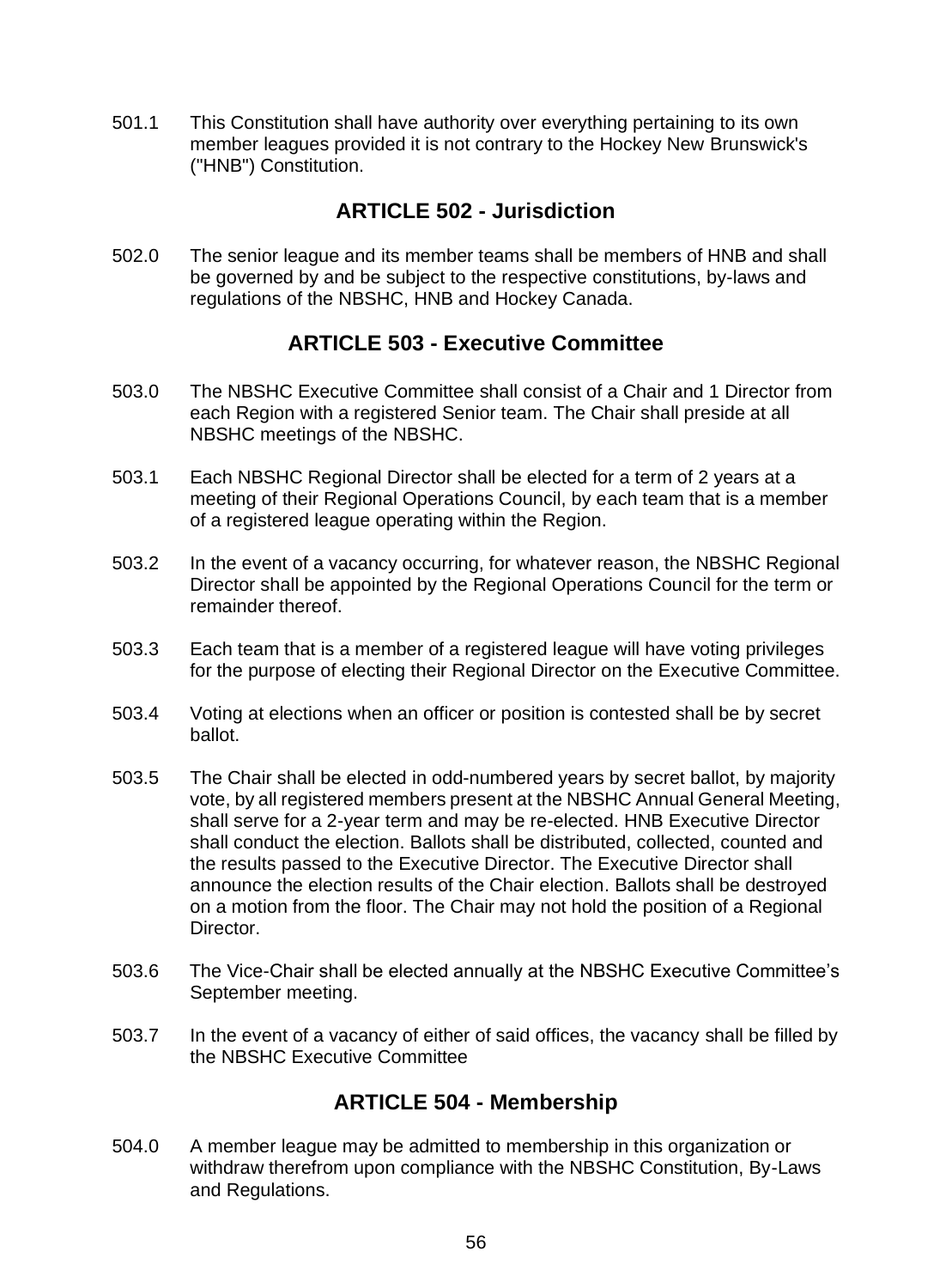504.1 All teams of member leagues shall become members of the NBSHC upon compliance with the NBSHC Constitution, By-Laws and Regulations.

#### **ARTICLE 505 - Voting**

- 505.0 At NBSHC Executive Committee meetings and each Regional Director shall have 1 vote.
- 505.1 At NBSHC annual and special meetings each member region in good standing shall be entitled to 2 votes. Also, each league and team is entitled to 1 vote.
- 505.2 No proxy votes shall be allowed.
- 505.3 The Chair shall have a casting vote in case of a tie.
- 505.4 Voting shall be by a show of hands unless a meeting decides upon a secret ballot.
- 505.5 Competitive Senior League president has a voting right at all senior council meeting in regard to issues pertaining to senior competitive hockey.

#### **ARTICLE 506 - Duties and Powers of the Chair**

- 506.0 The Chair shall exercise such duties and powers as conferred upon him by the constitution, by-laws and regulations. The Chair shall exercise all duties and powers of the Executive Committee when it is impossible to obtain a vote of his Executive Committee in the case of an emergency. In such a case he shall have his decision ratified by Executive Committee within fourteen (14) days.
- 506.1 All meetings of the Council shall be called on order of the Chair.
- 506.2 NBSHC special meetings shall be held when requested in writing by 3 member regions or when deemed necessary by the Chair. All special meetings shall be held at a time and place designated by the Chair.
- 506.3 A majority of the NBSHC Executive Committee shall form a quorum.
- 506.4 All NBSHC meetings shall be governed by Roberts Rules of Order.

#### **SUBSECTION 600**

#### **Article 601- Name**

#### ELITE HOCKEY COMMISSION

601.0 The Executive Committee of the Elite Hockey Commission (EHC) shall consist of: the four (4) Elite Draw Zone Area (EDZA) Chairs, the NBMHC Representative, the Female Commission Representative and the Commissioner. The HNB technical Director shall be used as a resource person.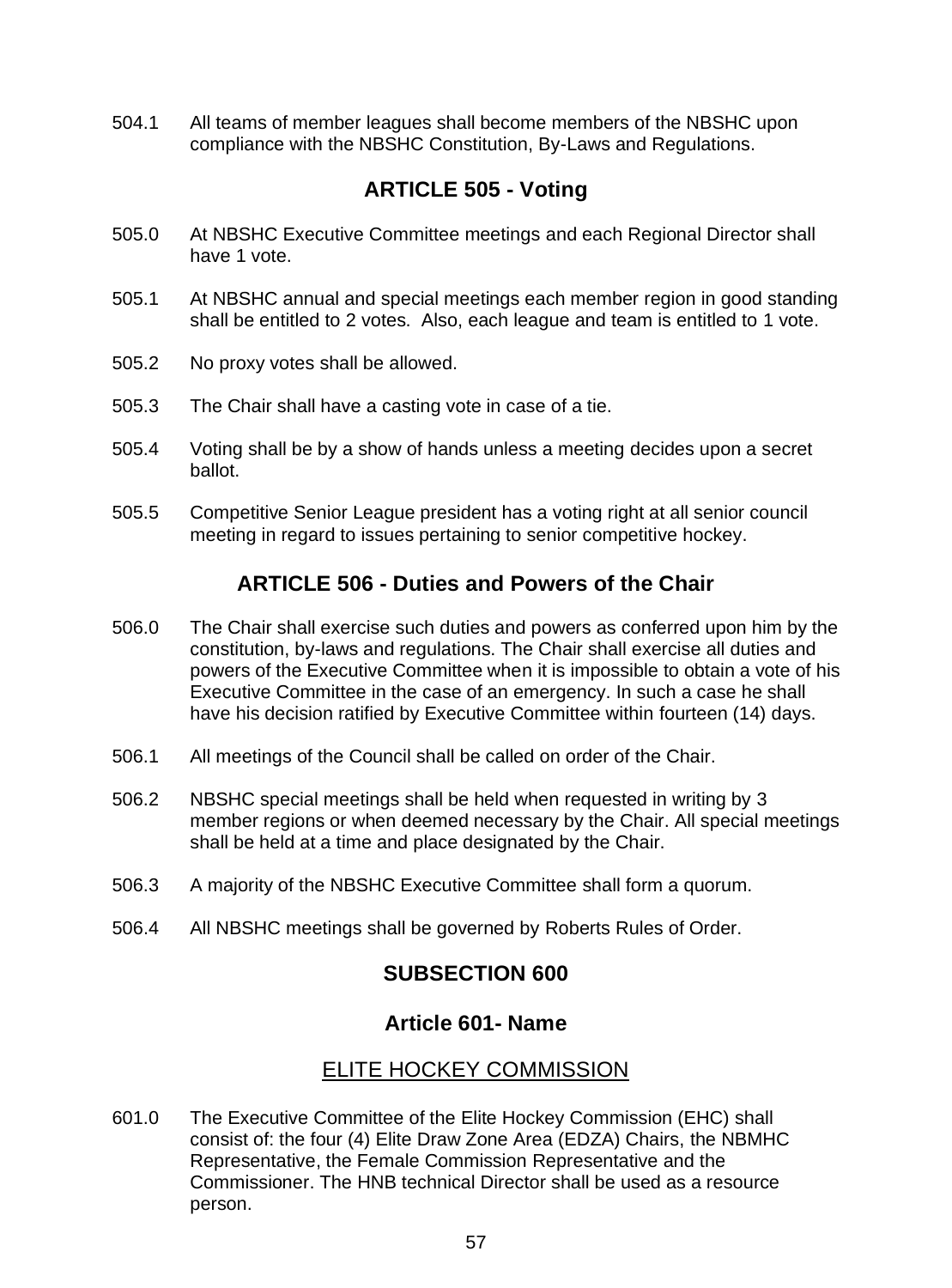- 601.1 It shall be the duty of the EHC, in conjunction with the Chair of Minor Hockey, the Development Commissioner, and the Female Commissioner to promote and develop AAA hockey throughout the Province of New Brunswick.
- 601.2 The Commission shall submit an annual plan for approval to the Board of Directors at their September meeting and shall submit an annual report to HNB's Annual General Meeting.
- 601.3 The Commissioner shall appoint the four (4) EDZA Chairs, in consultation with the EDZA ROC Chairs - North and South in even HNB AGM's and East and West in odd HNB AGM's. Terms shall be two years and may be re-appointed.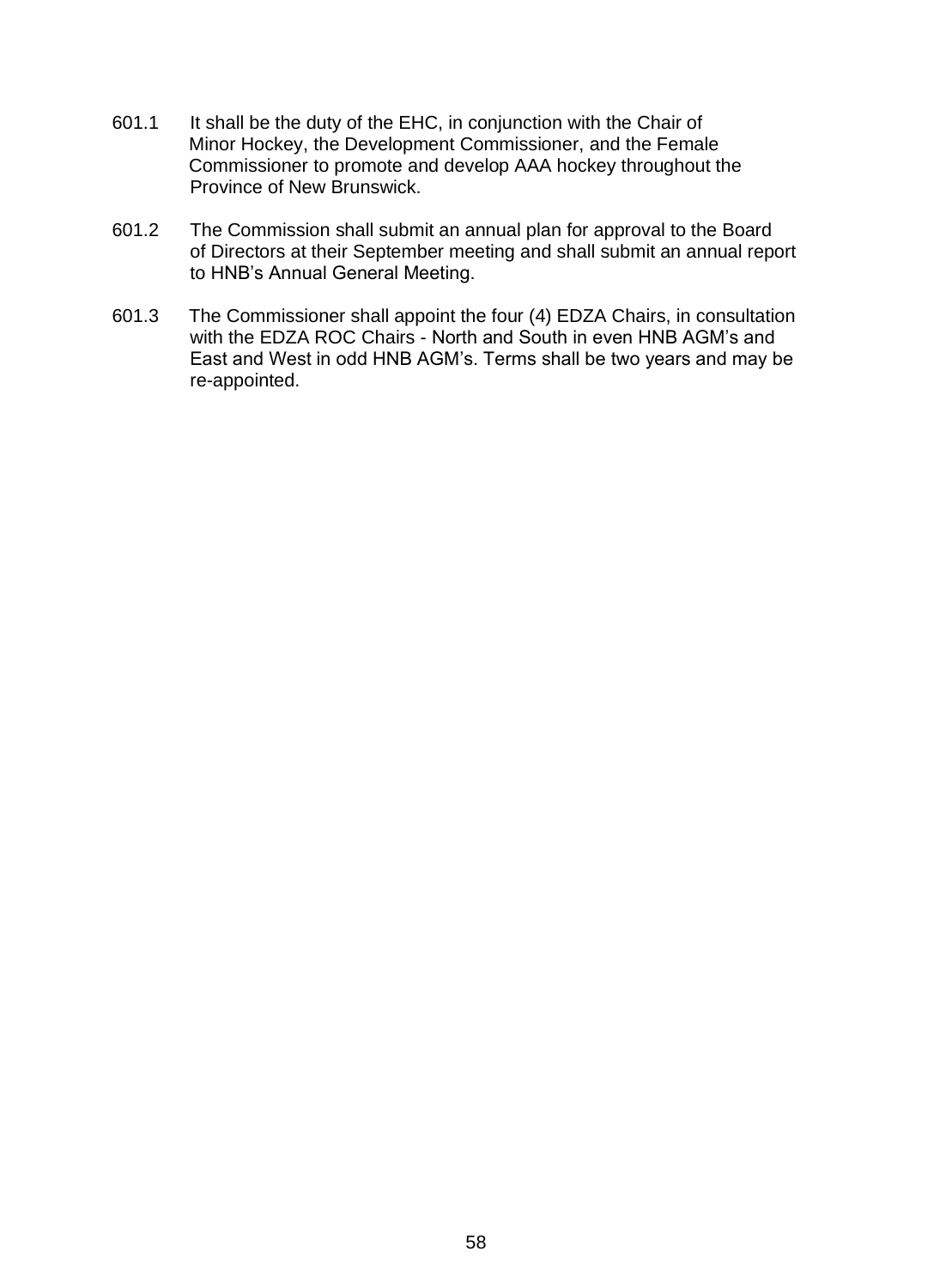| <b>HNB CALENDAR OF COMMITMENTS</b><br>(By-Laws 5.4&8.1)<br>2021-2022 |                                           |                        |                    |
|----------------------------------------------------------------------|-------------------------------------------|------------------------|--------------------|
| <b>WHFN</b>                                                          | <b>WHO</b>                                | <b>WHAT</b>            | <b>WHERE</b>       |
| August 25                                                            | Elite Hockey<br>Commission                | Virtual Meeting        | Zoom               |
|                                                                      |                                           |                        |                    |
| September<br>$9 - 11$                                                | <b>HC Summer</b><br>Congress              | Face to Face           | Calgary            |
| September 18                                                         | <b>Board of Directors</b>                 | Face to Face           | Fredericton        |
| Week of<br>September 20                                              | <b>ROC</b>                                | Meetings               | TBD                |
| September 22                                                         | Minor Hockey<br>Associations &<br>Leagues | <b>Virtual Meeting</b> | Zoom               |
| September 29                                                         | Minor Council                             | <b>Virtual Meeting</b> | Zoom               |
|                                                                      |                                           |                        |                    |
| October 4                                                            | <b>Board of Directors</b>                 | <b>Virtual Meeting</b> | Z <sub>oom</sub>   |
| October 13                                                           | Female<br>Commission                      | <b>Virtual Meeting</b> | Zoom               |
| October 14                                                           | Risk & Safety<br>Committee                | <b>Virtual Meeting</b> | Zoom               |
| October<br>18-20                                                     | Member<br>Operations                      | Face to Face           | Calgary            |
| October 21                                                           | Finance<br>Committee                      | <b>Virtual Meeting</b> | Zoom               |
| October 21                                                           | Constitution<br>Committee                 | <b>Virtual Meeting</b> | $\overline{Z}$ oom |
| October 27                                                           | Minor Council                             | <b>Virtual Meeting</b> | $\overline{Z}$ oom |
| October 28                                                           | Senior Council                            | Virtual Meeting        | Zoom               |
|                                                                      |                                           |                        |                    |
| November 1                                                           | <b>Board of Directors</b>                 | <b>Virtual Meeting</b> | Z <sub>oom</sub>   |
| Week of<br>November 15                                               | <b>ROC</b>                                | Meetings               | TBD                |
| November<br>18-20                                                    | Hockey Canada<br><b>AGM</b>               | Face to Face           | Toronto            |
| November 24                                                          | Minor Hockey<br>Associations &<br>Leagues | <b>Virtual Meeting</b> | Zoom               |
| November 25                                                          | Finance<br>Committee                      | <b>Virtual Meeting</b> | Zoom               |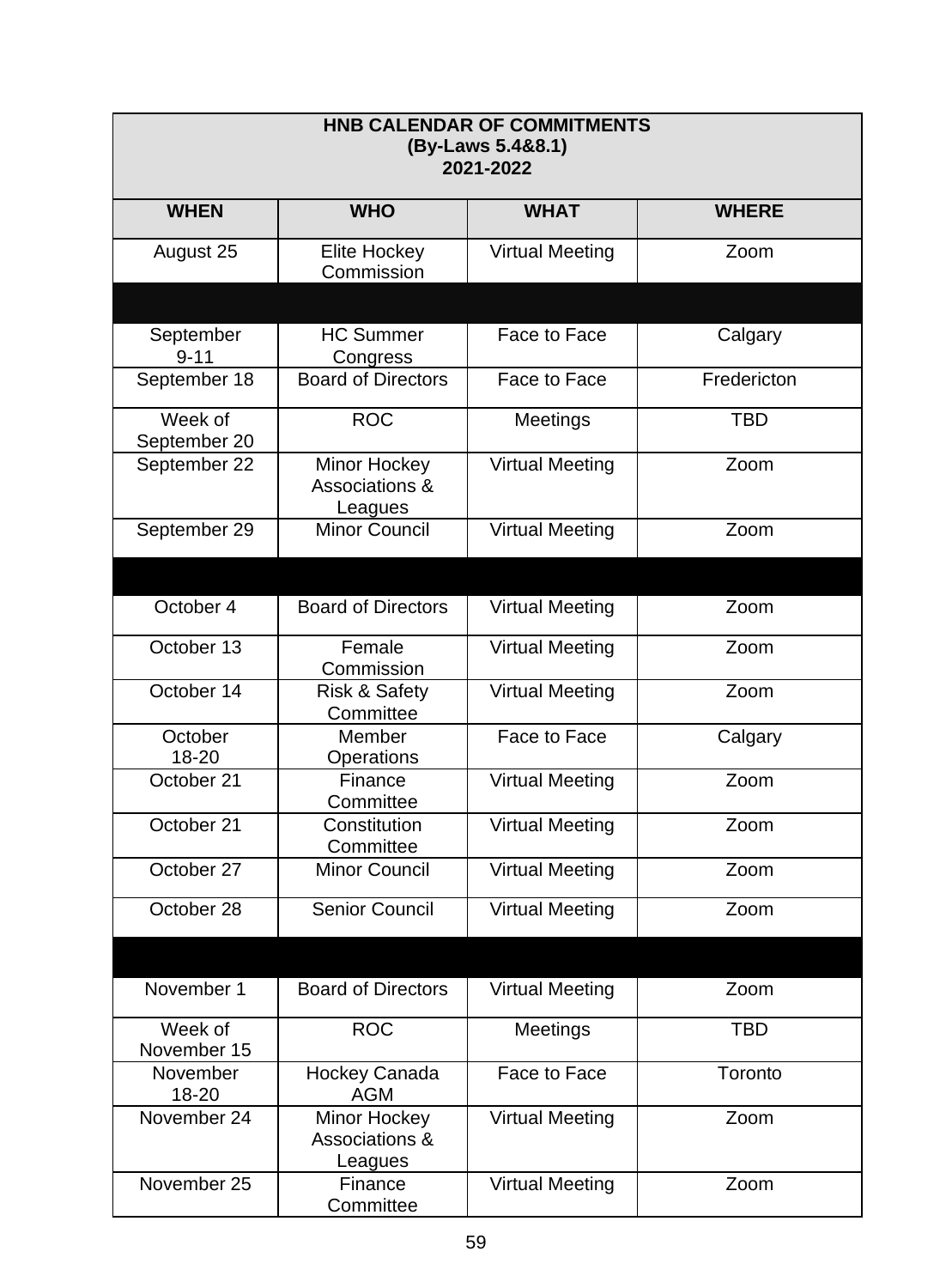| December 6            | <b>Board of Directors</b>                                                                      | Virtual Meeting | Zoom        |
|-----------------------|------------------------------------------------------------------------------------------------|-----------------|-------------|
| December 11           | Elite Hockey<br>Commission                                                                     | Virtual Meeting | Zoom        |
| December 15           | Minor Council                                                                                  | Virtual Meeting | Zoom        |
| December 16           | Finance<br>Committee                                                                           | Virtual Meeting | Zoom        |
|                       |                                                                                                |                 |             |
| January 3             | <b>Board of Directors</b>                                                                      | Virtual Meeting | Zoom        |
| Week of<br>January 10 | ROC.                                                                                           | Meetings        | TBD         |
| January 19            | Minor Hockey<br>Associations &<br>Leagues                                                      | Virtual Meeting | Zoom        |
| January<br>24-26      | Member<br>Operations                                                                           | Face to Face    | Calgary     |
| January 27            | Finance<br>Committee                                                                           | Virtual Meeting | Zoom        |
| January 28            | Constitution.<br>Awards and Risk<br>& Safety<br>Committee                                      | Face to Face    | Fredericton |
| January 29            | Female<br>Commission /<br>Minor Council /<br>Elite<br>Hockey<br>Commission /<br>Senior Council | Semi-Annual     | Fredericton |
| January 30            | <b>Board of Directors</b>                                                                      | Semi-Annual     | Fredericton |
|                       |                                                                                                |                 |             |
| February 16           | Personnel<br>Committee                                                                         | Face to Face    | Fredericton |
| February 24           | Finance<br>Committee                                                                           | Virtual Meeting | Zoom        |
|                       |                                                                                                |                 |             |